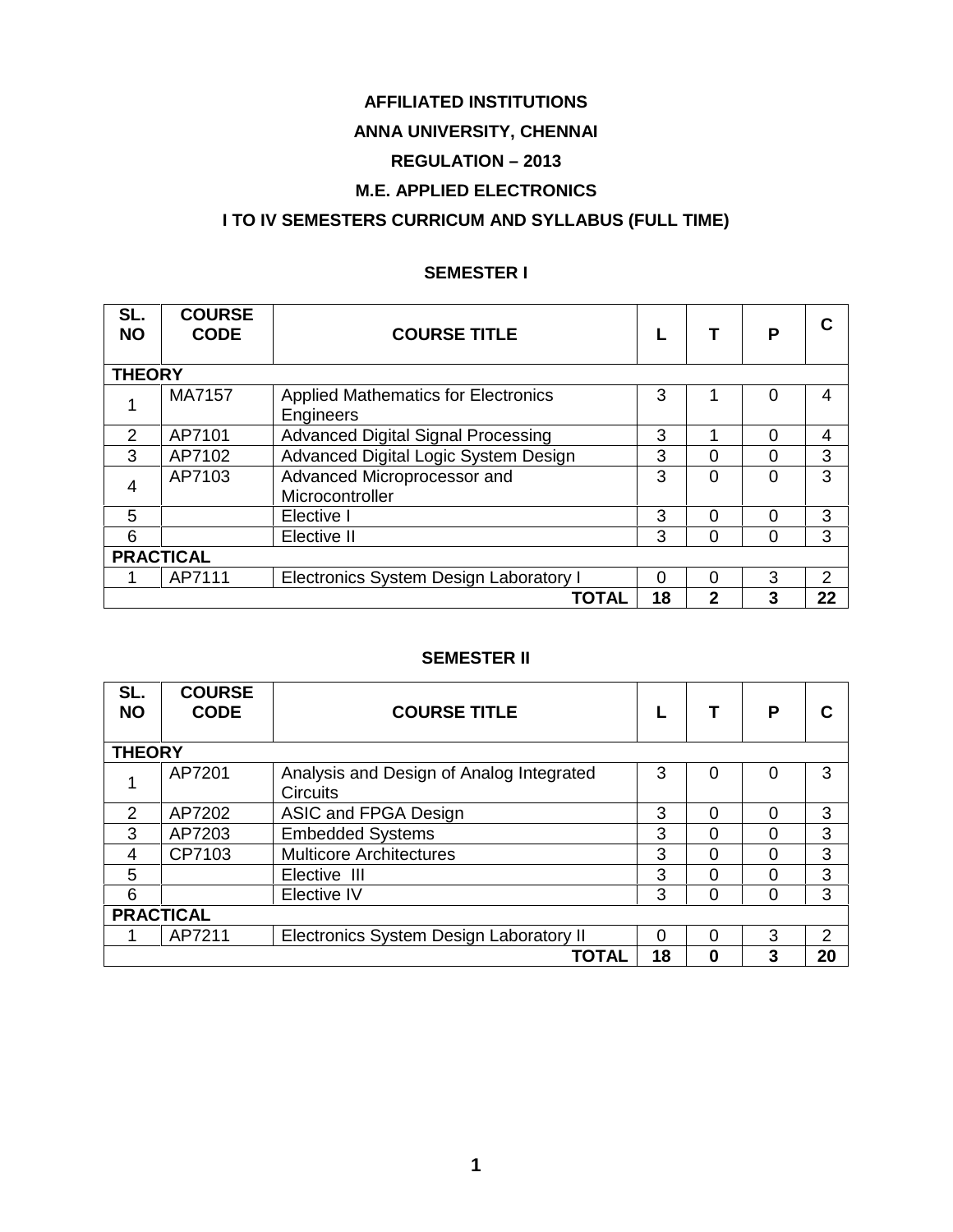### **SEMESTER III**

| SL.<br><b>NO</b> | <b>COURSE</b><br><b>CODE</b> | <b>COURSE TITLE</b>                               |   |  | Р  | С  |  |
|------------------|------------------------------|---------------------------------------------------|---|--|----|----|--|
| <b>THEORY</b>    |                              |                                                   |   |  |    |    |  |
|                  | AP7301                       | Electromagnetic Interference and<br>Compatibility | 3 |  |    | 3  |  |
| ົ                |                              | Elective V                                        | 3 |  |    | 3  |  |
| 3                |                              | Elective VI                                       | 3 |  |    | 3  |  |
| <b>PRACTICAL</b> |                              |                                                   |   |  |    |    |  |
| 4                | AP7311                       | Project Work (Phase I)                            |   |  | 12 | 6  |  |
|                  |                              | <b>TOTAL</b>                                      | 9 |  | 12 | 15 |  |

#### **SEMESTER IV**

| SL.<br><b>NO</b> | <b>COURSE</b><br><b>CODE</b> | <b>COURSE TITLE</b>     |  | в  | ີ      |
|------------------|------------------------------|-------------------------|--|----|--------|
|                  | <b>PRACTICAL</b>             |                         |  |    |        |
|                  | AP7411                       | Project Work (Phase II) |  | 24 | $\sim$ |
|                  |                              | <b>TOTAL</b>            |  | 24 | 12     |

**TOTAL NO. OF CREDITS: 69**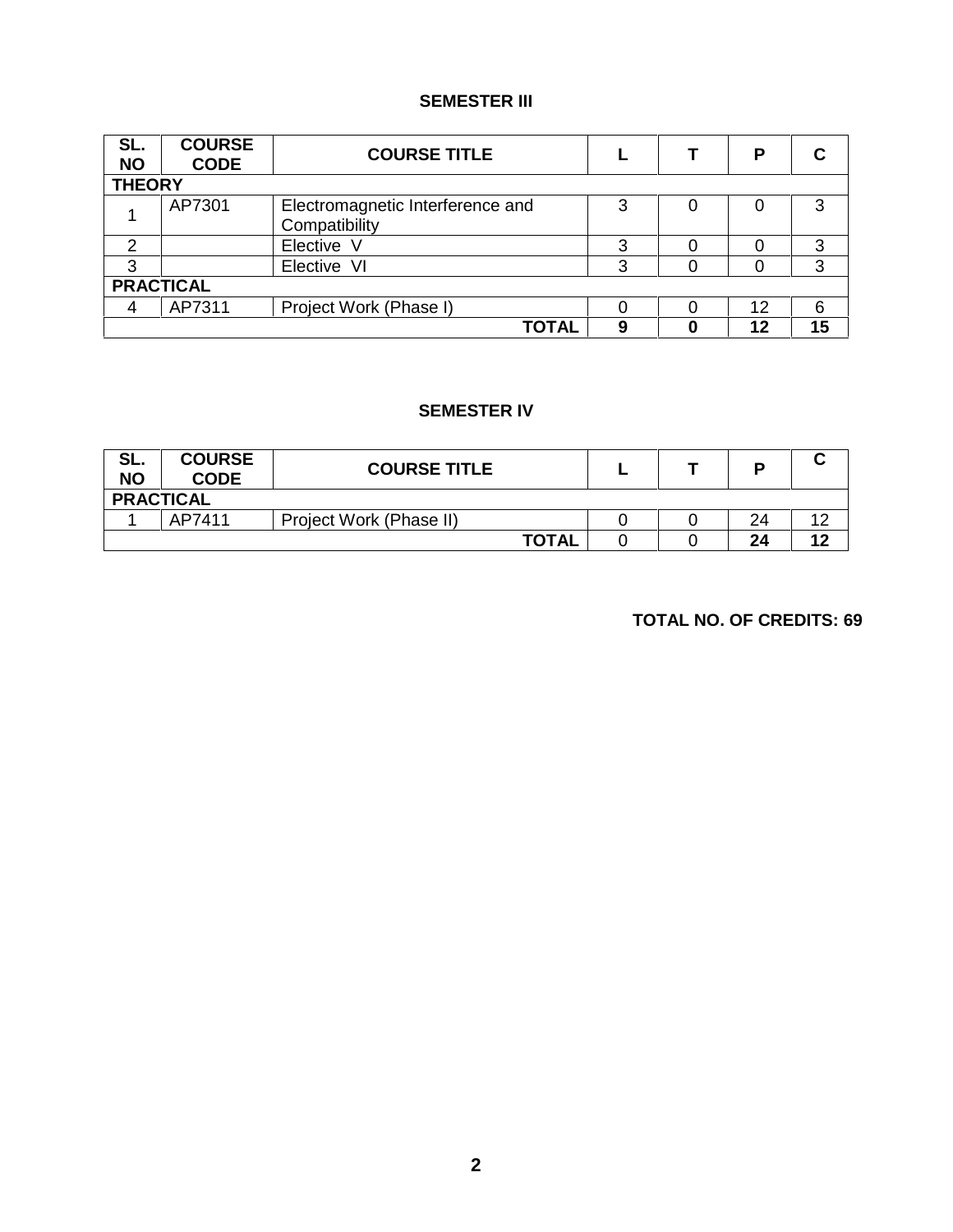# **LIST OF ELECTIVES**

# **ELECTIVE I**

| SL.<br><b>NO</b> | <b>COURSE</b><br><b>CODE</b> | <b>COURSE TITLE</b>                                  |   | P | С |
|------------------|------------------------------|------------------------------------------------------|---|---|---|
|                  | <b>DS7201</b>                | Advanced Digital Image Processing                    | 3 | 0 | 3 |
| 2                | <b>CU7006</b>                | <b>Wavelet Transforms and Applications</b>           | 3 | 0 | 3 |
| 3                | IF7301                       | Soft Computing                                       | 3 | 0 | 3 |
| 4                | AP7001                       | <b>Computer Architecture and Parallel Processing</b> | 3 | 0 | 3 |
| 5                | AP7002                       | Three Dimensional Network on Chip                    | 3 | 0 | 3 |

# **ELECTIVE II**

|   | <b>VL7201</b> | <b>CAD for VLSI Circuits</b>       |  |  |
|---|---------------|------------------------------------|--|--|
|   | AP7003        | <b>Digital Control Engineering</b> |  |  |
| 3 | AP7004        | Hardware - Software Co Design      |  |  |
| 4 | AP7005        | <b>Quantum Electronics</b>         |  |  |
| 5 | AP7006        | Sensors and Signal Conditioning    |  |  |

# **ELECTIVE III**

|   | <b>VL7102</b> | <b>VLSI Design Techniques</b>     | 3 | 0 | 3 |
|---|---------------|-----------------------------------|---|---|---|
| 2 | <b>VL7202</b> | Low Power VLSI Design             | 3 | 0 | 3 |
| 3 | AP7007        | <b>Fiber Optic Sensors</b>        | 3 | 0 | 3 |
| 4 | AP7008        | <b>DSP Integrated Circuits</b>    | 3 | 0 | 3 |
| 5 | AP7009        | <b>RF System Design</b>           | 3 | 0 | 3 |
| 6 | <b>VL7001</b> | Analog and Mixed Mode VLSI Design | 3 | 0 | 3 |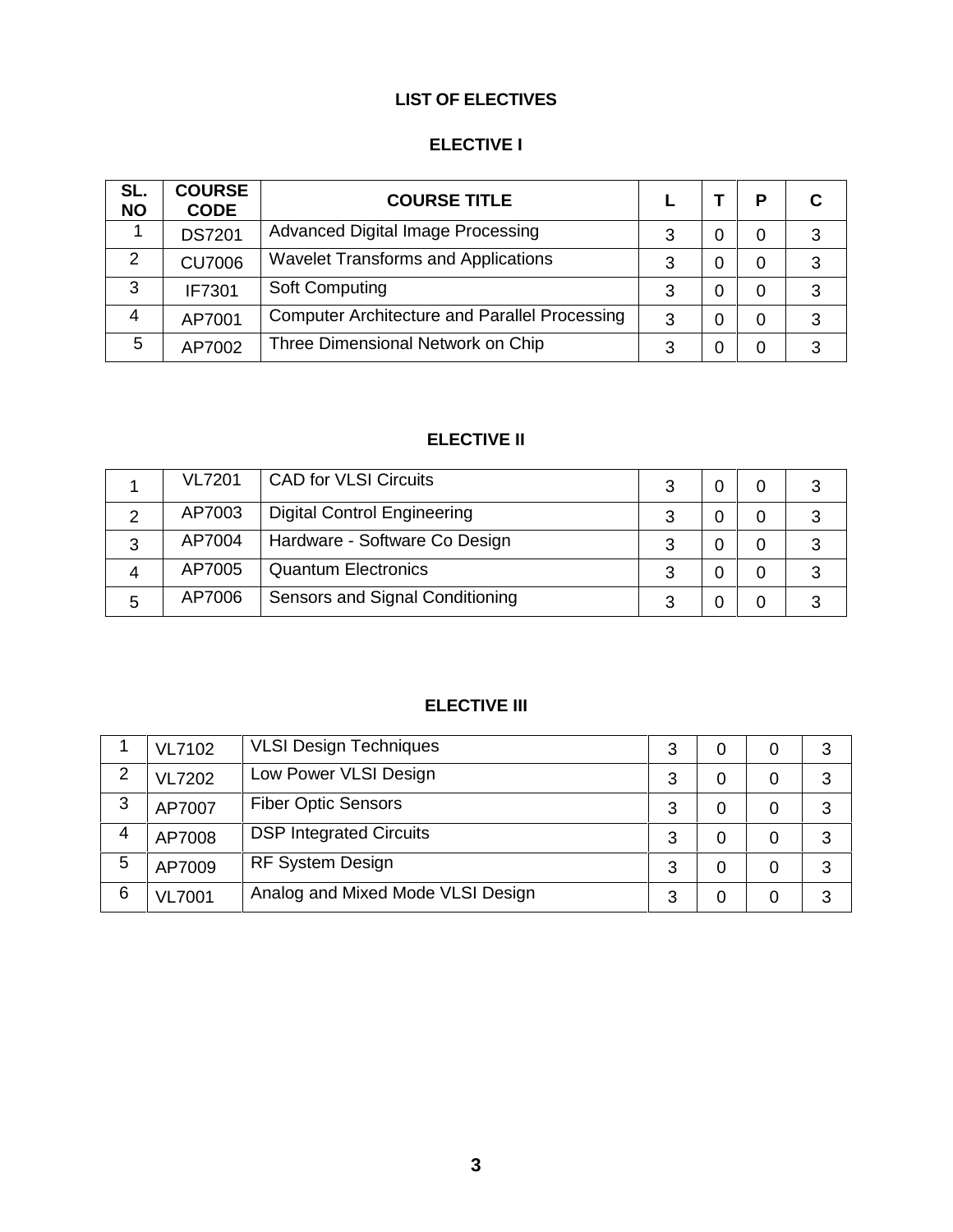# **ELECTIVE IV**

|   | <b>VL7006</b> | Analog VLSI Design                         | 3 | 0 | 3 |
|---|---------------|--------------------------------------------|---|---|---|
| 2 | <b>VL7005</b> | Physical Design of VLSI Circuits           | 3 | 0 | 3 |
| 3 | <b>VL7101</b> | <b>VLSI Signal Processing</b>              | 3 | 0 | 3 |
| 4 | AP7010        | Data Converters                            | 3 | 0 | 3 |
| 5 | <b>VL7103</b> | Solid State Device Modeling and Simulation | 3 | 0 | 3 |
| 6 | <b>NC7101</b> | <b>High Performance Networks</b>           | 3 | 0 | 3 |

# **ELECTIVE V**

|   | <b>VL7301</b> | <b>Testing of VLSI Circuits</b>        | 3 | 0 | 3 |
|---|---------------|----------------------------------------|---|---|---|
| 2 | <b>VL7013</b> | <b>VLSI</b> for Wireless Communication | 3 | 0 | 3 |
| 3 | AP7011        | Photonics                              | 3 | 0 | 3 |
| 4 | AP7012        | Nano Electronics                       | 3 | 0 | 3 |
| 5 | AP7013        | <b>Pattern Recognition</b>             | 3 | 0 | 3 |
| 6 | AP7014        | <b>Optical Computing</b>               | 3 | 0 | 3 |

# **ELECTIVE VI**

|                | CP7030        | <b>Robotics</b>                    | 3 | 0 | O | 3 |
|----------------|---------------|------------------------------------|---|---|---|---|
| $\overline{2}$ | AP7015        | <b>Optical Imaging Techniques</b>  | 3 | 0 |   | 3 |
| 3              | <b>CU7002</b> | <b>MEMS and NEMS</b>               | 3 | 0 |   | 3 |
| 4              | <b>DS7301</b> | Speech and Audio Signal Processing | 3 | 0 | 0 | 3 |
| 5              | AP7016        | System on Chip Design              | 3 | 0 |   | 3 |
| 6              | CP7023        | Reconfigurable Computing           | 3 | 0 |   | 3 |
| 7              | <b>NC7202</b> | Wireless Adhoc and Senor Networks  | 3 | 0 |   | 3 |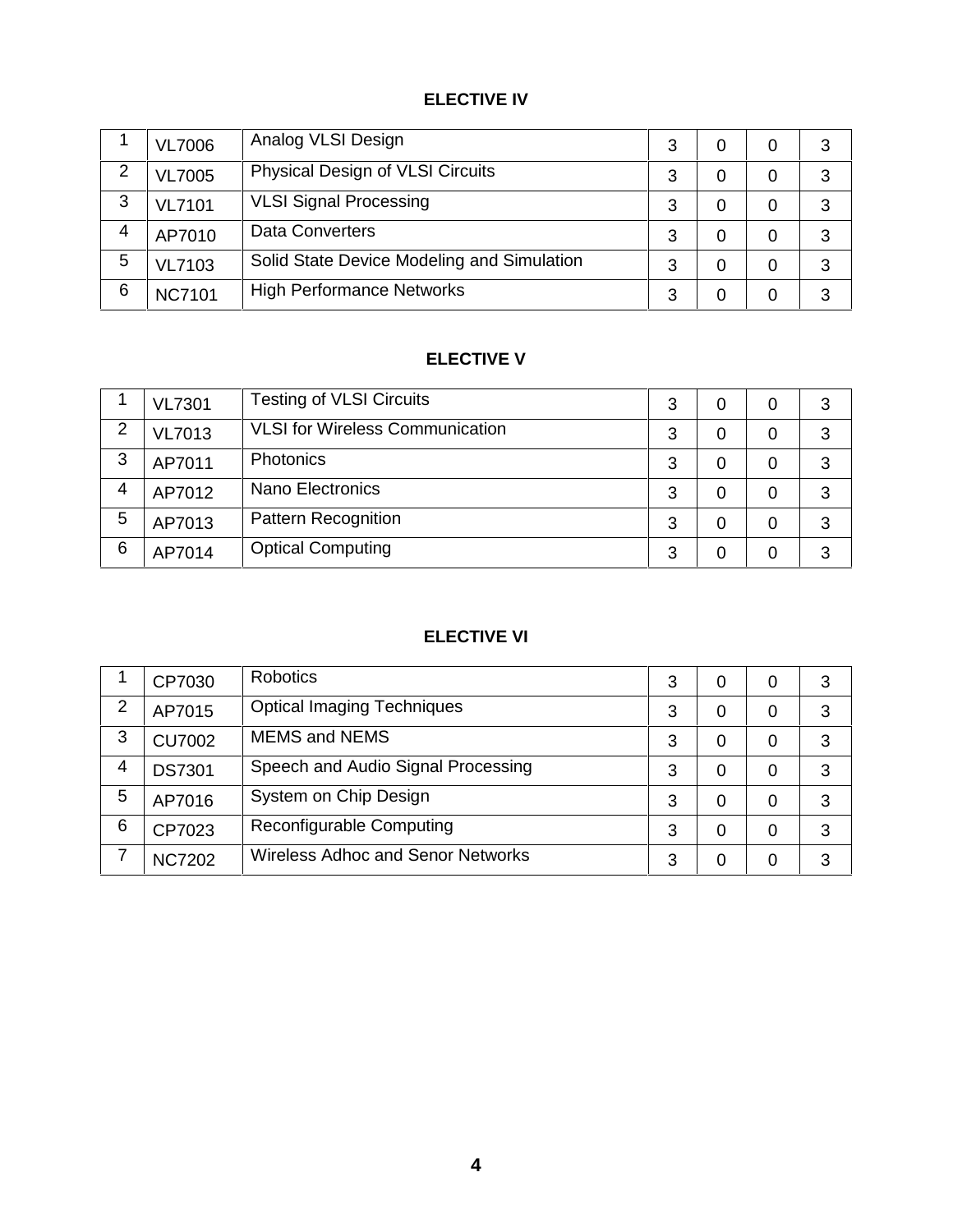### **MA7157 APPLIED MATHEMATICS FOR ELECTRONICS ENGINEERS L T P C**

### **UNIT I FUZZY LOGIC 12**

Classical logic – Multivalued logics – Fuzzy propositions – Fuzzy quantifiers.

#### **UNIT II MATRIX THEORY 12**

Some important matrix factorizations – The Cholesky decomposition – QR factorization – Least squares method – Singular value decomposition - Toeplitz matrices and some applications.

#### **UNIT III ONE DIMENSIONAL RANDOM VARIABLES 12**

Random variables - Probability function – moments – moment generating functions and their properties – Binomial, Poisson, Geometric, Uniform, Exponential, Gamma and Normal distributions – Function of a Random Variable.

#### **UNIT IV DYNAMIC PROGRAMMING 12**

Dynamic programming – Principle of optimality – Forward and backward recursion – Applications of dynamic programming – Problem of dimensionality.

#### **UNIT V QUEUEING MODELS 12**

Poisson Process – Markovian queues – Single and Multi-server Models – Little's formula - Machine Interference Model – Steady State analysis – Self Service queue.

#### **L = 45: T=15; TOTAL: 60 PERIODS**

#### **REFERENCES:**

- 1. George J. Klir and Yuan, B., Fuzzy sets and fuzzy logic, Theory and applications, Prentice Hall of India Pvt. Ltd., 1997.
- 2. Moon, T.K., Sterling, W.C., Mathematical methods and algorithms for signal processing, Pearson Education, 2000.
- 3. Richard Johnson, Miller & Freund's Probability and Statistics for Engineers, 7 th Edition, Prentice – Hall of India, Private Ltd., New Delhi (2007).
- 4. Taha, H.A., Operations Research, An introduction, 7<sup>th</sup> edition, Pearson education editions, Asia, New Delhi, 2002.
- 5. Donald Gross and Carl M. Harris, Fundamentals of Queuing theory,  $2^{nd}$  edition, John Wiley and Sons, New York (1985).

#### **AP7101 ADVANCED DIGITAL SIGNAL PROCESSING L T P C 3 1 0 4**

#### **OBJECTIVES:**

The purpose of this course is to provide in-depth treatment on methods and techniques in

- Discrete-time signal transforms, digital filter design, optimal filtering
- Power spectrum estimation, multi-rate digital signal processing
- DSP architectures which are of importance in the areas of signal processing, control and communications.

**3 1 0 4**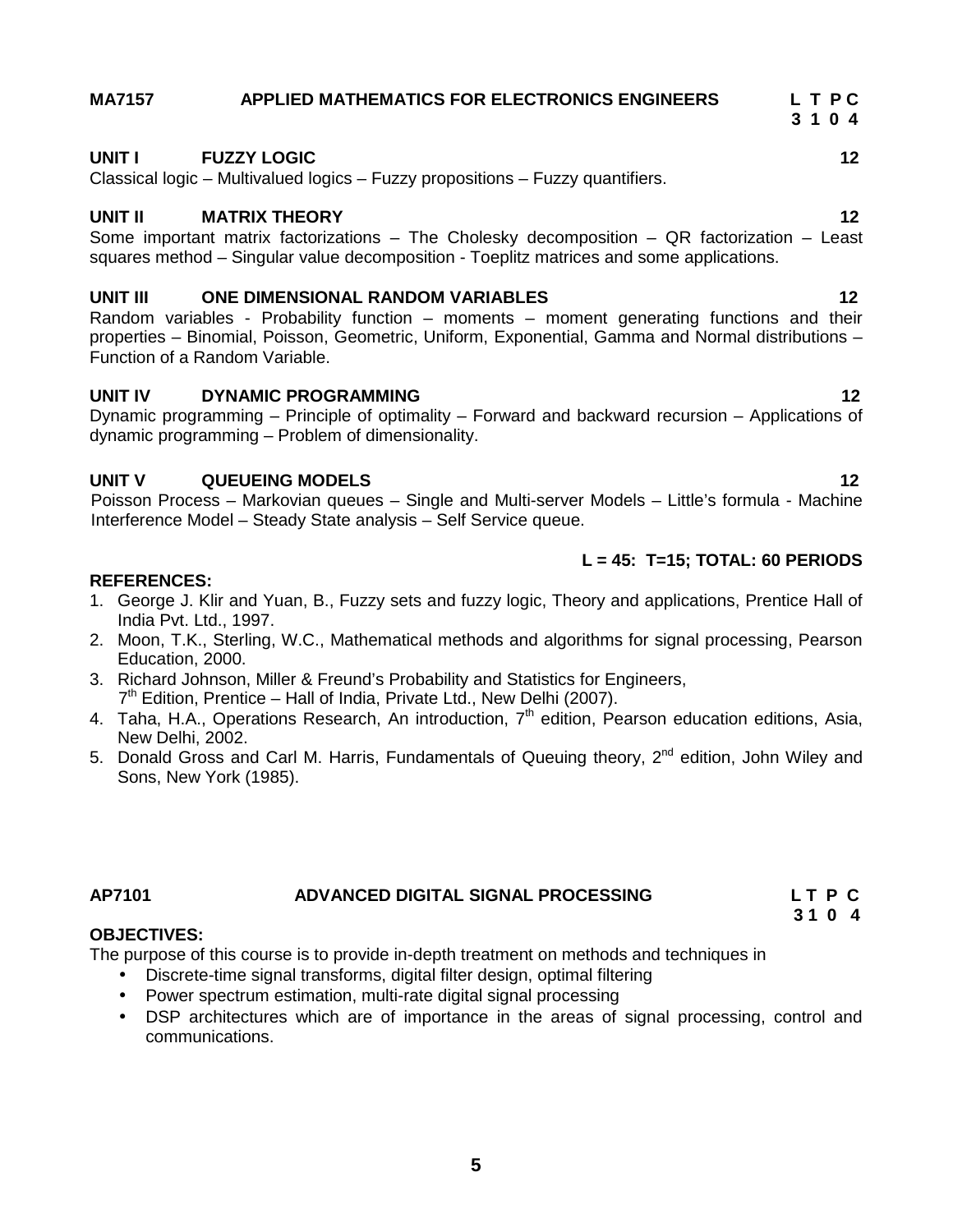#### **OUTCOMES:**

Students should be able to:

- To design adaptive filters for a given application
- To design multirate DSP systems.

#### **UNIT I DISCRETE RANDOM SIGNAL PROCESSING 9**

Weiner Khitchine relation - Power spectral density – filtering random process, Spectral Factorization Theorem, special types of random process – Signal modeling-Least Squares method, Pade approximation, Prony's method, iterative Prefiltering, Finite Data records, Stochastic Models.

### **UNIT II SPECTRUM ESTIMATION 9**

Non-Parametric methods - Correlation method - Co-variance estimator - Performance analysis of estimators – Unbiased consistent estimators - Periodogram estimator - Barlett spectrum estimation - Welch estimation - Model based approach - AR, MA, ARMA Signal modeling - Parameter estimation using Yule-Walker method.

### **UNIT III LINEAR ESTIMATION AND PREDICTION 9**

Maximum likelihood criterion - Efficiency of estimator - Least mean squared error criterion - Wiener filter - Discrete Wiener Hoff equations - Recursive estimators - Kalman filter - Linear prediction, Prediction error - Whitening filter, Inverse filter - Levinson recursion, Lattice realization, Levinson recursion algorithm for solving Toeplitz system of equations.

### **UNIT IV ADAPTIVE FILTERS 9**

FIR Adaptive filters - Newton's steepest descent method - Adaptive filters based on steepest descent method - Widrow Hoff LMS Adaptive algorithm - Adaptive channel equalization - Adaptive echo canceller - Adaptive noise cancellation - RLS Adaptive filters - Exponentially weighted RLS - Sliding window RLS - Simplified IIR LMS Adaptive filter.

#### **UNIT V MULTIRATE DIGITAL SIGNAL PROCESSING 9**

Mathematical description of change of sampling rate - Interpolation and Decimation - Continuous time model - Direct digital domain approach - Decimation by integer factor - Interpolation by an integer factor - Single and multistage realization - Poly phase realization - Applications to sub band coding - Wavelet transform and filter bank implementation of wavelet expansion of signals.

### **L +T= 45+15 : 60 PERIODS**

#### **REFERENCES:**

- 1. Monson H. Hayes, "Statistical Digital Signal Processing and Modeling", John Wiley and Sons Inc., New York, 2006.
- 2. Sophoncles J. Orfanidis, "Optimum Signal Processing ", McGraw-Hill, 2000.
- 3. John G. Proakis, Dimitris G. Manolakis, "Digital Signal Processing", Prentice Hall of India, New Delhi, 2005.
- 4. Simon Haykin, "Adaptive Filter Theory", Prentice Hall, Englehood Cliffs, NJ1986.
- 5. S. Kay," Modern Spectrum Estimation Theory and Application", prentice hall, englehood cliffs, nj1988.
- 6. P. P. Vaidyanathan, "multirate systems and filter banks", prentice hall, 1992.
- 
-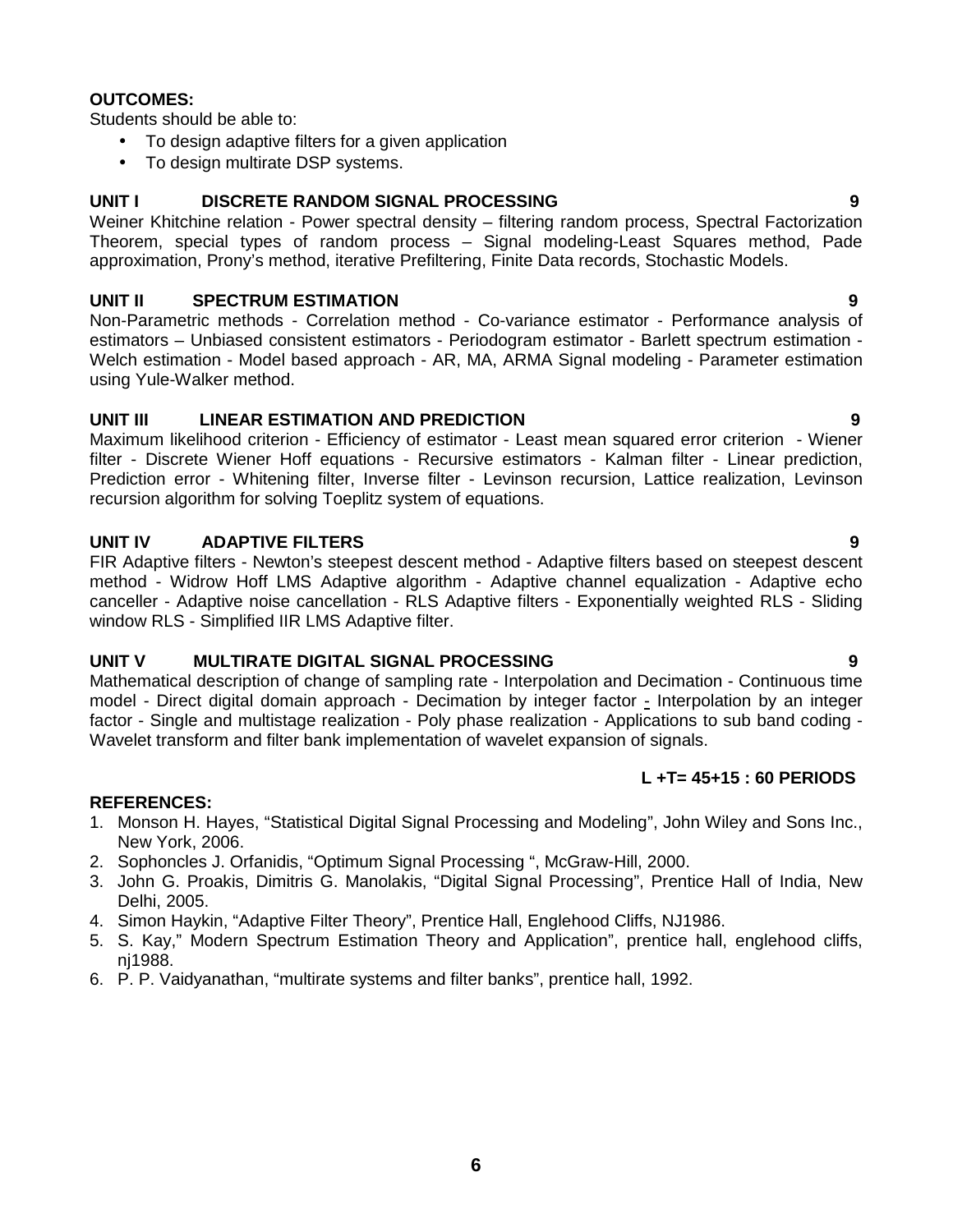#### **AP7102 ADVANCED DIGITAL LOGIC SYSTEM DESIGN L T P C**

**3 0 0 3**

#### **OBJECTIVES:**

- To analyze synchronous and asynchronous sequential circuits
- To realize and design hazard free circuits
- To familiarize the practical issues of sequential circuit design
- To gain knowledge about different fault diagnosis and testing methods
- To estimate the performance of digital systems
- To know about timing analysis of memory and PLD

### **UNIT I SEQUENTIAL CIRCUIT DESIGN 9**

Analysis of Clocked Synchronous Sequential Networks (CSSN) - Modeling of CSSN – State Assignment and Reduction – Design of CSSN – Design of Iterative Circuits – ASM Chart – ASM Realization, Design of Arithmetic circuits for Fast adder- Array Multiplier.

### **UNIT II ASYNCHRONOUS SEQUENTIAL CIRCUIT DESIGN 9**

Analysis of Asynchronous Sequential Circuit (ASC) – Flow Table Reduction – Races in ASC – State Assignment Problem and the Transition Table – Design of ASC – Static and Dynamic Hazards – Essential Hazards – Design of Hazard free circuits - Data Synchronizers – Designing Vending Machine Controller – Mixed Operating Mode Asynchronous Circuits. Practical issues such as clock skew, synchronous and asynchronous inputs and switch bouncing.

### **UNIT III FAULT DIAGNOSIS & TESTING 9**

Fault diagnosis: Fault Table Method – Path Sensitization Method – Boolean Difference Method – Kohavi Algorithm – Tolerance Techniques – The Compact Algorithm. Design for testability: Test Generation – Masking Cycle – DFT Schemes. Circuit testing fault model, specific and random faults, testing of sequential circuits, Built in Self Test, Built in Logic Block observer (BILBO), signature analysis.

#### **UNIT IV PERFORMANCE ESTIMATION 9**

Estimating digital system reliability, transmission lines, reflections and terminations, system integrity, network issues for digital systems, formal verifications of digital system: model-checking, binary decision diagram, theorem proving, circuit equivalence.

### **UNIT V TIMING ANALYSIS 9**

ROM timings, Static RAM timing, Synchronous Static RAM and it's timing, Dynamic RAM timing, Complex Programmable Logic Devices, Logic Analyzer Basic Architecture, Internal structure, Data display, Setup and Control, Clocking and Sampling.

#### **REFERENCES:**

1. Charles H.Roth Jr "Fundamentals of Logic Design", Thomson Learning 2004.

- 2. Nripendra N Biswas "Logic Design Theory" Prentice Hall of India, 2001.
- 3. Parag K.Lala "An introduction to Logic Circuit Testing" Morgan and claypool publishers, 2009.
- 4. Stephen D Brown, "Fundamentals of digital logic", TMH publication, 2007.
- 5. Balabanian, "Digital Logic Design Principles", Wiley publication, 2007.
- 6. Stalling, "Computer Organization & Architecture", Pearson Education India, 2008.
- 7. J.F.Wakerly, "Digital Design", Pearson Education India, 2012.
- 8. J.F.Wakerly, "Digital Design principles and practices", PHI publications, 2005.
- 9. Charles J. Sipil, Microcomputer Handbook McCrindle- Collins Publications 1977.

**TOTAL: 45 PERIODS**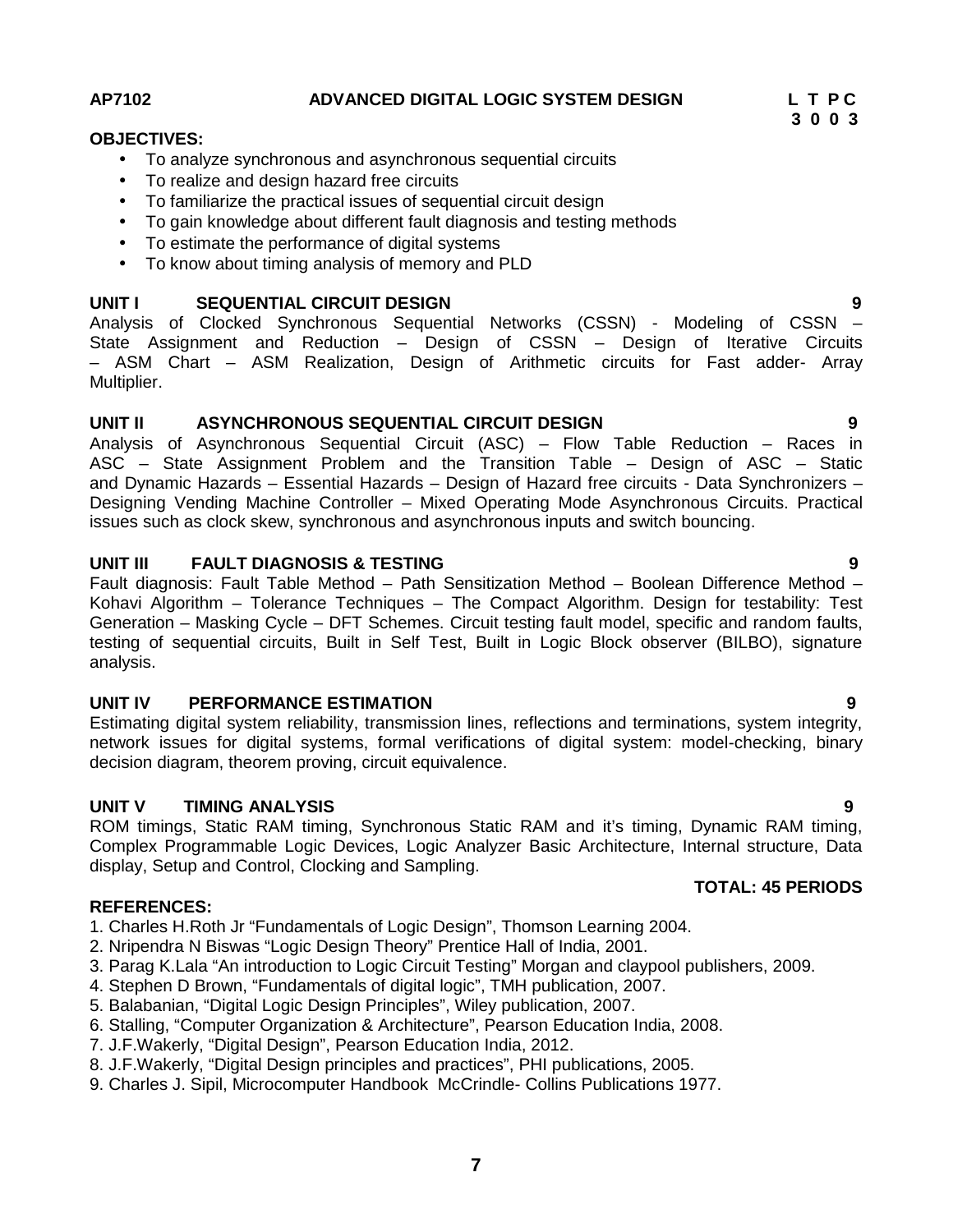### **AP7103 ADVANCED MICROPROCESSOR AND MICROCONTROLLER L T P C**

#### **OBJECTIVES:**

- To familiarize the fundamental concepts of microprocessor architecture.
- To gain knowledge about high performance CISC and RISC architectures.
- To study about 8 bit Microcontrollers viz. 68HC11 and PIC.

### **UNIT I OVERVIEW 9**

Generic Architecture--Instruction Set – Data formats –Addressing modes – Memory hierarchy – register file –Cache – Virtual memory and paging – Segmentation- pipelining –the instruction pipeline – pipeline hazards – instruction level parallelism – reduced instruction set –Computer principles – RISC versus CISC.

#### **UNIT II HIGH PERFORMANCE CISC ARCHITECTURE –PENTIUM 9**

CPU Architecture- Bus Operations – Pipelining – Brach predication – floating point unit-Operating Modes –Paging – Multitasking – Exception and Interrupts – Instruction set –addressing modes – Programming the Pentium processor.

#### **UNIT III HIGH PERFORMANCE RISC ARCHITECTURE – ARM 9**

Organization of CPU – Bus architecture –Memory management unit - ARM instruction set- Thumb Instruction set- addressing modes – Programming the ARM processor.6

#### **UNIT IV MOTOROLA 68HC11 MICROCONTROLLERS 9**

Instruction set addressing modes – operating modes- Interrupt system- RTC-Serial Communication Interface – A/D Converter PWM and UART.

#### **UNIT V PIC MICROCONTROLLER 9**

CPU Architecture – Instruction set – interrupts- Timers- I2C Interfacing – UART- A/D Converter –PWM and introduction to C-Compilers.

### **TOTAL:45 PERIODS**

#### **REFERENCES:**

- 1. Daniel Tabak , ''Advanced Microprocessors" McGraw Hill.Inc., 1995
- 2. James L. Antonakos , " The Pentium Microprocessor '' Pearson Education , 1997.
- 3. Steve Furber, '' ARM System –On –Chip architecture "Addision Wesley , 2000.
- 4. Gene .H.Miller ." Micro Computer Engineering ," Pearson Education , 2003.
- 5. John .B.Peatman , " Design with PIC Microcontroller , Prentice hall, 1997.
- 6. James L.Antonakos ," An Introduction to the Intel family of Microprocessors '' Pearson Education 1999.
- 7. Barry.B.Breg," The Intel Microprocessors Architecture , Programming and Interfacing " , PHI,2002.
- 8. Valvano "Embedded Microcomputer Systems" Thomson Asia PVT LTD first reprint 2001.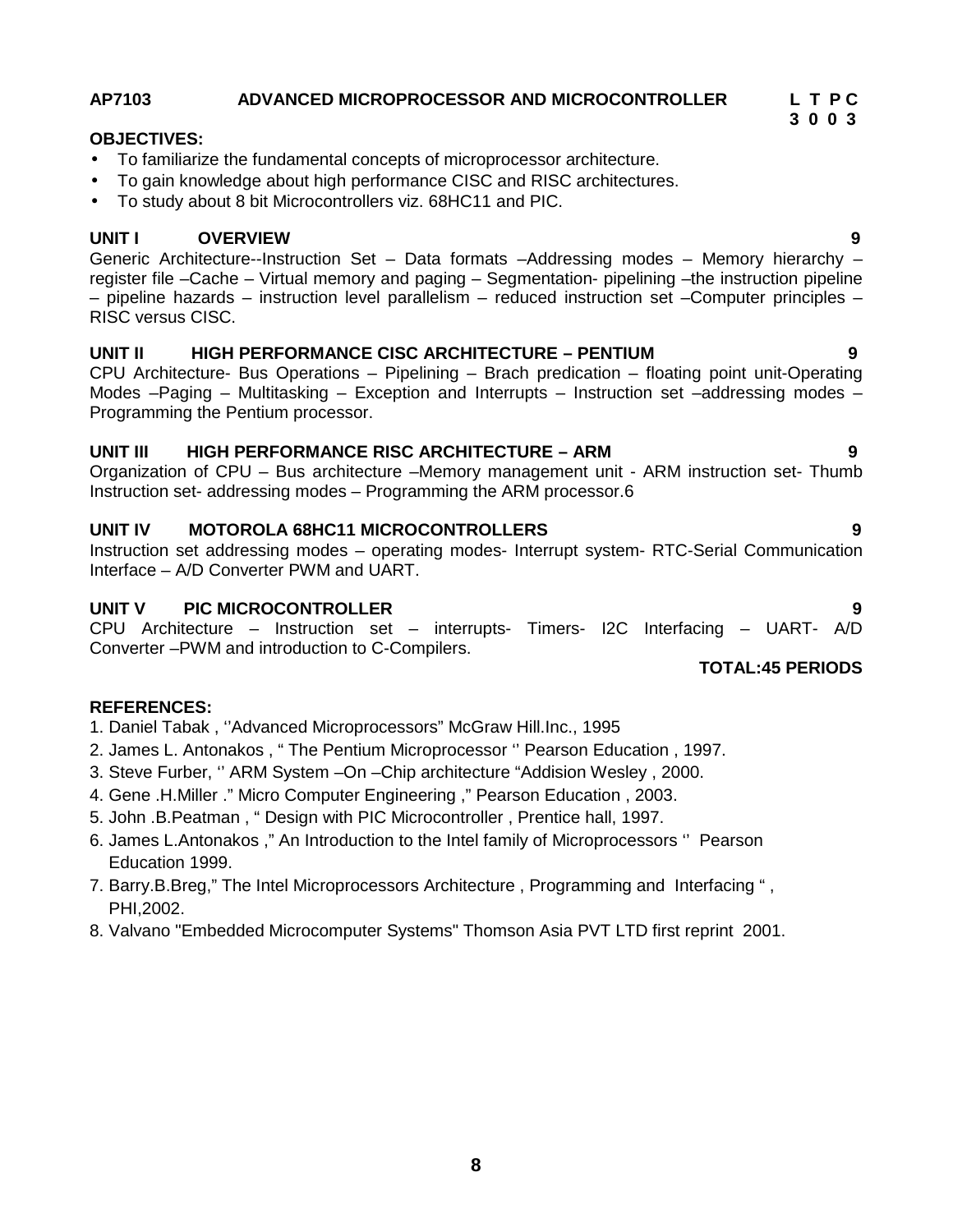#### **AP7111 ELECTRONICS SYSTEM DESIGN LABORATORY I L T P C**

- 1. System design using PIC, MSP430, '51 Microcontroller and 16- bit Microprocessor 8086.
- 2. Study of different interfaces ( using embedded microcontroller)
- 3. Implementation of Adaptive Filters and multistage multirate system in DSP Processor
- 4. Simulation of QMF using Simulation Packages
- 5. Analysis of Asynchronous and clocked synchronous sequential circuits
- 6. Built in self test and fault diagnosis
- 7. Sensor design using simulation tools
- 8. Design and analysis of real time signal processing system Data acquisition and signal processing

#### **TOTAL: 45 PERIODS**

#### **AP7201 ANALYSIS AND DESIGN OF ANALOG INTEGRATED CIRCUITS L T P C 3 0 0 3**

#### **OBJECTIVES:**

- To design the single stage amplifiers using pmos and nmos driver circuits with different loads.
- To analyze high frequency concepts of single stage amplifiers and noise characteristics associated with differential amplifiers.
- To study the different types of current mirrors and to know the concepts of voltage and current reference circuits.

#### **UNIT I SINGLE STAGE AMPLIFIERS 9**

Common source stage, Source follower, Common gate stage, Cascode stage, Single ended and differential operation, Basic differential pair, Differential pair with MOS loads

#### **UNIT II FREQUENCY RESPONSE AND NOISE ANALYSIS 9**

Miller effect ,Association of poles with nodes, frequency response of common source stage, Source followers, Common gate stage, Cascode stage, Differential pair, Statistical characteristics of noise, noise in single stage amplifiers, noise in differential amplifiers.

#### **UNIT III OPERATIONAL AMPLIFIERS 9**

Concept of negative feedback, Effect of loading in feedback networks, operational amplifier performance parameters, One-stage Op Amps, Two-stage Op Amps, Input range limitations, Gain boosting, slew rate, power supply rejection, noise in Op Amps.

#### **UNIT IV STABILITY AND FREQUENCY COMPENSATION 9**

General considerations, Multipole systems, Phase Margin, Frequency Compensation, and Compensation of two stage Op Amps, Slewing in two stage Op Amps, and Other compensation techniques.

### **UNIT V BIASING CIRCUITS 9**

Basic current mirrors, cascode current mirrors, active current mirrors, voltage references, supply independent biasing, temperature independent references, PTAT current generation, Constant-Gm Biasing.

#### **TOTAL:45 PERIODS**

#### **9**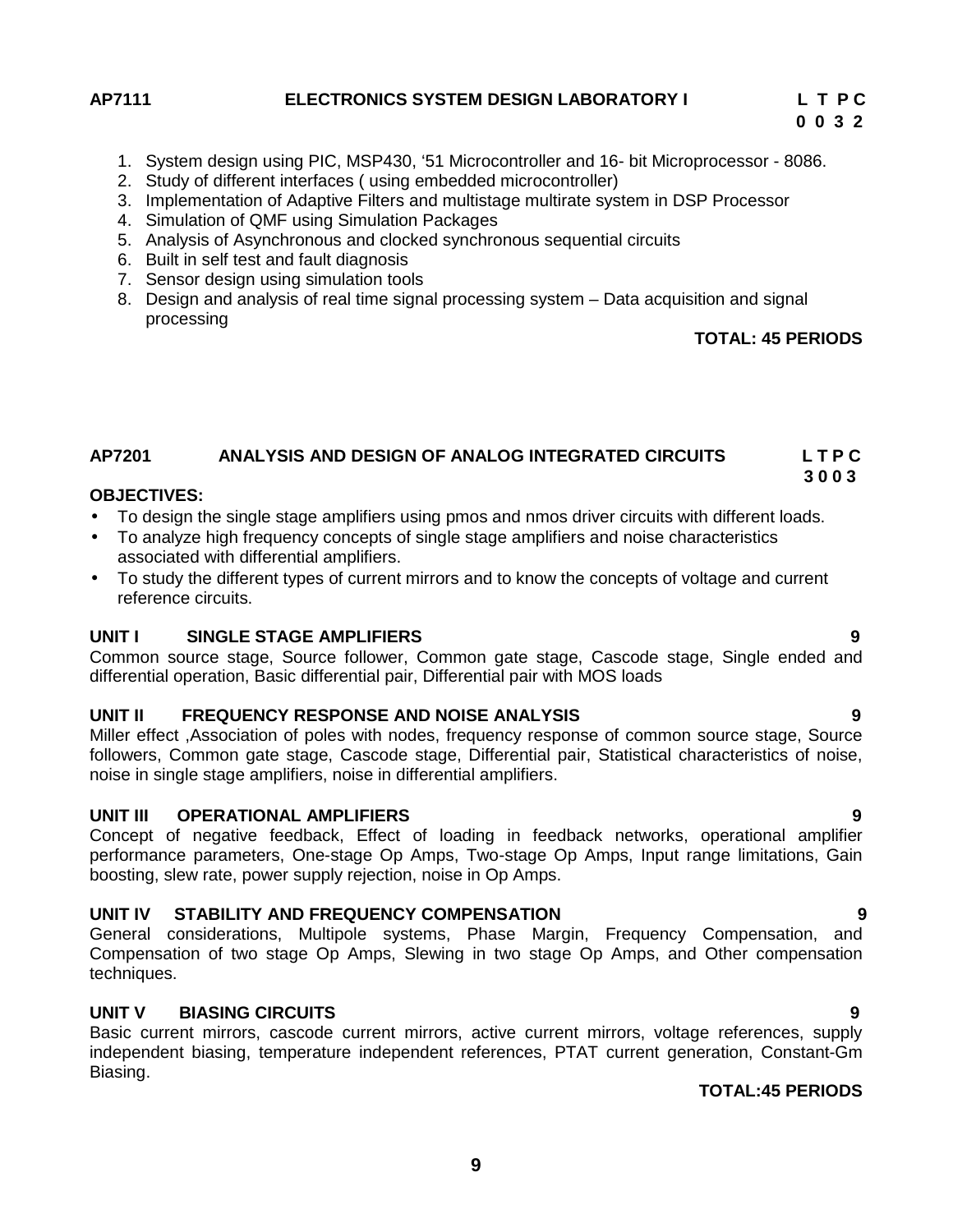- 1. Paul R. Gray, Paul J. Hurst, Stephen H. Lewis, Robert G. Meyer, Analysis and Design of Analog Integrated Circuits, 5th Edition, Wiley, 2009.
- 2. Behzad Razavi, "Design of Analog CMOS Integrated Circuits", Tata McGraw Hill, 2001
- 3. Willey M.C. Sansen, "Analog design essentials", Springer, 2006.
- 4. Grebene, "Bipolar and MOS Analog Integrated circuit design", John Wiley & sons,Inc., 2003.
- 5. Phillip E.Allen, Douglas R.Holberg, "CMOS Analog Circuit Design", Second edition, Oxford University Press, 2002

### **AP7202 ASIC AND FPGA DESIGN L T P C**

#### **OBJECTIVES:**

- To study the design flow of different types of ASIC.
- To familiarize the different types of programming technologies and logic devices.
- To learn the architecture of different types of FPGA.
- To gain knowledge about partitioning, floor planning, placement and routing including circuit extraction of ASIC
- To analyse the synthesis, Simulation and testing of systems.
- To understand the design issues of SOC.
- To know about different high performance algorithms and its applications in ASICs.

#### **UNIT I OVERVIEW OF ASIC AND PLD 9**

Types of ASICs - Design flow – CAD tools used in ASIC Design – Programming Technologies: Antifuse – static RAM – EPROM and EEPROM technology, Programmable Logic Devices : ROMs and EPROMs – PLA –PAL. Gate Arrays – CPLDs and FPGAs

#### **UNIT II ASIC PHYSICAL DESIGN 9**

System partition -partitioning - partitioning methods – interconnect delay models and measurement of delay - floor planning - placement – Routing : global routing - detailed routing - special routing - circuit extraction - DRC

### **UNIT III LOGIC SYNTHESIS, SIMULATION AND TESTING 9**

Design systems - Logic Synthesis - Half gate ASIC -Schematic entry - Low level design language - PLA tools -EDIF- CFI design representation. Verilog and logic synthesis -VHDL and logic synthesis types of simulation -boundary scan test - fault simulation - automatic test pattern generation.

### **UNIT IV FPGA 9**

Field Programmable gate arrays- Logic blocks, routing architecture, Design flow technology - mapping for FPGAs, Xilinx XC4000 - ALTERA's FLEX 8000/10000, ACTEL's ACT-1,2,3 and their speed performance

Case studies: Altera MAX 5000 and 7000 - Altera MAX 9000 – Spartan II and Virtex II FPGAs - Apex and Cyclone FPGAs

#### **UNIT V SOC DESIGN 9**

Design Methodologies – Processes and Flows - Embedded software development for SOC – Techniques for SOC Testing – Configurable SOC – Hardware / Software codesign Case studies: Digital camera, Bluetooth radio / modem, SDRAM and USB

#### **TOTAL: 45 PERIODS**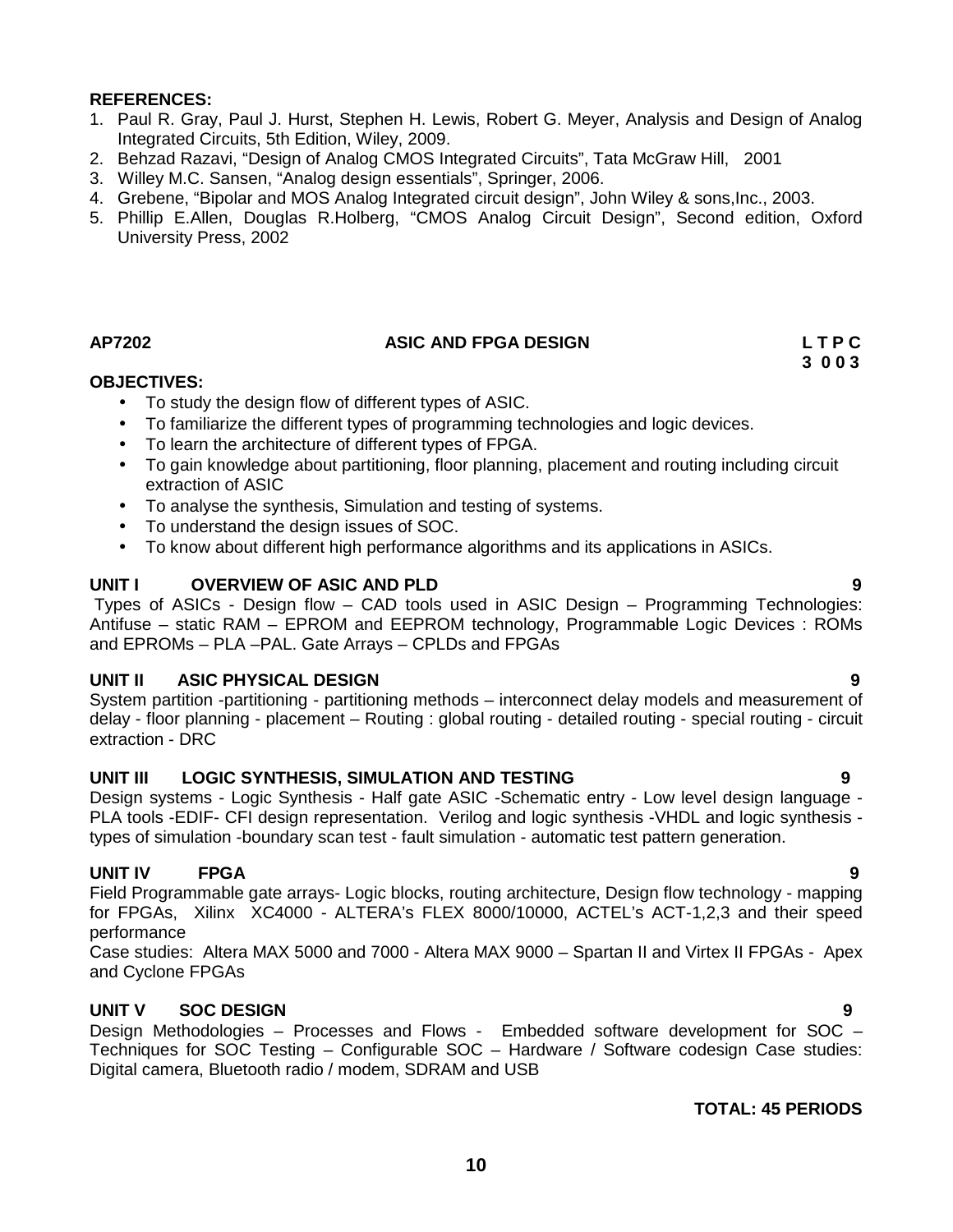- 1. M.J.S .Smith, "Application Specific Integrated Circuits, Addison -Wesley Longman Inc., 1997
- 2. S. Trimberger, Field Programmable Gate Array Technology, Edr, Kluwer Academic Publications, 1994.
- 3. John V.Oldfield, Richard C Dore, Field Programmable Gate Arrays, Wiley Publications 1995.
- 4. P.K.Chan & S. Mourad, Digital Design Using Field Programmable Gate Array, Prentice Hall, 1994.
- 5. Parag.K.Lala, Digital System Design using Programmable Logic Devices , BSP, 2003.
- 6. S. Brown, R. Francis, J. Rose, Z. Vransic, Field Programmable Gate Array, Kluwer Pubin, 1992.
- 7. J. Old Field, R.Dorf, Field Programmable Gate Arrays, John Wiley & Sons, Newyork, 1995.
- 8. Farzad Nekoogar and Faranak Nekoogar, From ASICs to SOCs: A Practical Approach, Prentice Hall PTR, 2003.
- 9. Wayne Wolf, FPGA-Based System Design, Prentice Hall PTR, 2004.
- 10. R. Rajsuman, System-on-a-Chip Design and Test. Santa Clara, CA: Artech House Publishers, 2000.
- 11. F. Nekoogar. Timing Verification of Application-Specific Integrated Circuits (ASICs). Prentice Hall PTR, 1999.

#### **AP7203 EMBEDDED SYSTEMS L T P C**

#### **OBJECTIVES:**

- To afford awareness about Hardware and software design architecture for embedded processors with real time examples.
- To learn various techniques of system design**.**

#### **UNIT I INTRODUCTION 9**

Embedded Computers, Characteristics of Embedded Computing Applications, Challenges in Embedded Computing system design, Embedded system design process- Requirements, Specification, Architectural Design, Designing Hardware and Software Components, System Integration, Formalism for System Design- Structural Description, Behavioural Description, Design Example: Model Train Controller, ARM processor- processor and memory organization.

#### **UNIT II EMBEDDED PROCESSORS 9**

Data operations, Flow of Control, SHARC processor- Memory organization, Data operations, Flow of Control, parallelism with instructions, CPU Bus configuration, ARM Bus, SHARC Bus, Memory devices, Input/output devices, Component interfacing, designing with microprocessor development and debugging, Design Example : Alarm Clock. Hybrid Architecture

#### **UNIT III DISTRIBUTED EMBEDDED ARCHITECTURE 9**

Hardware and Software Architectures, Networks for embedded systems- I2C, CAN Bus, SHARC link supports, Ethernet, Myrinet, Internet, Network-Based design- Communication Analysis, system performance Analysis, Hardware platform design, Allocation and scheduling, Design Example: Elevator Controller.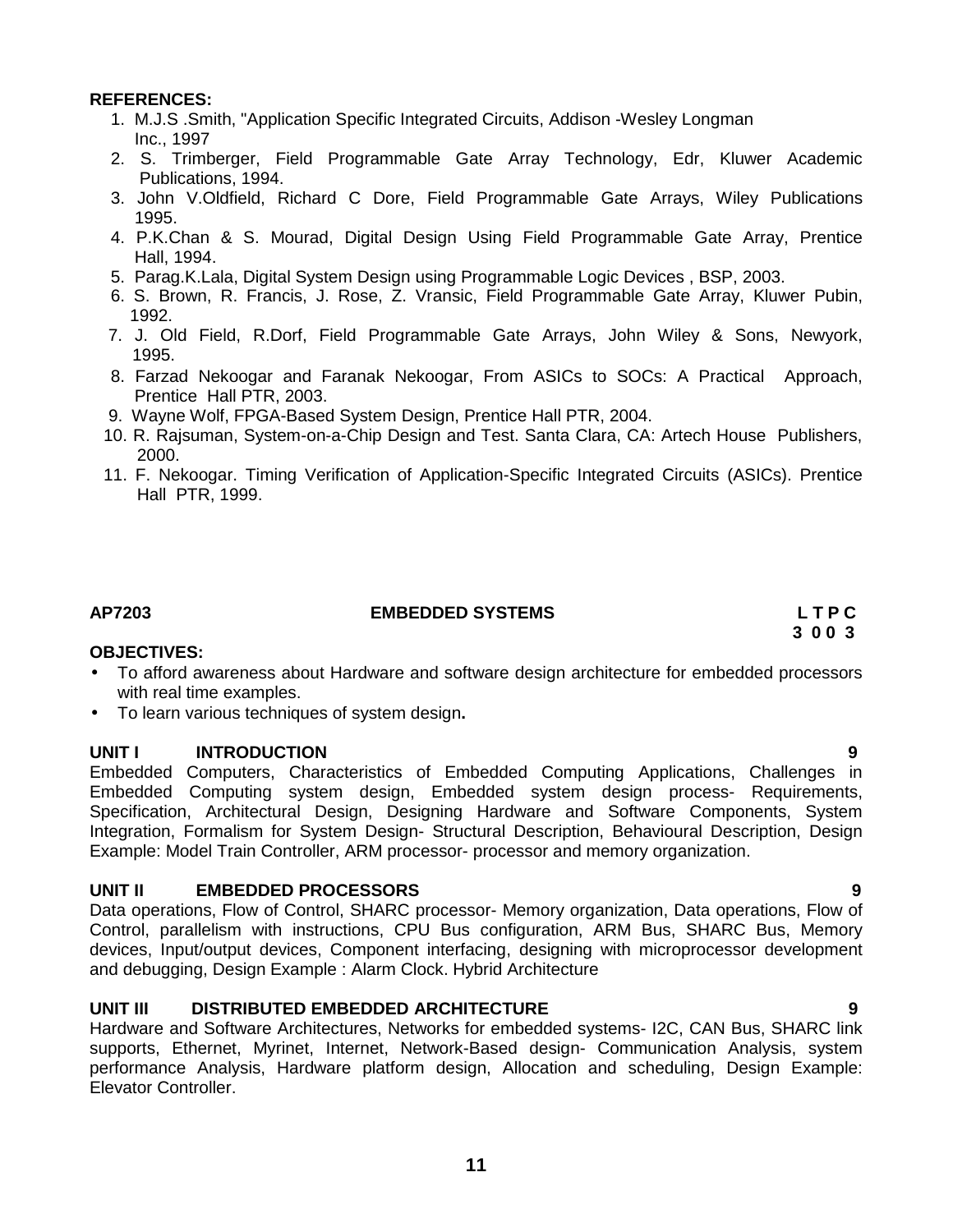# **UNIT IV REAL-TIME CHARACTERISTICS 9**

Clock driven Approach, weighted round robin Approach, Priority driven Approach, Dynamic Versus Static systems, effective release times and deadlines, Optimality of the Earliest deadline first (EDF) algorithm, challenges in validating timing constraints in priority driven systems, Off-line Versus On-line scheduling.

### **UNIT V SYSTEM DESIGN TECHNIQUES 9**

Design Methodologies, Requirement Analysis, Specification, System Analysis and Architecture Design, Quality Assurance, Design Example: Telephone PBX- System Architecture, Ink jet printer- Hardware Design and Software Design, Personal Digital Assistants, Set-top Boxes.

### **REFERENCES:**

- 1. Wayne Wolf, "Computers as Components: Principles of Embedded Computing System Design", Morgan Kaufman Publishers, 2008.
- 2. Jane.W.S. Liu, "Real-Time systems", Pearson Education Asia, 2000.
- 3. C. M. Krishna and K. G. Shin, "Real-Time Systems" , McGraw-Hill, 1997
- 4. Frank Vahid and Tony Givargis, "Embedded System Design: A Unified Hardware/Software Introduction" , John Wiley & Sons, 2006.

#### **CP7103 MULTI CORE ARCHITECTURES L T P C**

#### **COURSE OBJECTIVES:**

- To understand the recent trends in the field of Computer Architecture and identify performance related parameters
- To appreciate the need for parallel processing
- To expose the students to the problems related to multiprocessing
- To understand the different types of multicore architectures
- To expose the students to warehouse-scale and embedded architectures

#### **UNIT I FUNDAMENTALS OF QUANTITATIVE DESIGN AND ANALYSIS 9**

Classes of Computers – Trends in Technology, Power, Energy and Cost – Dependability – Measuring, Reporting and Summarizing Performance – Quantitative Principles of Computer Design – Classes of Parallelism - ILP, DLP, TLP and RLP - Multithreading - SMT and CMP Architectures – Limitations of Single Core Processors - The Multicore era – Case Studies of Multicore Architectures.

#### **UNIT II DLP IN VECTOR, SIMD AND GPU ARCHITECTURES 9**

Vector Architecture - SIMD Instruction Set Extensions for Multimedia – Graphics Processing Units - Detecting and Enhancing Loop Level Parallelism - Case Studies.

### **UNIT III TLP AND MULTIPROCESSORS 9**

Symmetric and Distributed Shared Memory Architectures – Cache Coherence Issues - Performance Issues – Synchronization Issues – Models of Memory Consistency - Interconnection Networks – Buses, Crossbar and Multi-stage Interconnection Networks.

### **UNIT IV RLP AND DLP IN WA REHOUSE-SCALE ARCHITECTURES 9**

Programming Models and Workloads for Warehouse-Scale Computers – Architectures for Warehouse-Scale Computing – Physical Infrastructure and Costs – Cloud Computing – Case Studies.

# **TOTAL: 45 PERIODS**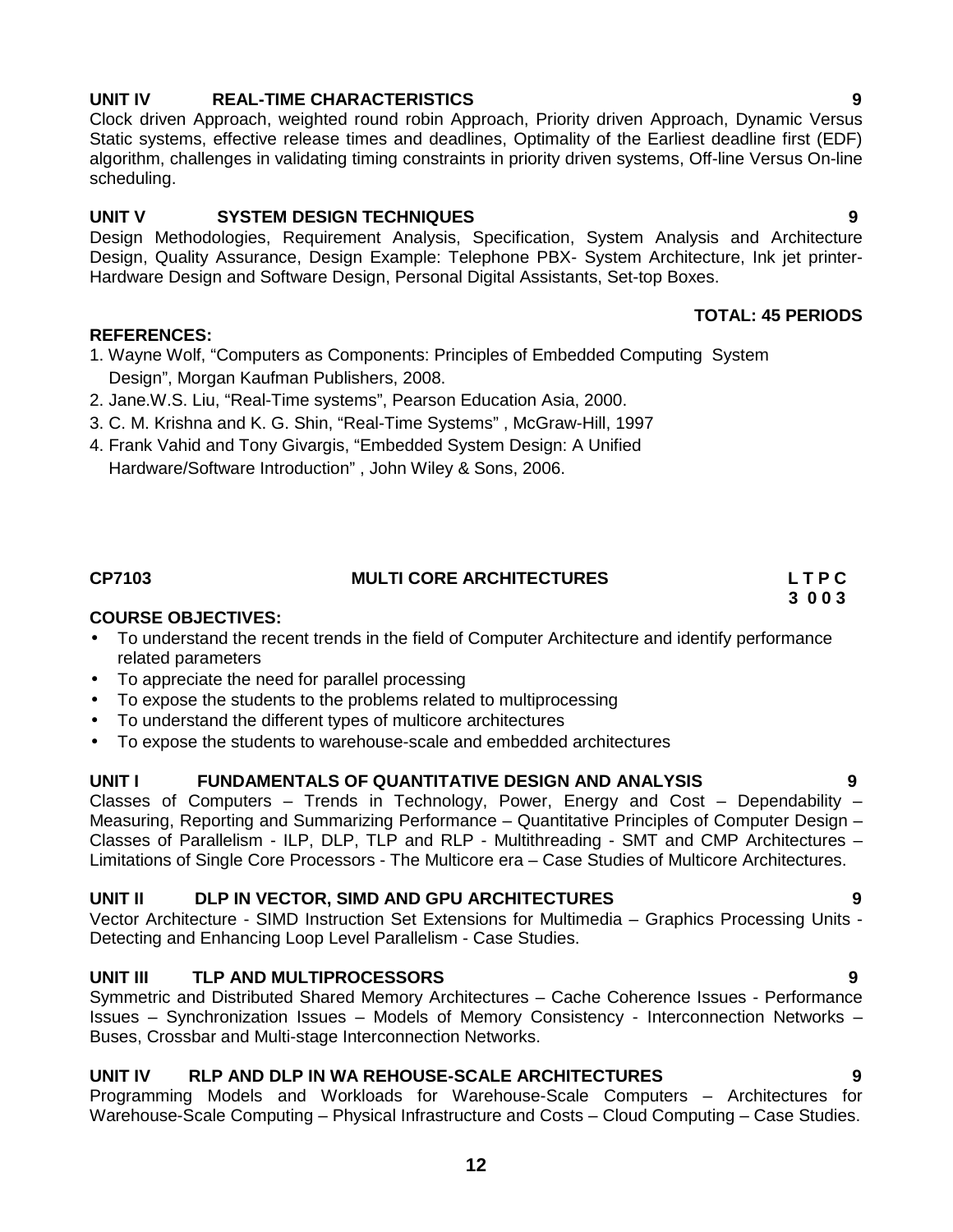### **UNIT V ARCHITECTURES FOR EMBEDDED SYSTEMS 9**

Features and Requirements of Embedded Systems – Signal Processing and Embedded Applications – The Digital Signal Processor – Embedded Multiprocessors - Case Studies.

#### **TOTAL:45 PERIODS**

#### **OUTCOMES:**

Upon completion of the course, the students will be able to

- Identify the limitations of ILP and the need for multicore architectures
- Discuss the issues related to multiprocessing and suggest solutions
- Point out the salient features of different multicore architectures and how they exploit parallelism
- Critically analyze the different types of inter connection networks
- Discuss the architecture of GPUs, warehouse-scale computers and embedded processors\

#### **REFERENCES:**

- 1. John L. Hennessey and David A. Patterson, " Computer Architecture A Quantitative Approach", Morgan Kaufmann / Elsevier, 5<sup>th</sup> edition, 2012.
- 2. Kai Hwang, "Advanced Computer Architecture", Tata McGraw-Hill Education, 2003
- 3. Richard Y. Kain, "Advanced Computer Architecture a Systems Design Approach", Prentice Hall, 2011.
- 4. David E. Culler, Jaswinder Pal Singh, "Parallel Computing Architecture : A Hardware/ Software Approach" , Morgan Kaufmann / Elsevier, 1997.

# **AP7211 ELECTRONICS SYSTEM DESIGN LABORATORY II L T P C**

**0 0 3 2**

- 1. Study of 32 bit ARM7 microcontroller RTOS and its application
- 2. Testing RTOS environment and system programming
- 3. Designing of wireless network using embedded systems
- 4. Implementation of ARM with FPGA
- 5. Design and Implementation of ALU in FPGA using VHDL and Verilog
- 6. Modeling of Sequential Digital system using Verilog and VHDL
- 7. Flash controller programming data flash with erase, verify and fusing
- 8. System design using ASIC
- 9. Design, simulation and analysis of signal integrity

### **TOTAL: 45 PERIODS**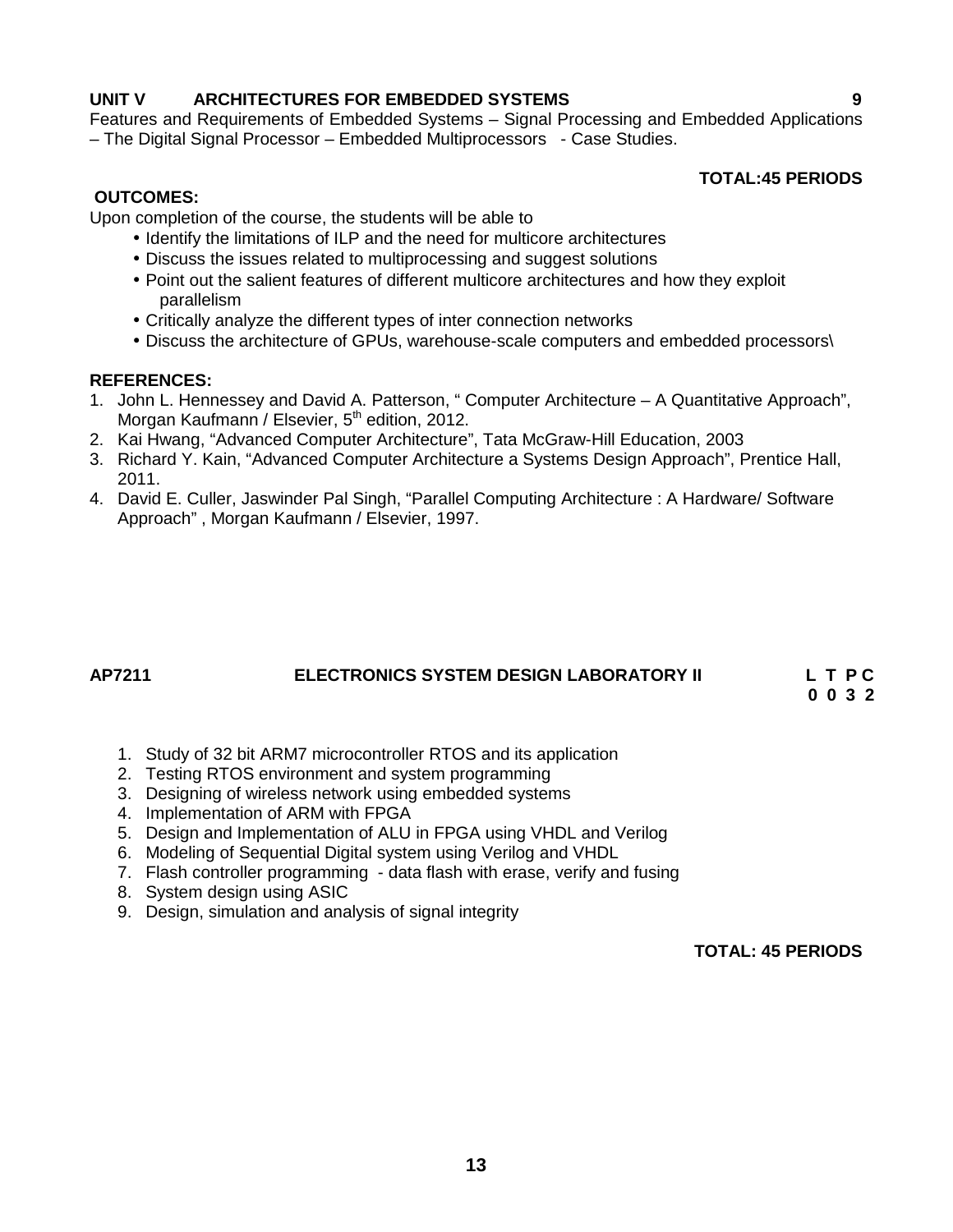**AP7301 ELECTROMAGNETIC INTERFERENCE AND COMPATIBILITY L T P C**

**3 0 0 3**

#### **OBJECTIVES:**

- To understand the basics of EMI
- To study EMI Sources
- To understand EMI problems
- To understand Solution methods in PCB
- To understand Measurement technique for emission
- To understand Measurement technique for immunity

### **UNIT I EMI/EMC CONCEPTS 9**

EMI-EMC definitions and Units of parameters; Sources and victim of EMI; Conducted and Radiated EMI Emission and Susceptibility; Transient EMI, ESD; Radiation Hazards.

### **UNIT II EMI COUPLING PRINCIPLES 9**

Conducted, radiated and transient coupling; Common ground impedance coupling ; Common mode and ground loop coupling ; Differential mode coupling ; Near field cable to cable coupling, cross talk ; Field to cable coupling ; Power mains and Power supply coupling.

### **UNIT III EMI CONTROL TECHNIQUES 9**

Shielding- Shielding Material-Shielding integrity at discontinuities, Filtering- Characteristics of Filters-Impedance and Lumped element filters-Telephone line filter, Power line filter design, Filter installation and Evaluation, Grounding- Measurement of Ground resistance-system grounding for EMI/EMC- Cable shielded grounding, Bonding, Isolation transformer, Transient suppressors, Cable routing, Signal control. EMI gaskets

#### **UNIT IV EMC DESIGN OF PCBS 9**

EMI Suppression Cables-Absorptive, ribbon cables-Devices-Transient protection hybrid circuits ,Component selection and mounting; PCB trace impedance; Routing; Cross talk control- Electromagnetic Pulse-Noise from relays and switches, Power distribution decoupling; Zoning; Grounding; VIAs connection; Terminations.

#### **UNIT V EMI MEASUREMENTS AND STANDARDS 9**

Open area test site; TEM cell; EMI test shielded chamber and shielded ferrite lined anechoic chamber; Tx /Rx Antennas, Sensors, Injectors / Couplers, and coupling factors; EMI Rx and spectrum analyzer; Civilian standards-CISPR, FCC, IEC, EN; Military standards-MIL461E/462. Frequency assignment - spectrum conversation. British VDE standards, Euro norms standards in japan comparisons. EN Emission and Susceptibility standards and Specifications.

Upon Completion of the course, the students will be able to

• To design a EMI free system

**OUTCOMES:**

- To reduce system level crosstalk
- To design high speed Printed Circuit board with minimum interference
- To make our world free from unwanted electromagnetic environment

#### **TOTAL: 45PERIODS**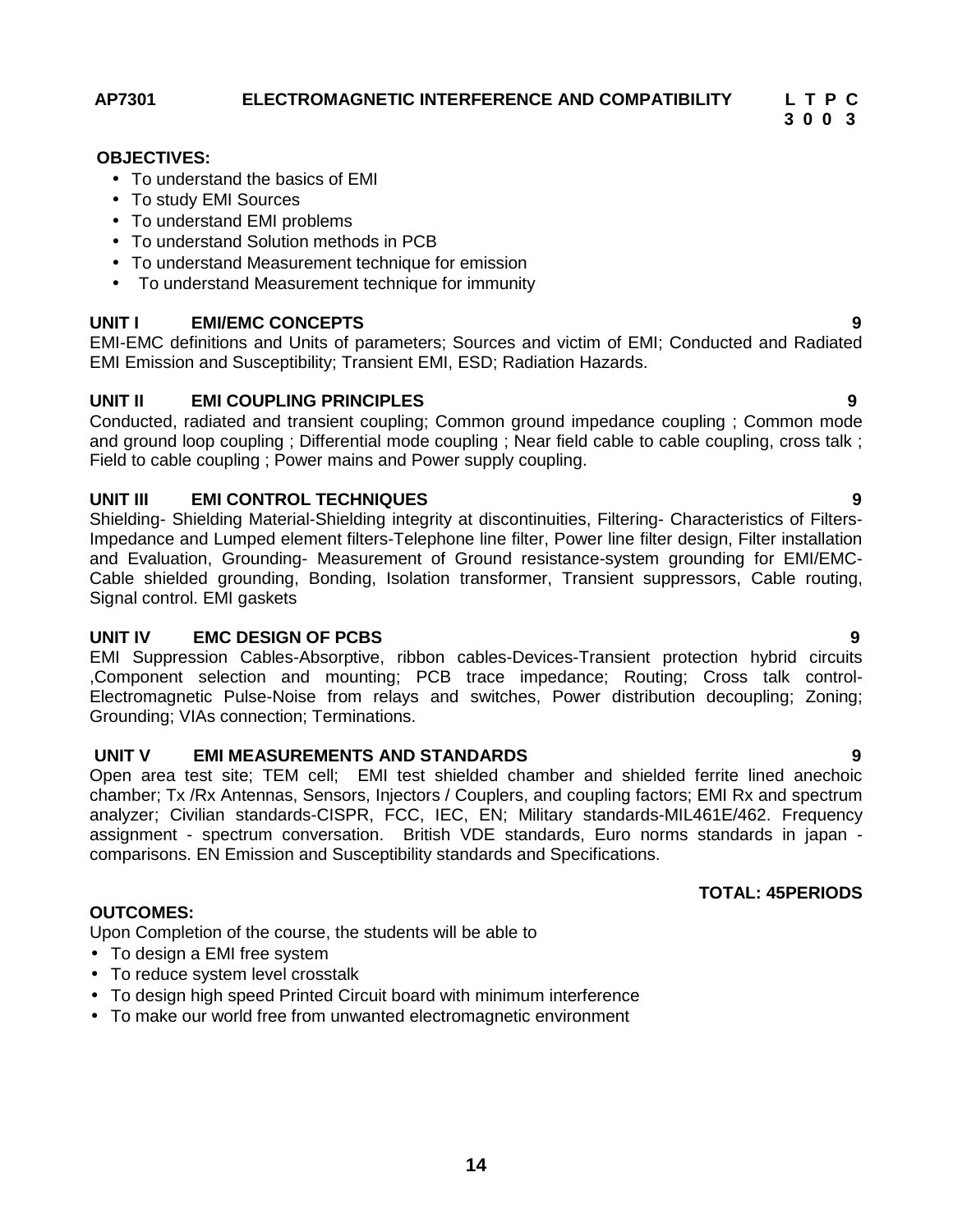- 1. V.P.Kodali, "Engineering EMC Principles, Measurements and Technologies", IEEE Press, Newyork, 1996
- 2. Clayton R.Paul," Introduction to Electromagnetic Compatibility", John Wiley Publications, 2008
- 3. Henry W.Ott.,"Noise Reduction Techniques in Electronic Systems", A Wiley Inter Science Publications, John Wiley and Sons, New york, 1988.
- 4. Bemhard Keiser, "Principles of Electromagnetic Compatibility", 3<sup>rd</sup> Ed, Artech house, Norwood, 1986.
- 5. Don R.J.White Consultant Incorporate, "Handbook of EMI/EMC", Vol I-V, 1988.

#### **DS7201 ADVANCED DIGITAL IMAGE PROCESSING L T P C 3 0 0 3**

#### **OBJECTIVES:**

- To understand the image fundamentals and mathematical transforms necessary for image processing and to study the image enhancement techniques.
- To understand the image segmentation and representation techniques.
- To understand how image are analyzed to extract features of interest.
- To introduce the concepts of image registration and image fusion.
- To analyze the constraints in image processing when dealing with 3D data sets.

#### **UNIT I FUNDAMENTALS OF DIGITAL IMAGE PROCESSING 9**

Elements of visual perception, brightness, contrast, hue, saturation, mach band effect, 2D image transforms-DFT, DCT, KLT, and SVD. Image enhancement in spatial and frequency domain, Review of morphological image processing

#### **UNIT II SEGMENTATION 9**

Edge detection, Thresholding, Region growing, Fuzzy clustering, Watershed algorithm, Active contour methods, Texture feature based segmentation, Model based segmentation, Atlas based segmentation, Wavelet based Segmentation methods

#### **UNIT III FEATURE EXTRACTION 9**

First and second order edge detection operators, Phase congruency, Localized feature extraction detecting image curvature, shape features Hough transform, shape skeletonization, Boundary descriptors, Moments, Texture descriptors- Autocorrelation, Co-occurrence features, Runlength features, Fractal model based features, Gabor filter, wavelet features

#### **UNIT IV REGISTRATION AND IMAGE FUSION 9**

Registration- Preprocessing, Feature selection-points, lines, regions and templates Feature correspondence-Point pattern matching, Line matching, region matching Template matching .Transformation functions-Similarity transformation and Affine Transformation. Resampling- Nearest Neighbour and Cubic Splines Image Fusion-Overview of image fusion, pixel fusion, Multiresolution based fusion discrete wavelet transform, Curvelet transform. Region based fusion.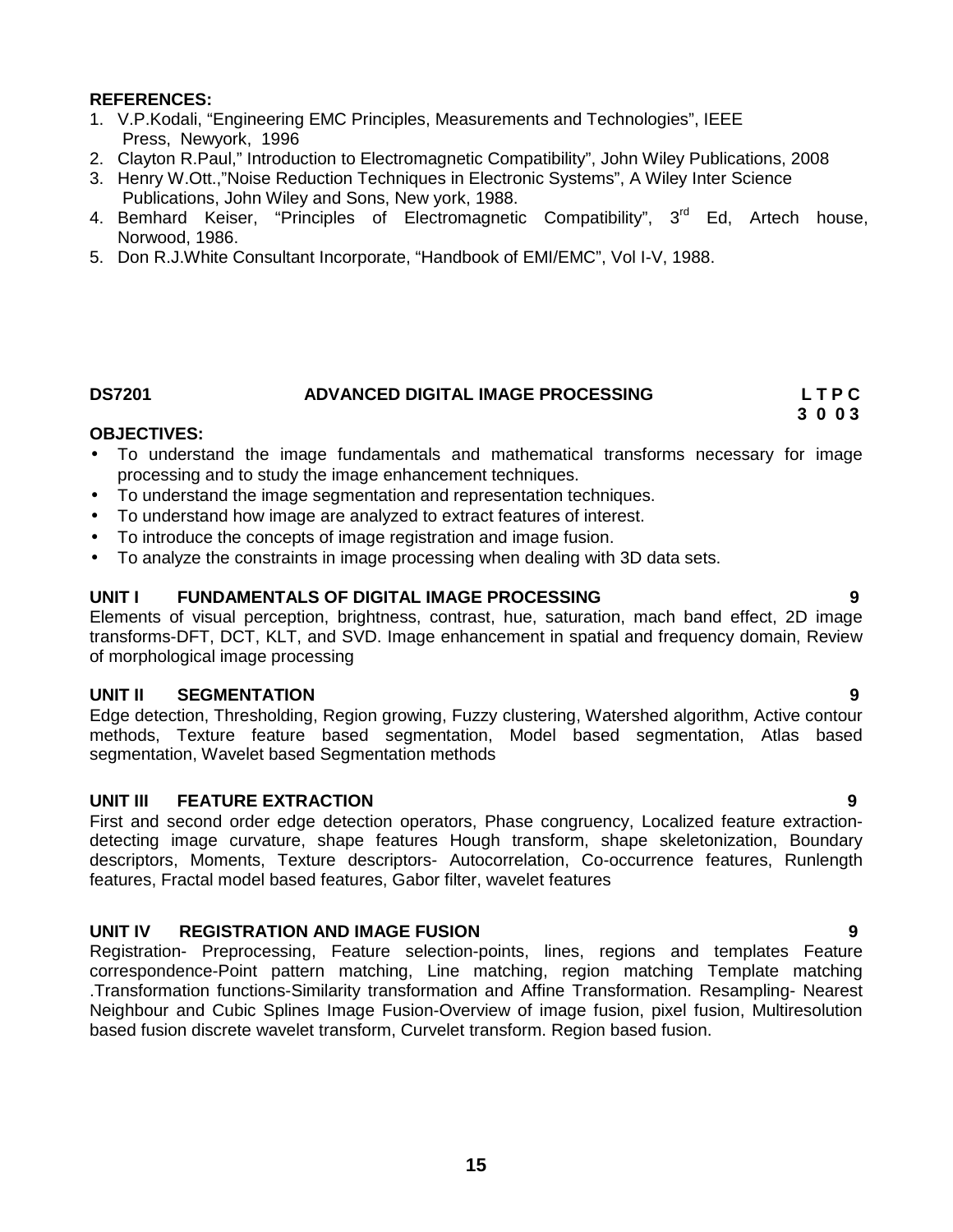### **UNIT V 3D IMAGE VISUALIZATION 9**

Sources of 3D Data sets, Slicing the Data set, Arbitrary section planes, The use of color, Volumetric display, Stereo Viewing, Ray tracing, Reflection, Surfaces, Multiply connected surfaces, Image processing in 3D, Measurements on 3D images.

#### **TOTAL: 45 PERIODS**

### **OUTCOMES:**

Upon Completion of the course, the students will be able to

- To understand image formation and the role human visual system plays in perception of gray and color image data.
- To apply image processing techniques in both the spatial and frequency (Fourier) domains.
- To design image analysis techniques in the form of image segmentation and to evaluate the methodologies for segmentation.
- To conduct independent study and analysis of feature extraction techniques.
- To understand the concepts of image registration and image fusion.
- To analyze the constraints in image processing when dealing with 3D data sets and to apply image processing algorithms in practical applications.

#### **TEXT BOOKS:**

- 1. John C.Russ, "The Image Processing Handbook", CRC Press,2007.
- 2. Mark Nixon, Alberto Aguado, "Feature Extraction and Image Processing", Academic Press, 2008.
- 3. Ardeshir Goshtasby, " 2D and 3D Image registration for Medical, Remote Sensing and Industrial Applications",John Wiley and Sons,2005.

#### **REFERENCES:**

- 1. Rafael C. Gonzalez, Richard E. Woods, , Digital Image Processing', Pearson,Education, Inc., Second Edition, 2004.
- 2. Anil K. Jain, , Fundamentals of Digital Image Processing', Pearson Education,Inc., 2002.
- 3. Rick S.Blum, Zheng Liu," Multisensor image fusion and its Applications",Taylor& Francis,2006.

### **CU7006 WAVELET TRANSFORMS AND APPLICATIONS L T P C**

#### **OBJECTIVES:**

- To study the basics of signal representation and Fourier theory
- To understand Multi Resolution Analysis and Wavelet concepts
- To study the wavelet transform in both continuous and discrete domain
- To understand the design of wavelets using Lifting scheme
- To understand the applications of Wavelet transform

#### **UNIT I FUNDAMENTALS 9**

Vector Spaces – Properties– Dot Product – Basis – Dimension, Orthogonality and Orthonormality – Relationship Between Vectors and Signals – Signal Spaces – Concept of Convergence – Hilbert Spaces for Energy Signals- Fourier Theory: Fourier series expansion, Fourier transform, Short time Fourier transform, Time-frequency analysis.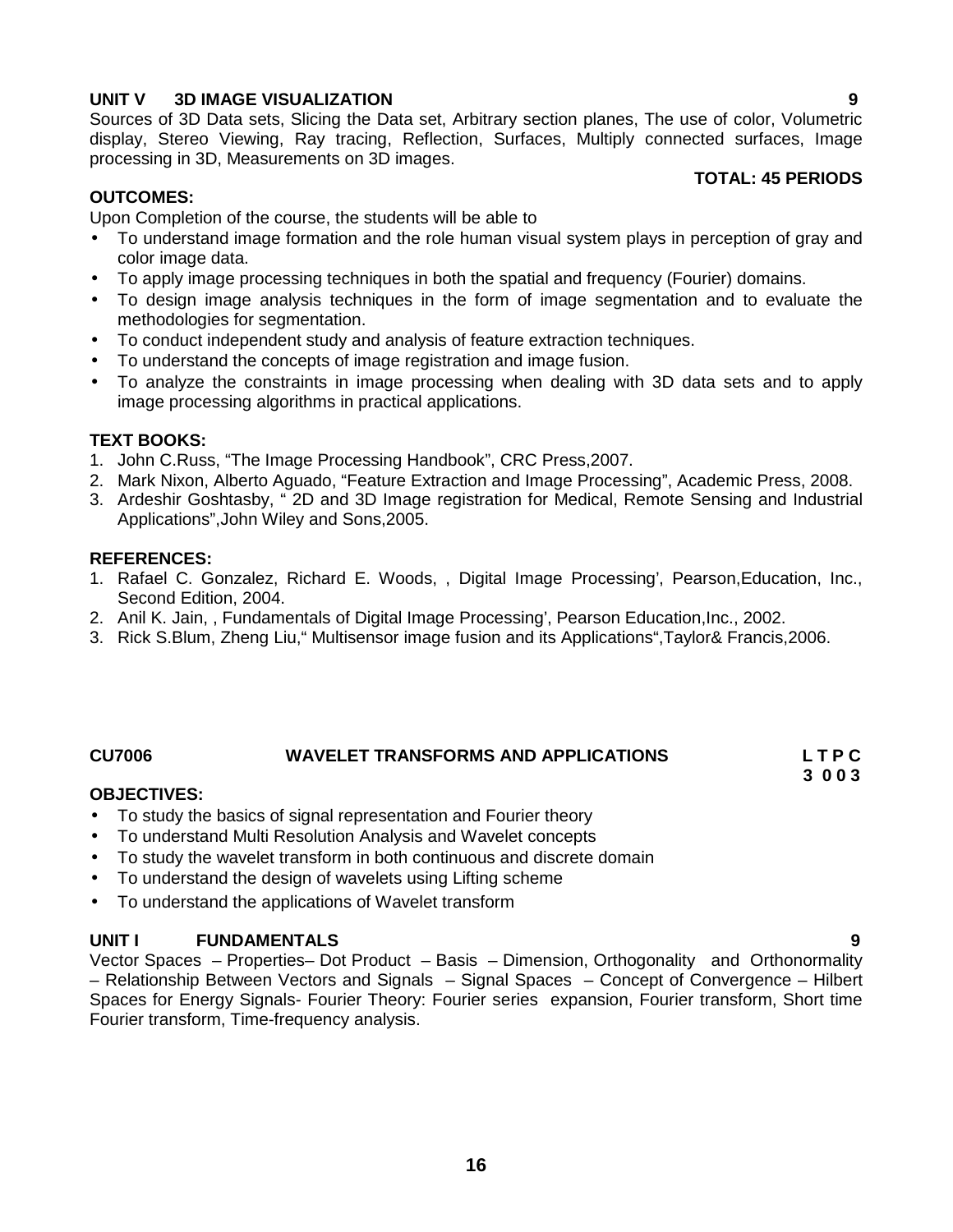### **UNIT II MULTI RESOLUTION ANALYSIS 9**

Definition of Multi Resolution Analysis (MRA) – Haar Basis – Construction of General Orthonormal MRA – Wavelet Basis for MRA – Continuous Time MRA Interpretation for the DTWT – Discrete Time MRA – Basis Functions for the DTWT – PRQMF Filter Banks.

### **UNIT III CONTINUOUS WAVELET TRANSFORMS 9**

Wavelet Transform – Definition and Properties – Concept of Scale and its Relation with Frequency – Continuous Wavelet Transform (CWT) – Scaling Function and Wavelet Functions (Daubechies Coiflet, Mexican Hat, Sinc, Gaussian, Bi Orthogonal)– Tiling of Time – Scale Plane for CWT.

**UNIT IV DISCRETE WAVELET TRANSFORMS 9** Sub Band Coding Principles – Wavelet Filters – Inverse Computation by Filter Banks – Basic Properties of Filter Coefficients – Choice of Wavelet Function Coefficients – Derivations of Daubechies Wavelets – Mallat's Algorithm for DWT – Multi Band Wavelet Transforms Lifting Scheme- Wavelet Transform Using Polyphase Matrix Factorization -Geometrical Foundations of Lifting Scheme – Lifting Scheme in Z –Domain.

### **UNIT V APPLICATIONS 9**

Wavelet methods for signal processing- Image Compression Techniques: EZW–SPHIT Coding – Image Denoising Techniques: Noise Estimation – Shrinkage Rules – Shrinkage Functions – Edge Detection and Object Isolation, Image Fusion, and Object Detection.

#### **TOTAL: 45 PERIODS**

### **OUTCOMES:**

Upon Completion of the course, the students will be able to

- Use Fourier tools to analyse signals
- Gain knowledge about MRA and representation using wavelet bases
- Acquire knowledge about various wavelet transforms and design wavelet transform
- Apply wavelet transform for various signal & image processing applications

### **TEXT BOOKS:**

- 1. Rao R M and A S Bopardikar, Wavelet Transforms Introduction to theory and Applications, Pearson Education, Asia, 2000.
- 2. L.Prasad & S.S.Iyengar, Wavelet Analysis with Applications to Image Processing, CRC Press, 1997.

#### **REFERENCES:**

- 1. J. C. Goswami and A. K. Chan, "Fundamentals of wavelets: Theory, Algorithms and Applications" WileyInterscience Publication, John Wiley & Sons Inc., 1999.
- 2. M. Vetterli, J. Kovacevic, "Wavelets and subband coding" Prentice Hall Inc, 1995.
- 3. Stephen G. Mallat, "A wavelet tour of signal processing" 2 nd Edition Academic Press, 2000.
- 4. Soman K P and Ramachandran K I, Insight into Wavelets From Theory to practice, Prentice Hall, 2004.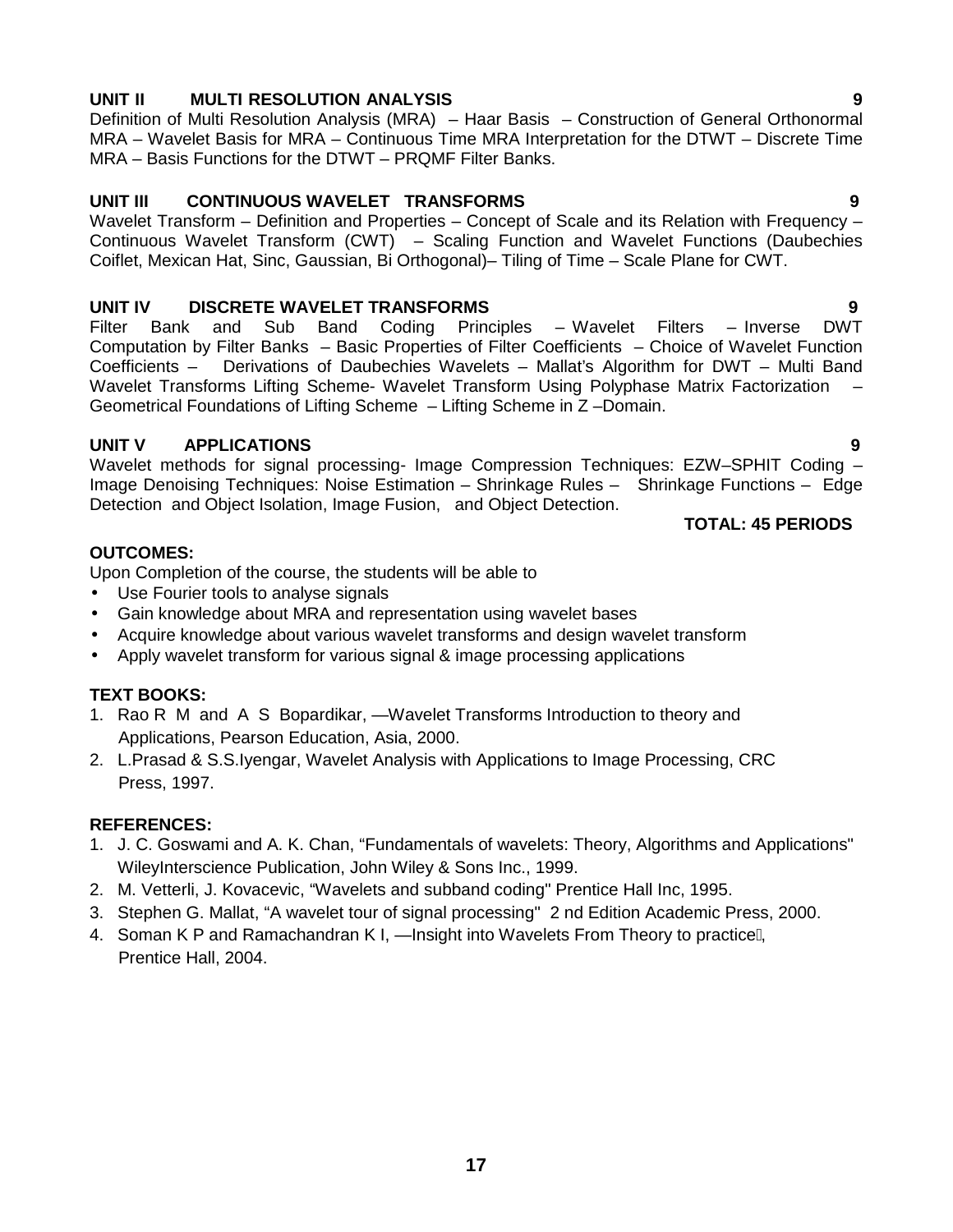**18**

#### **IF7301 SOFT COMPUTING L T P C**

### **OBJECTIVES:**

- To learn the key aspects of Soft computing and Neural networks.
- To know about the components and building block hypothesis of Genetic algorithm.
- To understand the features of neural network and its applications
- To study the fuzzy logic components
- To gain insight onto Neuro Fuzzy modeling and control.
- To gain knowledge in machine learning through Support vector machines.

### **UNIT I INTRODUCTION TO SOFT COMPUTING 9**

Evolution of Computing - Soft Computing Constituents – From Conventional AI to Computational Intelligence - Machine Learning Basics

### **UNIT II GENETIC ALGORITHMS 9**

Introduction, Building block hypothesis, working principle, Basic operators and Terminologies like individual, gene, encoding, fitness function and reproduction, Genetic modeling: Significance of Genetic operators, Inheritance operator, cross over, inversion & deletion, mutation operator, Bitwise operator, GA optimization problems, JSPP (Job Shop Scheduling Problem), TSP (Travelling Salesman Problem),Differences & similarities between GA & other traditional methods, Applications of GA.

### **UNIT III NEURAL NETWORKS 9**

Machine Learning using Neural Network, Adaptive Networks – Feed Forward Networks – Supervised Learning Neural Networks – Radial Basis Function Networks - Reinforcement Learning – Unsupervised Learning Neural Networks – Adaptive Resonance Architectures – Advances in Neural Networks.

### **UNIT IV FUZZY LOGIC 9**

Fuzzy Sets – Operations on Fuzzy Sets – Fuzzy Relations – Membership Functions-Fuzzy Rules and Fuzzy Reasoning – Fuzzy Inference Systems – Fuzzy Expert Systems – Fuzzy Decision Making

### **UNIT V NEURO-FUZZY MODELING 9**

Adaptive Neuro-Fuzzy Inference Systems – Coactive Neuro-Fuzzy Modeling – Classification and Regression Trees – Data Clustering Algorithms – Rule base Structure Identification – Neuro-Fuzzy Control – Case Studies.

# **TOTAL : 45 PERIODS**

### **OUTCOMES**

- Implement machine learning through Neural networks.
- Develop a Fuzzy expert system.
- Model Neuro Fuzzy system for clustering and classification.
- Write Genetic Algorithm to solve the optimization problem
- Use Support Vector Machine for enabling the machine learning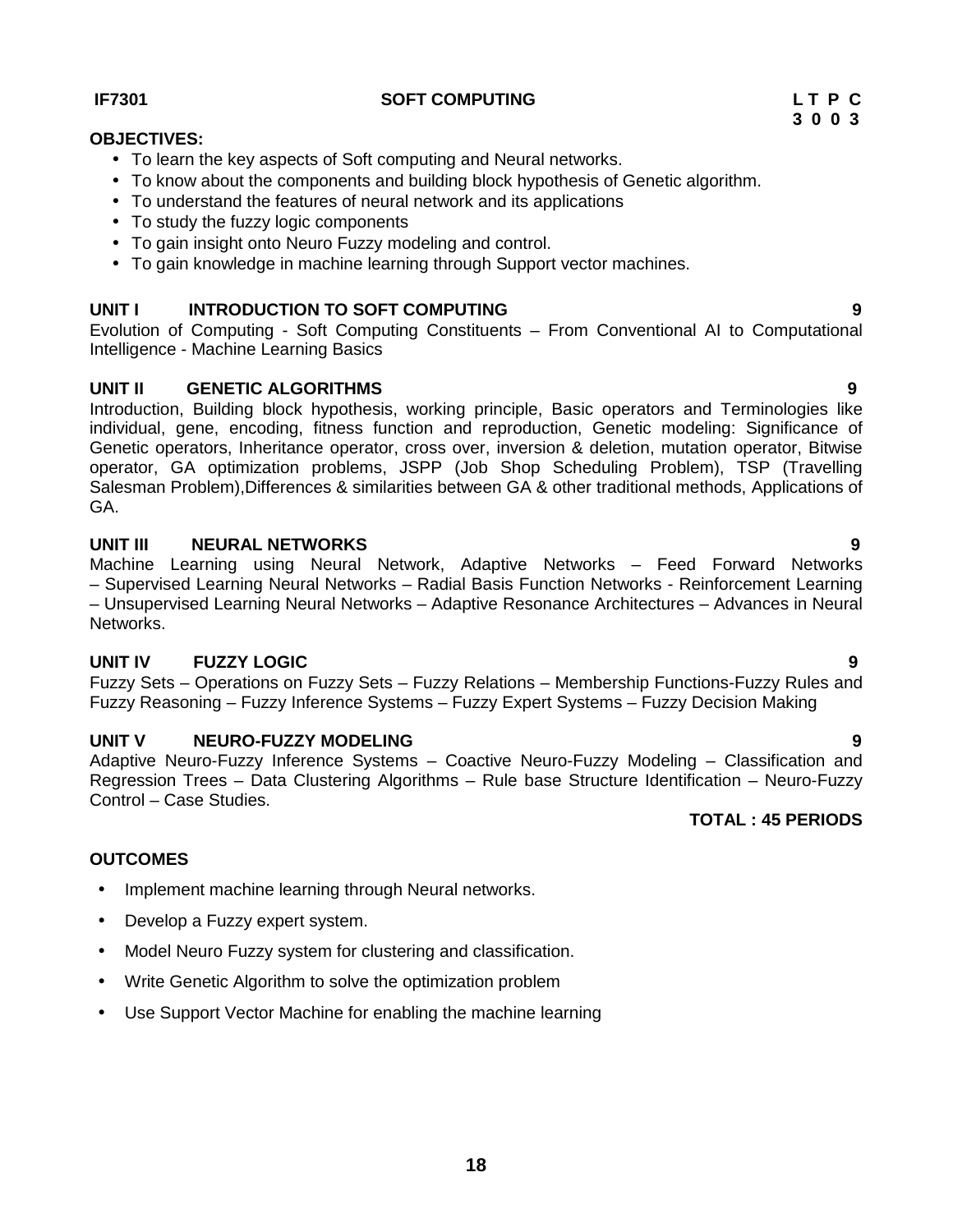- 1. Jyh-Shing Roger Jang, Chuen-Tsai Sun, Eiji Mizutani, "Neuro-Fuzzy and Soft Computing", Prentice-Hall of India, 2003.
- 2. Kwang H.Lee, "First course on Fuzzy Theory and Applications", Springer–Verlag Berlin Heidelberg, 2005.
- 3. George j. Klir and bo yuan, "fuzzy sets and fuzzy logic-theory and applications", prentice hall, 1995.
- 4. james a. freeman and david m. skapura, "neural networks algorithms, applications, and programming techniques", pearson edn., 2003.
- 5. david e. goldberg, "genetic algorithms in search, optimization and machine learning", addison wesley, 2007.
- 6. Mitsuo gen and runwei cheng,"genetic algorithms and engineering optimization", wiley publishers 2000.
- 7. mitchell melanie, "an introduction to genetic algorithm", prentice hall, 1998.
- 8. S.N.Sivanandam, S.N.Deepa, "Introduction To Genetic Algorithms", Springer, 2007.
- 9. Eiben And Smith "Introduction To Evolutionary Computing" Springer
- 10. E. Sanchez, t. Shibata, and l. A. Zadeh, eds., "genetic algorithms and fuzzy logic systems: soft computing perspectives, advances in fuzzy systems - applications and theory", vol. 7, river edge, world scientific, 1997.

#### **AP7001 COMPUTER ARCHITECTURE AND PARALLEL PROCESSING L T P C 3 0 0 3**

#### **OBJECTIVES:**

- To understand the difference between the pipeline and parallel concepts.
- To study the various types of architectures and the importance of scalable architectures.
- To study the various memories and optimization of memory .

#### **UNIT I COMPUTER DESIGN AND PERFORMANCE MEASURES 9**

Fundamentals of Computer Design – Parallel and Scalable Architectures – Multiprocessors – Multivector and SIMD architectures – Multithreaded architectures – Data-flow architectures - Performance Measures

#### **UNIT II PARALLEL PROCESSING, PIPELINING AND ILP 9**

Instruction Level Parallelism and Its Exploitation - Concepts and Challenges - Overcoming Data Hazards with Dynamic Scheduling - Dynamic Branch Prediction - Speculation - Multiple Issue Processors -Performance and Efficiency in Advanced Multiple Issue Processors

#### **UNIT III MEMORY HIERARCHY DESIGN 9**

Memory Hierarchy - Memory Technology and Optimizations – Cache memory – Optimizations of Cache Performance – Memory Protection and Virtual Memory - Design of Memory Hierarchies

#### **UNIT IV MULTIPROCESSORS 9**

Symmetric and distributed shared memory architectures – Cache coherence issues - Performance Issues – Synchronization issues – Models of Memory Consistency - Interconnection networks – Buses, crossbar and multi-stage switches.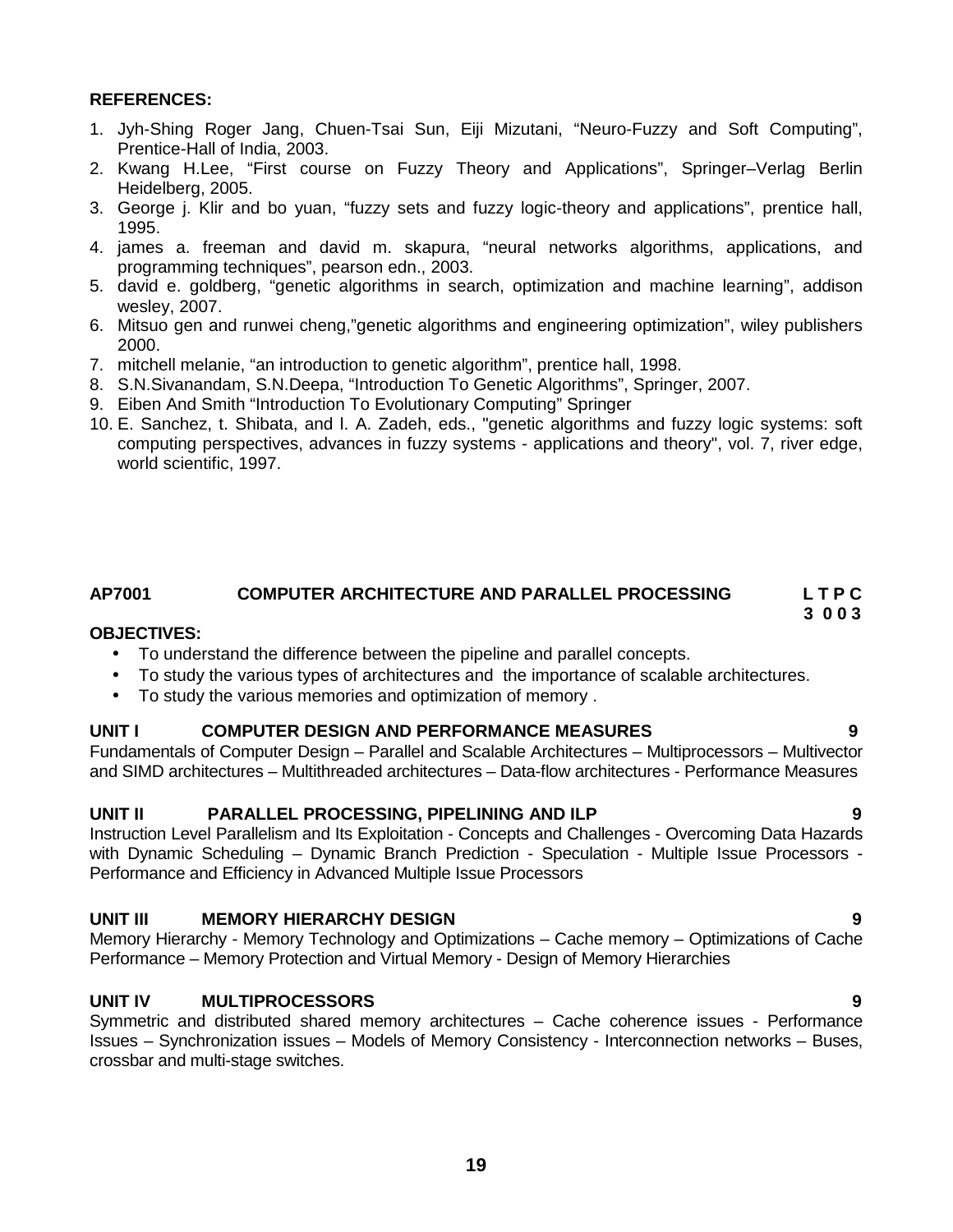### **UNIT V MULTI-CORE ARCHITECTURES 9**

Software and hardware multithreading – SMT and CMP architectures – Design issues – Case studies – Intel Multi-core architecture – SUN CMP architecture – IBM cell architecture - hp architecture.

#### **TOTAL : 45 PERIODS**

#### **REFERENCES:**

- 1. Kai Hwang, "Advanced Computer Architecture", McGraw Hill International, 2001.
- 2. John L. Hennessey and David A. Patterson, "Computer Architecture A quantitative approach", Morgan Kaufmann / Elsevier, 4th. edition, 2007.
- 3. William Stallings, "Computer Organization and Architecture Designing for Performance", Pearson Education, Seventh Edition, 2006.
- 4. John P. Hayes, "Computer Architecture and Organization", McGraw Hill
- 5. David E. Culler, Jaswinder Pal Singh, "Parallel Computing Architecture: A hardware/ software approach", Morgan Kaufmann / Elsevier, 1997.
- 6. Dimitrios Soudris, Axel Jantsch, "Scalable Multi-core Architectures: Design Methodologies and Tools", Springer, 2012
- 7. John P. Shen, "Modern processor design. Fundamentals of super scalar processors", Tata McGraw Hill 2003.

# **AP7002 THREE DIMENSIONAL NETWORKS ON CHIP L T P C**

#### **OBJECTIVES:**

- To introduce the concept of 3D NOC.
- To study the architectures and protocols of 3D NOC.
- To identify the types of fault and study the testing methods for fault rectification.
- To learn DimDE router for 3D NOC.

#### **UNIT I INTRODUCTION TO THREE DIMENSIONAL NOC 9**

Three-Dimensional Networks-on-Chips Architectures. – Resource Allocation for QoS On-Chip Communication – Networks-on-Chip Protocols-On-Chip Processor Traffic Modeling for Networks-on- Chip

#### **UNIT II TEST AND FAULT TOLERANCE OF NOC 9**

Design-Security in Networks-on-Chips-Formal Verification of Communications in Networks-on-Chips- Test and Fault Tolerance for Networks-on-Chip Infrastructures-Monitoring Services for Networks-on- Chips.

#### **UNIT III ENERGY AND POWER ISSUES OF NOC 9**

Energy and Power Issues in Networks-on-Chips-The CHAIN works Tool Suite: AComplete Industrial Design Flow for Networks-on-Chips

#### **UNIT IV MICRO-ARCHITECTURE OF NOC ROUTER 9**

Baseline NoC Architecture – MICRO-Architecture Exploration ViChaR: A Dynamic Virtual Channel Regulator for NoC Routers- RoCo: The Row-Column Decoupled Router – A Gracefully Degrading and Energy-Efficient Modular Router Architecture for On-Chip Networks. Exploring Fault Tolerant Networks-on-Chip Architectures.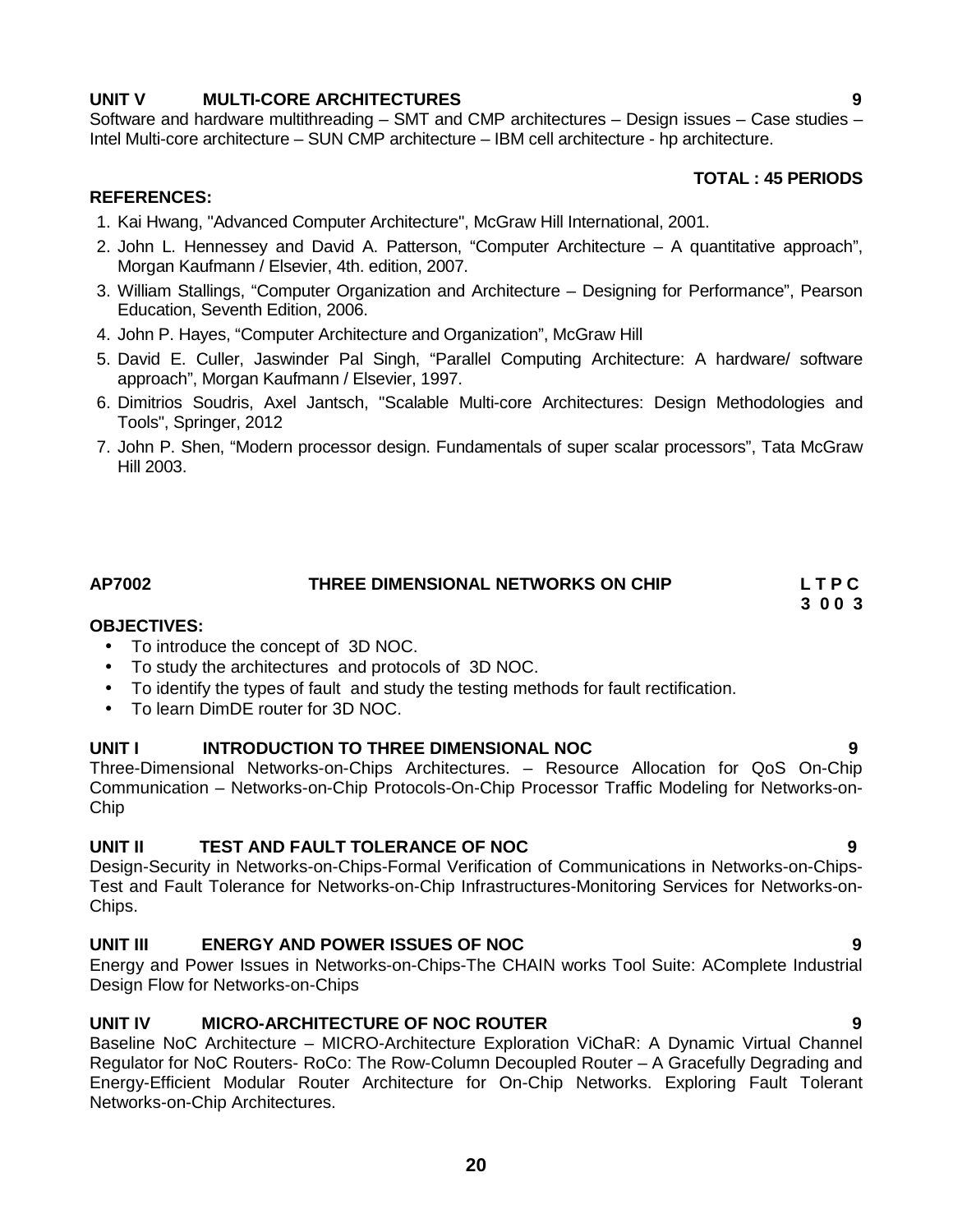### **UNIT V DIMDE ROUTER FOR 3D NOC 9**

A Novel Dimensionally-Decomposed Router for On-Chip Communication in 3D Architectures-Digest of Additional NoC MACRO-Architectural Research.

#### **TOTAL: 45 PERIODS**

#### **REFERENCES:**

- 1. Chrysostomos Nicopoulos, Vijaykrishnan Narayanan, Chita R.Das" Networks-on Chip " Architectures A Holistic Design Exploration", Springer.
- 2. Fayezgebali, Haythamelmiligi, Hqhahed Watheq E1-Kharashi "Networks-on-Chips theory and practice CRC press.

### **VL7201 CAD FOR VLSI CIRCUITS L T P C**

#### **OBJECTIVES:**

- To study various physical design methods in VLSI.
- To understand the concepts behind the VLSI design rules and routing techniques.
- To use the simulation techniques at various levels in VLSI design flow,
- To understand the concepts of various algorithms used for floor planning and routing techniques.

#### **UNIT I VLSI DESIGN METHODOLOGIES 9**

Introduction to VLSI Design methodologies - Review of Data structures and algorithms - Review of VLSI Design automation tools - Algorithmic Graph Theory and Computational Complexity Tractable and Intractable problems - general purpose methods for combinatorial optimization.

#### **UNIT II DESIGN RULES 9**

Layout Compaction - Design rules - problem formulation - algorithms for constraint graph compaction - placement and partitioning - Circuit representation - Placement algorithms partitioning

#### **UNIT III FLOOR PLANNING 9**

Floor planning concepts - shape functions and floorplan sizing - Types of local routing problems - Area routing - channel routing - global routing - algorithms for global routing.

### **UNIT IV SIMULATION 9**

Simulation - Gate-level modeling and simulation - Switch-level modeling and simulation -Combinational Logic Synthesis - Binary Decision Diagrams - Two Level Logic Synthesis.

#### **UNIT V MODELLING AND SYNTHESIS 9**

High level Synthesis - Hardware models - Internal representation - Allocation assignment and scheduling - Simple scheduling algorithm - Assignment problem - High level transformations.

#### **TOTAL : 45 PERIODS**

#### **REFERENCES:**

- 1. S.H. Gerez, "Algorithms for VLSI Design Automation", John Wiley & Sons,2002.
- 2. N.A. Sherwani, "Algorithms for VLSI Physical Design Automation", Kluwer Academic Publishers, 2002.
- 3. Sadiq M. Sait, Habib Youssef, "VLSI Physical Design automation: Theory and Practice", World scientific 1999
- 4. Steven M.Rubin, "Computer Aids for VLSI Design", Addison Wesley Publishing 1987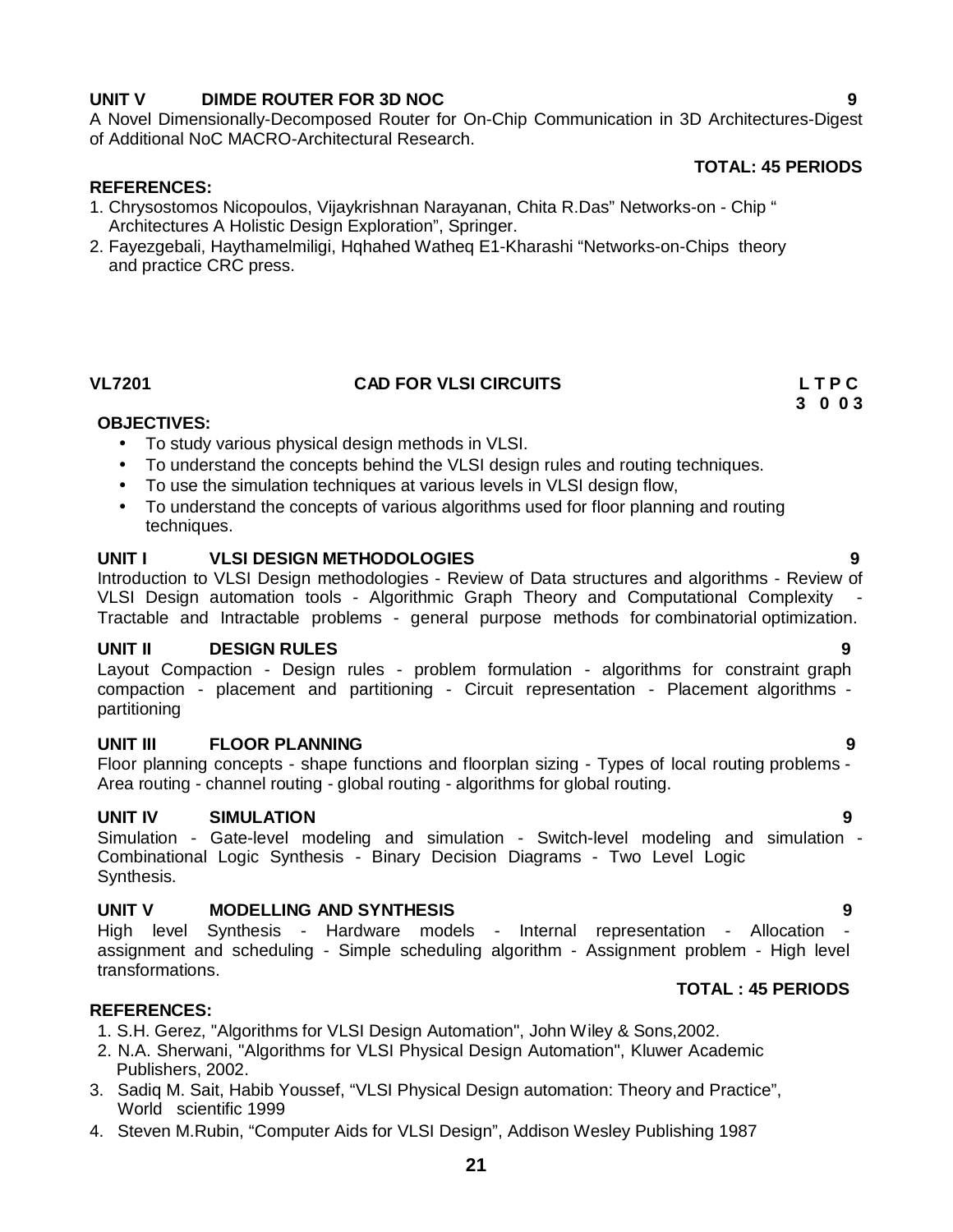microprocessors and microcontrollers, finite word length effects, choice of data acquisition systems, microcontroller based temperature control systems, microcontroller based motor speed control systems.

#### **REFERENCES :**

- 1. M.Gopal, "Digital Control and Static Variable Methods", Tata McGraw Hill, New Delhi, 1997.
- 2. John J. D'Azzo, "Constantive Houpios, Linear Control System Analysis and Design", Mc Graw Hill, 1995.
- 3. Kenneth J. Ayala, "The 8051 Microcontroller- Architecture, Programming and Applications", Penram International, 2nd Edition, 1996.

# **AP7003 DIGITAL CONTROL ENGINEERING L T P C**

#### **OBJECTIVES:**

- To study the principles of PI,PD,PID controllers.
- To analyse time and frequency response discrete time control system.
- To familiarize and practice digital control algorithms
- To implement PID control algorithms using microprocessors, microcontrollers.

#### **UNIT I PRINCIPLES OF CONTROLLERS 9**

Review of frequency and time response analysis and specifications of control systems, need for controllers, continues time compensations, continues time PI, PD, PID controllers, digital PID controllers.

#### **UNIT II SIGNAL PROCESSING IN DIGITAL CONTROL 9**

Sampling, time and frequency domain description, aliasing, hold operation, mathematical model of sample and hold, zero and first order hold, factors limiting the choice of sampling rate, reconstruction.

#### **UNIT III MODELING AND ANALYSIS OF SAMPLED DATA CONTROL SYSTEM 9**

Difference equation description, Z-transform method of description, pulse transfer function, time and frequency response of discrete time control systems, stability of digital control systems, Jury's stability test, state variable concepts, first companion, second companion, Jordan canonical models, discrete state variable models, elementary principles.

#### **UNIT IV DESIGN OF DIGITAL CONTROL ALGORITHMS 9**

Review of principle of compensator design, Z-plane specifications, digital compensator design using frequency response plots, discrete integrator, discrete differentiator, development of digital PID controller, transfer function, design in the Z-plane.

#### **UNIT V PRACTICAL ASPECTS OF DIGITAL CONTROL ALGORITHMS 9**

Algorithm development of PID control algorithms, software implementation, implementation using

#### **TOTAL: 45 PERIODS**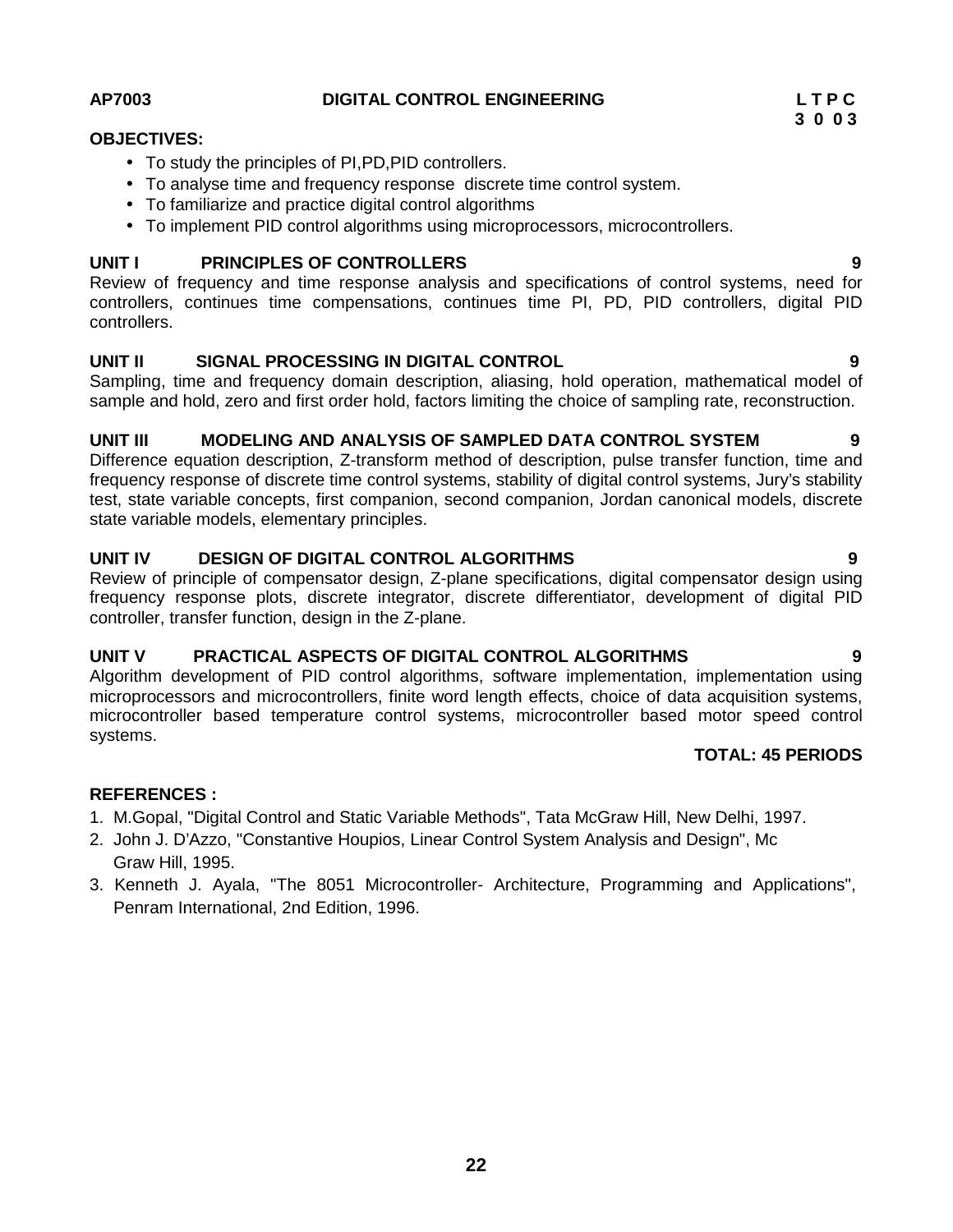# **OBJECTIVES:**

- To acquire the knowledge about system specification and modeling.
- To learn the formulation of partitioning
- To analyze about co-synthesis.
- To study the different technical aspects about prototyping and emulation.
- To formulate the design specification and validate its functionality by simulation.

#### **UNIT I SYSTEM SPECIFICATION AND MODELLING 9**

Embedded Systems, Hardware/Software Co-Design,Co-Design for System Specification and Modelling , Co-Design for Heterogeneous Implementation - Processor Synthe Single-Processor Architectures with one ASIC, Single-Processor Architectures with many ASICs, Multi-Processor Architectures, Comparison of Co- Design Approaches, Models of Computation ,Requirements for Embedded System Specification.

#### **UNIT II HARDWARE/SOFTWARE PARTITIONING 9**

The Hardware/Software Partitioning Problem, Hardware-Software Cost Estimation, Generation of the Partitioning Graph , Formulation of the HW/SW Partitioning Problem , Optimization , HW/SW Partitioning based on Heuristic Scheduling, HW/SW Partitioning based on Genetic Algorithms .

#### **UNIT III HARDWARE/SOFTWARE CO-SYNTHESIS 9**

The Co-Synthesis Problem, State-Transition Graph, Refinement and Controller Generation, Distributed System Co-Synthesis

#### **UNIT IV PROTOTYPING AND EMULATION 9**

Introduction, Prototyping and Emulation Techniques , Prototyping and Emulation Environments ,Future Developments in Emulation and Prototyping ,Target Architecture- Architecture Specialization Techniques ,System Communication Infrastructure, Target Architectures and Application System Classes, Architectures for Control-Dominated Systems, Architectures for Data-Dominated Systems ,Mixed Systems and Less Specialized Systems

**UNIT V DESIGN SPECIFICATION AND VERIFICATION 9** Computations, Interfacing Components, Verification ,Languages for System-Level Specification and Design System-Level Specification ,Design Representation for System Level Synthesis, System Level Specification Languages, Heterogeneous Specification and Multi-Language Co- simulation.

#### **REFERENCES:**

- 1. Ralf Niemann , "Hardware/Software Co-Design for Data Flow Dominated Embedded Systems", Kluwer Academic Pub, 1998.
- 2. Jorgen Staunstrup, Wayne Wolf ,"Hardware/Software Co-Design: Principles and Practice" , Kluwer Academic Pub,1997.
- 3. Giovanni De Micheli , Rolf Ernst Morgon," Reading in Hardware/Software Co-Design " Kaufmann Publishers,2001.

**3 0 0 3**

**TOTAL:45 PERIODS**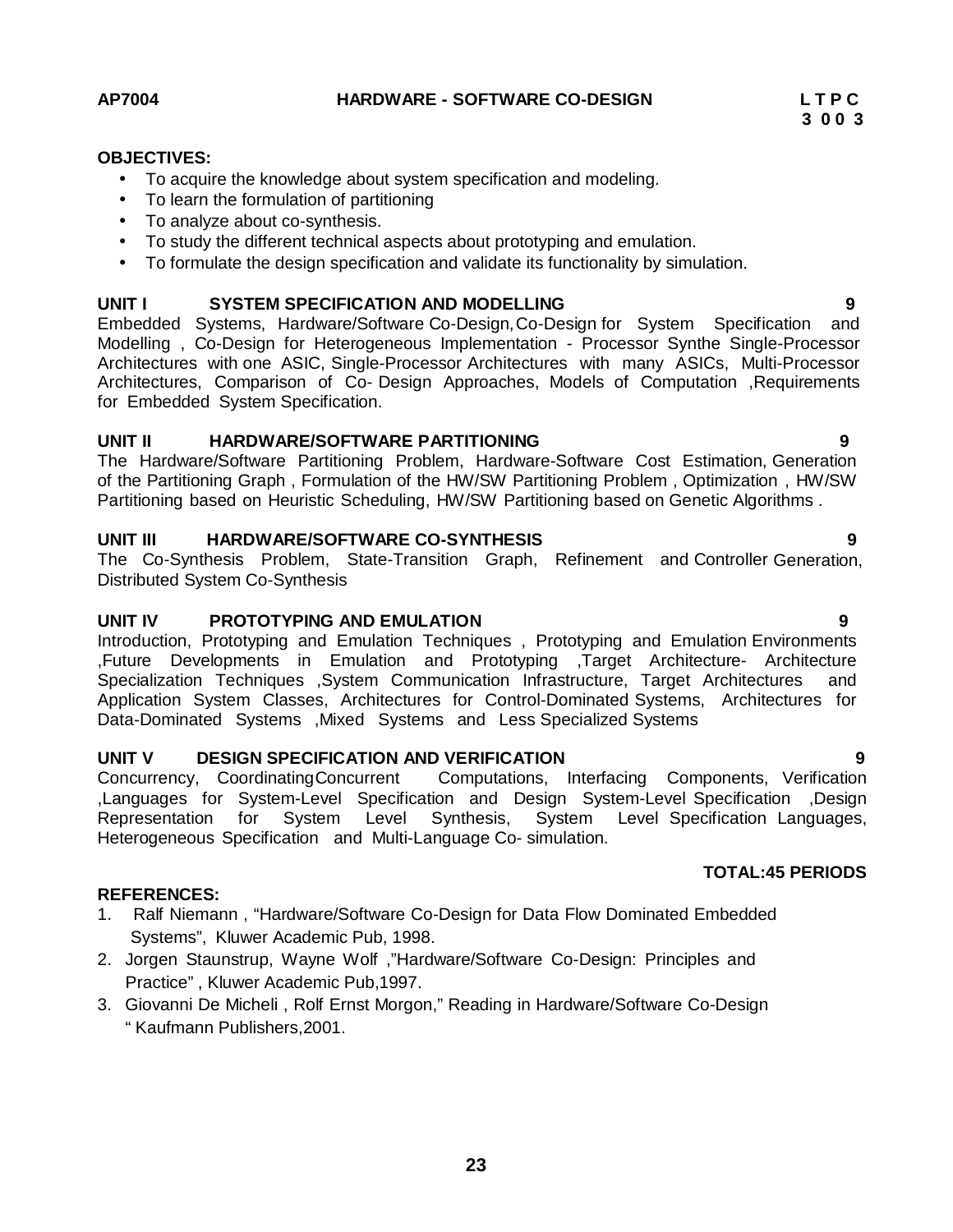#### **UNIT IV STIMULATED RAMAN AND BRILLOUIN SCATTERING 9**

Stimulated Raman scattering, Antisokes scattering, stimulated Brillouin scattering, self focusing of optical beams.

### **UNIT V NOISE 9**

Noise in laser amplifier and oscillator, Laser spectra, Measurements

#### **REFERENCES:**

- 1. Amnon Yariv, "Quantum Electronics", John Wiley 1989
- 2. Max Schubert, Bernd Wilhelmi, "Nonlinear optics and quantum electronics", Wiley-Interscience 1986
- 3. D.Marcuse, "Principle of Quantum Electronics", Cambridge 1980
- 4. David Klyshko, "Physical Foundations of Quantum Electronics" , World Scientific 2011
- 5. J.T. Verdeyen, "Laser Electronics", Prentice-Hall 1995
- 6. Harisson Paul, "Quantum Wells, Wires and Dots", Wiley 2011
- 7. G.P.Agarwal and N.K.Dutta, "Long Wavelength Semiconductor lasers", Van Nostrand Reinhold 1986
- 8. A.Yariv, "Optical Electronics", CBS College Publishing 1984

**AP7005 QUANTUM ELECTRONICS L T P C**

# **OBJECTIVES:**

- To know the concepts of EM fields and wave equations.
- To study the types of lasers and its characteristics.
- To know the various methos of scattering.
- To learn the concept of Non-linear optics.

#### **UNIT I BASIC THEOREMS AND POSTULATES OF QUANTUM MECHANICS 9**

Introduction to Quantum Electronics- Résumé of electromagnetic theory-Waveguides-Planar-mirror waveguides-Modes in dielectric slab waveguides-Effective Index Method-Guided wave coupling and interference-Coupled Mode Theory-Directional coupler-Mode coupling in periodic waveguides-Mode interference-The Schrodinger wave equation, some solutions of time independent Schrodinger equation, Matrix formulation of quantum mechanics, Lattice vibration and their quantization, Electromagnetic fields and their quantization.

#### **UNIT II LASER 9**

Gaussian beam in a homogenous medium, Gaussian beam in a lens waveguide, Elliptic Gaussian beams, Optical resonators, Spontaneous and induced transitions, gain coefficient, homogenous and inhomogeneous broadening, Laser oscillations, Semiconductor laser, quantum well laser, modulation of optical radiation, Q switching and Mode locking of laser, Quantum wires and dots, Laser arrays, Concept of super modes, Phase amplitude in laser, Free electron lasers.

#### **UNIT III NONLINEAR OPTICS 9**

Introduction to nonlinear (NL) optics,  $2<sup>nd</sup>$  order NL effects-The nonlinear optical susceptibility tensor, Second harmonic generation, parametric oscillations, parametric amplifiers, Applications–Nonlinear polarization –physical origin-Complex notation, conservation laws-Second Harmonic Generation, Birefringence and Quasi- Phase Matching-3<sup>rd</sup> order NL effects-Self-Phase Modulation, Optical soliton-Stimulated Raman Scattering-Electro-optic (EO) modulation of light-Linear EO effect, Phase retardation-Amplitude, and Phase modulation-Traveling wave modulator

**24**

**TOTAL:45 PERIODS**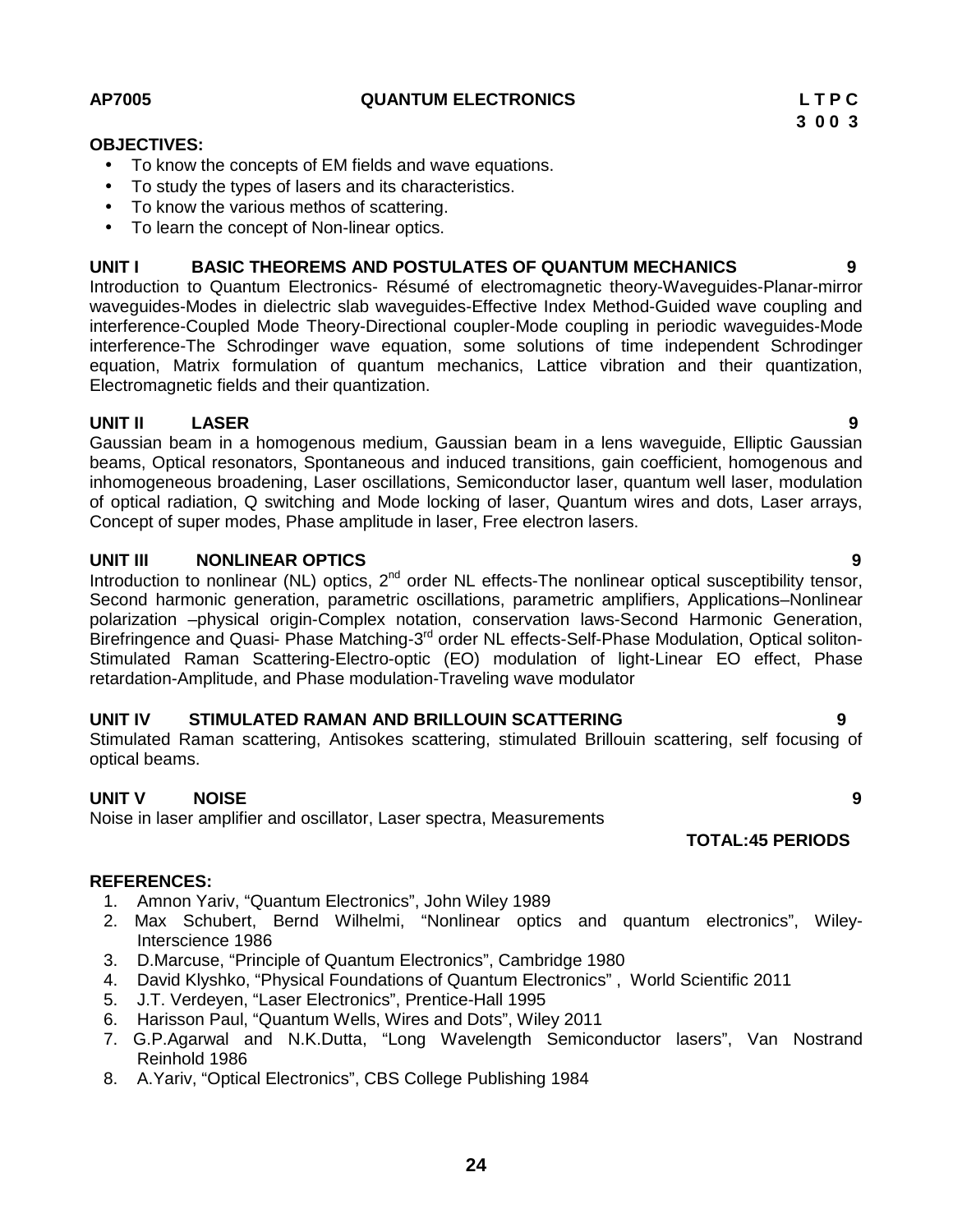#### **AP7006 SENSORS AND SIGNAL CONDITIONING L T P C**

#### **OBJECTIVES:**

- To know the static and dynamic characteristics of measurement systems.
- To study about the various types of sensors viz. Resistive, Reactive, Self- generating.
- To know the different types digital and semiconductor sensors.

### **UNIT I INTRODUCTION TO MEASUREMENT SYSTEMS 9**

Introduction to measurement systems: general concepts and terminology, measurement systems, sensor classification, general input-output configuration, methods of correction performance characteristics: static characteristics of measurement systems, accuracy, precision, sensitivity, other characteristics: linearity, resolution, systematic errors, random errors, dynamic characteristics of measurement systems: zero-order, first-order, and second-order measurement systems and response

### **UNIT II RESISTIVE SENSORS 9**

Resistive sensors: potentiometers , strain gages and types, resistive temperature detectors (rtds) , thermistors , magneto resistors, light-dependent resistors (ldrs); Signal conditioning for resistive sensors: measurement of resistance , voltage dividers , Wheatstone bridge. Balance and deflection measurements , sensor bridge calibration and compensation instrumentation amplifiers , interference types and reduction

### **UNIT III REACTIVE SENSORS 9**

Reactance variation and electromagnetic sensors : capacitive sensors – variable & differential, inductive sensors – reluctance variation, eddy current, linear variable differential transformers (lvdts) , variable transformers: synchros, resolvers, inductosyn , magneto elastic sensors, electromagnetic sensors – sensors based on faraday's law, hall effect sensors, Signal conditioning for reactance variation sensors : problems and alternatives, ac bridges, carrier amplifiers – application to the lvdt, variable oscillators, resolver-to-digital and digital-to-resolver converters

#### **UNIT IV SELF-GENERATING SENSORS 9**

Self-generating sensors: thermoelectric sensors, piezoelectric sensors, pyroelectric sensors, photovoltaic sensors , electrochemical sensors, Signal conditioning for self-generating sensors: chopper and low-drift amplifiers, offset and drifts amplifiers , electrometer amplifiers, charge amplifiers, noise in amplifiers

### **UNIT V DIGITAL SENSORS AND SEMICONDUCTOR DEVICE SENSORS 9**

Digital sensors: position encoders, variable frequency sensors – quartz digital thermometer, vibrating wire strain gages , vibrating cylinder sensors, saw sensors, digital flow meters, Sensors based on semiconductor junctions : thermometers based on semiconductor junctions, magneto diodes and magneto transistors, photodiodes and phototransistors, sensors based on mosfet transistors, charge coupled sensors – types of CCD imaging sensors , ultrasonic-based sensors , fiber-optic sensors

#### **TOTAL: 45 PERIODS**

#### **REFERENCES:**

- 1. Ramon Pallás Areny, John G. Webster, "Sensors and Signal Conditioning", 2nd edition, John Wiley and Sons, 2000
- 2. D.Patranabis, "Sensors and Transducers", TMH 2003
- 3. Jon Wilson , "Sensor Technology Handbook", Newne 2004.
- 4. Herman K.P. Neubrat, "Instrument Transducers An Introduction to Their Performance and Design", Oxford University Press.
- 5. E.O. Doeblin, "Measurement System : Applications and Design", McGraw Hill Publications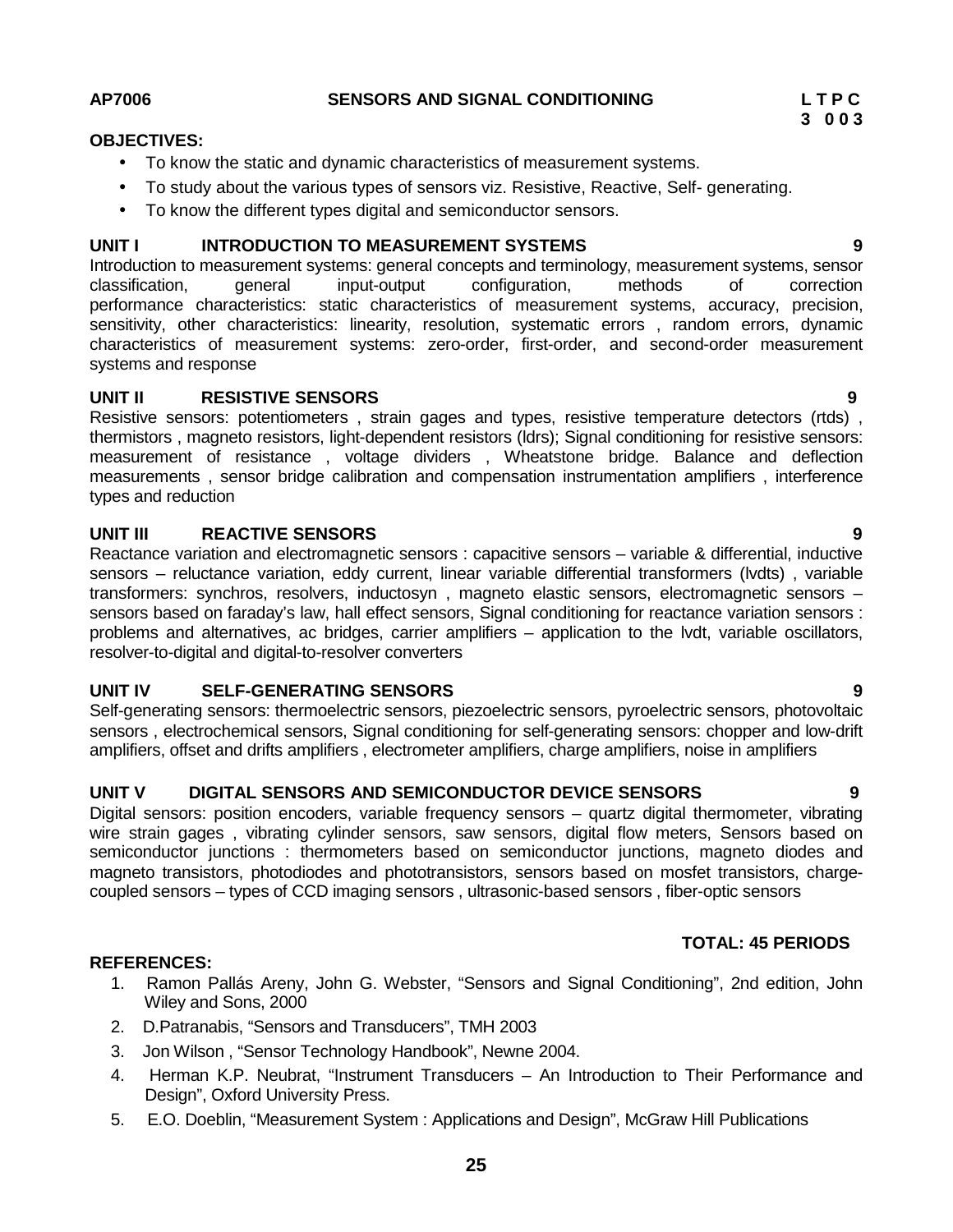- 6. D. Johnson, "Process Control Instrumentation Technology", John Wiley and Sons
- 7. Kevin James, PC Interfacing and Data acquisition, Elsevier, 2011
- 8. Graham Brooker, Introduction to Sensors for ranging and imaging, Yesdee, 2009
- 9. Ian Sinclair, Sensors and Transducers, Elsevier, 3<sup>rd</sup> Edition, 2011

### **VL7102 VLSI DESIGN TECHNIQUES L T P C**

# **3 0 0 3**

### **OBJECTIVES:**

- To understand the concepts of MOS transistors operations and their AC , DC characteristics.
- To know the fabrication process of cmos technology and its layout design rules
- To understand the latch up problem in cmos circuits.
- To study the concepts of cmos invertors and their sizing methods
- To know the concepts of power estimation and delay calculations in cmos circuits.

### **UNIT I MOS TRANSISTOR THEORY 9**

NMOS and PMOS transistors, CMOS logic, MOS transistor theory – Introduction, Enhancement mode transistor action, Ideal I-V characteristics, DC transfer characteristics, Threshold voltage- Body effect- Design equations- Second order effects. MOS models and small signal AC characteristics, Simple MOS capacitance Models, Detailed MOS gate capacitance model, Detailed MOS Diffusion capacitance model

### **UNIT II CMOS TECHNOLOGY AND DESIGN RULE 9**

CMOS fabrication and Layout, CMOS technologies, P -Well process, N -Well process, twin -tub process, MOS layers stick diagrams and Layout diagram, Layout design rules, Latch up in CMOS circuits, CMOS process enhancements, Technology – related CAD issues, Fabrication and packaging.

#### **UNIT III INVERTERS AND LOGIC GATES 9**

NMOS and CMOS Inverters, Inverter ratio, DC and transient characteristics , switching times, Super buffers, Driving large capacitance loads, CMOS logic structures , Transmission gates, Static CMOS design, dynamic CMOS design.

### **UNIT IV CIRCUIT CHARACTERISATION AND PERFORMANCE ESTIMATION 9**

Resistance estimation, Capacitance estimation, Inductance, switching characteristics, transistor sizing, power dissipation and design margining. Charge sharing .Scaling.

#### **UNIT V VLSI SYSTEM COMPONENTS CIRCUITS AND SYSTEM LEVEL PHYSICAL DESIGN 9**

Multiplexers, Decoders, comparators, priority encoders, Shift registers. Arithmetic circuits - Ripple carry adders, Carry look ahead adders, High-speed adders, Multipliers. Physical design – Delay modelling ,cross talk, floor planning, power distribution. Clock distribution. Basics of CMOS testing.

### **TOTAL: 45 PERIODS**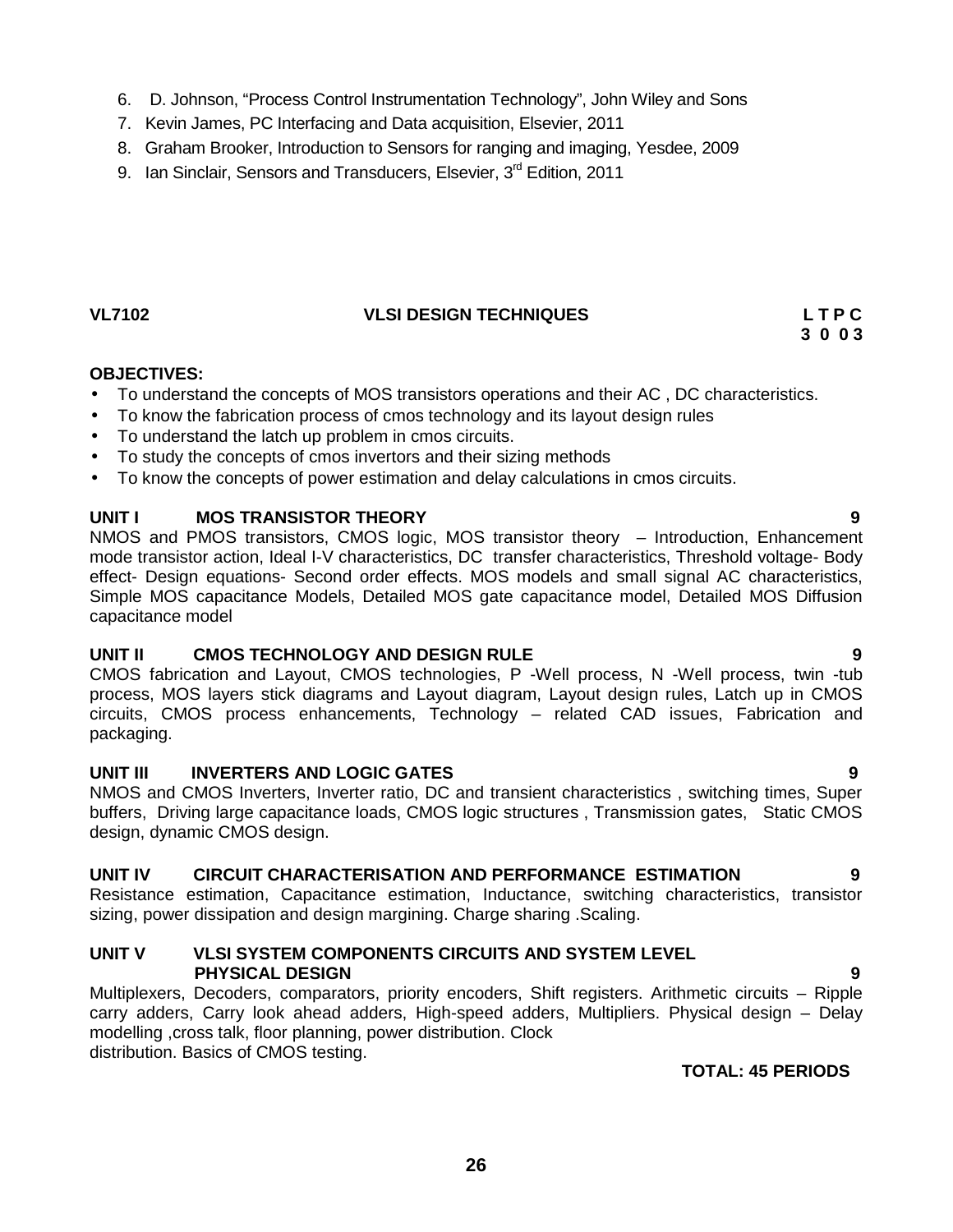- 1. Neil H.E. Weste and Kamran Eshraghian, Principles of CMOS VLSI Design, Pearson Education ASIA, 2<sup>nd</sup> edition, 2000.
- 2. John P.Uyemura "Introduction to VLSI Circuits and Systems", John Wiley & Sons, Inc., 2002.
- 3. Eugene D.Fabricius, Introduction to VLSI Design McGraw Hill International Editions, 1990.
- 4. Pucknell, "Basic VLSI Design", Prentice Hall of India Publication, 1995.
- 5. Wayne Wolf "Modern VLSI Design System on chip. Pearson Education.2002.

#### **VL7202 LOW POWER VLSI DESIGN L T P C**

#### **OBJECTIVES:**

- To know the sources of power consumption in cmos circuits
- To understand the various power reduction techniques and the power estimation methods.
- To study the design concepts of low power circuits.

#### **UNIT I POWER DISSIPATION 9**

Hierarchy of limits of power – Sources of power consumption – Physics of power dissipation in CMOS FET devices – Basic principle of low power design.

#### **UNIT II POWER OPTIMIZATION 9**

Logic level power optimization – Circuit level low power design – circuit techniques for reducing power consumption in adders and multipliers.8

#### **UNIT III DESIGN OF LOW POWER CIRCUITS 9**

Computer arithmetic techniques for low power system – reducing power consumption in memories – low power clock, Inter connect and layout design – Advanced techniques –Special techniques.

#### **UNIT IV POWER ESTIMATION 9**

Power Estimation technique – logic power estimation – Simulation power analysis –Probabilistic power analysis.

### **UNIT V SYNTHESIS AND SOFTWARE DESIGN 9**

Synthesis for low power – Behavioral level transform – software design for low power.

#### **TOTAL: 45PERIODS**

#### **REFERENCES:**

- 1. Kaushik Roy and S.C.Prasad, "Low power CMOS VLSI circuit design", Wiley, 2000.
- 2. Dimitrios Soudris, Christians Pignet, Costas Goutis, "Designing CMOS Circuits for Low Power", Kluwer, 2002.
- 3. J.B.Kulo and J.H Lou, "Low voltage CMOS VLSI Circuits", Wiley 1999.
- 4. A.P.Chandrasekaran and R.W.Broadersen, "Low power digital CMOS design", Kluwer,1995.
- 5. Gary Yeap, "Practical low power digital VLSI design", Kluwer, 1998.
- 6. Abdelatif Belaouar, Mohamed.I.Elmasry, "Low power digital VLSI design", Kluwer, 1995.
- 7. James B.Kulo, Shih-Chia Lin, "Low voltage SOI CMOS VLSI devices and Circuits", John Wiley and sons, inc. 2001.
- 8. Steven M.Rubin, "Computer Aids for VLSI Design", Addison Wesley Publishing

- 
-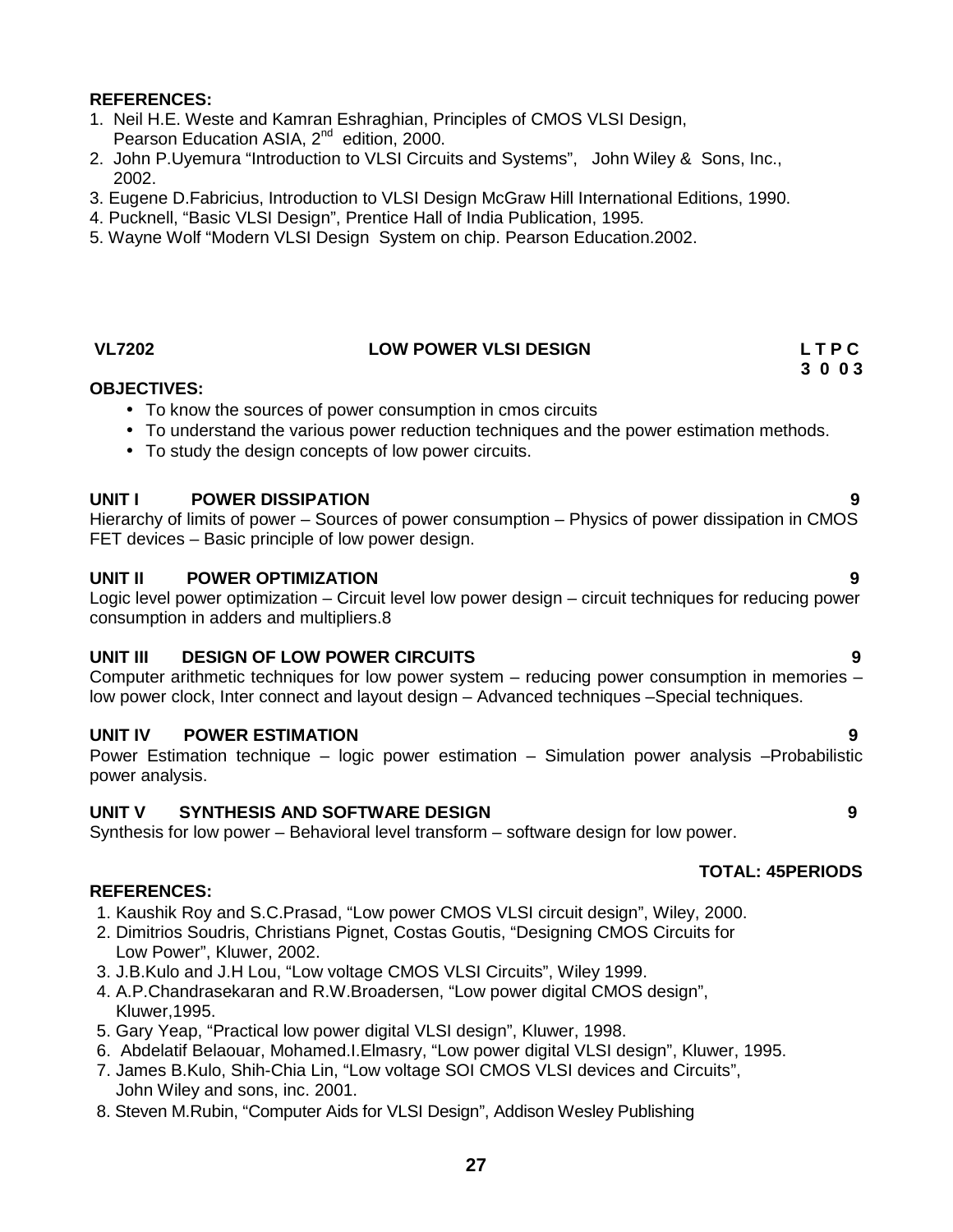#### **AP7007 FIBER OPTIC SENSORS L T P C**

### **OBJECTIVES:**

- To familiarize about fiber optic sensor technology.
- To study about Optical resonators.
- To acquire knowledge about magnetic sensors.
- To know about Chemical and Biosensors.
- To gain knowledge about smart structures.

### **UNIT I SENSOR TECHNOLOGY 9**

The Emergence of Fiber Optic Sensor Technology-Optical Fibers-Light Sources-Optical Detectors- Optical Modulators- Intensity-Based and Interferometric Sensors-Fabry perot, Mach Zender, Michelson and Sagnac

### **UNIT II GRATING SENSORS 9**

Multimode Grating and Polarisation Sensors-Sensors Based on Relative Movement of Opposed Gratings-Grating Period Modulation-Sensors Based on the Photoelastic Effect-Retardation Plates- Fiber Grating Sensors

### **UNIT III DISTRIBUTED AND MAGNETIC SENSORS 9**

Fiber Optic Distributed and Magnetic Sensor-Distributed Sensing- Basic Principles of Sensor Multiplexing- Interferometric Sensor Multiplexing- Faraday effect sensors-Magneto strictive - Lorentz force sensors-Evanescent Field Absorption Sensors

### **UNIT IV CHEMICAL AND BIOSENSOR 9**

Fiber Optic Chemical and Biosensor: Reagent Mediated sensor-Humidity sensor – pH sensor - Hydrogen sensor -  $CO<sub>2</sub>$  sensor – Ammonia sensor - Chloride sensor – Glucose sensor – Oxygen sensor - Surface Plasmonic Resonance based sensor

### **UNIT V APPLICATIONS 9**

Industrial Applications of Fiber Optic Sensors : Temperature – Pressure - fluid level – flow – position vibration - rotation measurements - Current -voltage measurement - Chemical analysis. Introduction to smart structures - Applications –skins.

#### **REFERENCES:**

- 1. Eric Udd, William B. Spillman, Jr., "Fiber Optic Sensors: An Introduction for Engineers and Scientists", John Wiley & Sons 2011
- 2. Bhagay nad sa Gupta, Banshi Das Gupta, "Fiber Optic Sensors: Principles and Applications", New India Publishing 2006
- 3. David A. Krohn, "Fiber optic sensors: fundamentals and applications", ISA Publishing 2000
- 4. Francis T.S. Yu, Shizhuo Yin, Paul B. Ruffin, "Fiber Optic Sensors", CRC Press Publisher 2010
- 5. B.Culshaw and J.Daykin, "Optic fiber Sensors Systems and Applications", Artech House 1989
- 6. KTV Grattan & BT Meggit, "Optical fiber sensor technology & Applications", Kluwer Academic 2000

**TOTAL: 45PERIODS**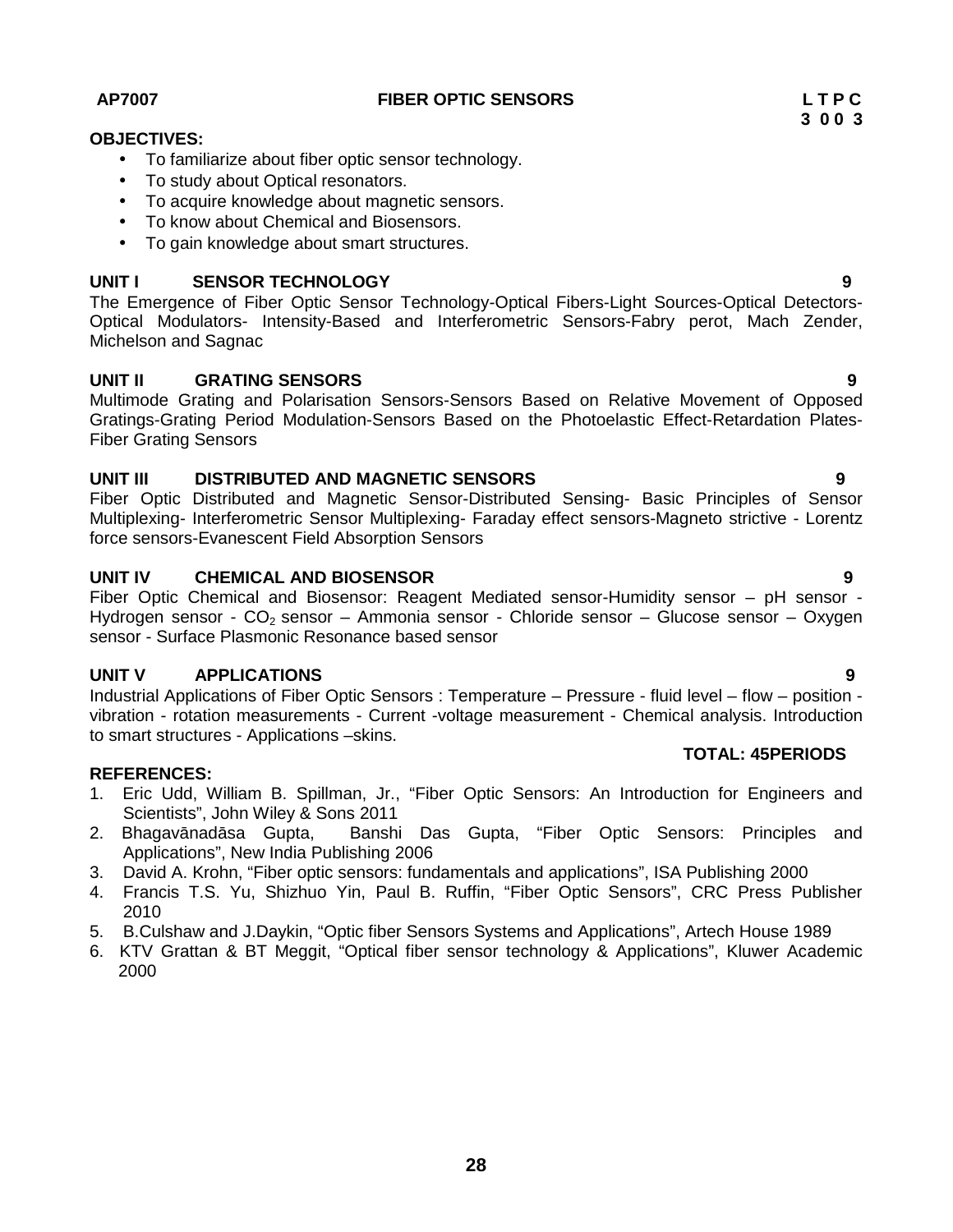FIR filters, FIR filter structures, FIR chips, IIR filters, Specifications of IIR filters, Mapping of analog transfer functions, Mapping of analog filter structures, Multirate systems, Interpolation with an integer factor L, Sampling rate change with a ratio L/M, Multirate filters. Finite word length effects -Parasitic oscillations, Scaling of signal levels, Round-off noise, Measuring round-off noise, Coefficient sensitivity, Sensitivity and noise.

#### **UNIT IV DSP ARCHITECTURES AND SYNTHESIS OF DSP ARCHITECTURES 9**

DSP system architectures, Standard DSP architecture, Ideal DSP architectures, Multiprocessors and multicomputers, Systolic and Wave front arrays, Shared memory architectures. Mapping of DSP algorithms onto hardware, Implementation based on complex PEs, Shared memory architecture with Bit – serial PEs.

#### **UNIT V ARITHMETIC UNITS AND INTEGRATED CIRCUIT DESIGN 9**

Conventional number system, Redundant Number system, Residue Number System, Bit-parallel and Bit- Serial arithmetic, Basic shift accumulator, Reducing the memory size, Complex multipliers, Improved shift-accumulator. Layout of VLSI circuits, FFT processor, DCT processor and Interpolator as case studies. Cordic algorithm.

#### **REFERENCES:**

- 1. Lars Wanhammer, "DSP Integrated Circuits", 1999 Academic press, New York
- 2. A.V.Oppenheim et.al, "Discrete-time Signal Processing", Pearson Education, 2000.
- 3. Emmanuel C. Ifeachor, Barrie W. Jervis, "Digital signal processing A practical approach", Second Edition, Pearson Education, Asia.
- 4. Keshab K.Parhi, "VLSI Digital Signal Processing Systems design and Implementation", John Wiley & Sons, 1999.

**UNIT II DIGITAL SIGNAL PROCESSING 9** Digital signal processing, Sampling of analog signals, Selection of sample frequency, Signal-processing systems, Frequency response, Transfer functions, Signal flow graphs, Filter structures, Adaptive DSP algorithms, DFT-The Discrete Fourier Transform, FFT-The Fast Fourier Transform Algorithm, Image coding, Discrete cosine transforms.

- To compare and study the performance of various transforms for signal processing. To design FIR and IIR filters for the given specifications.
- To study the architectures for DSP system.
- To study the design layout for VLSI circuits

### **UNIT I DSP INTEGARTED CIRCUITS AND VLSI CIRCUIT TECHNOLOGIES 9**

Standard digital signal processors, Application specific IC's for DSP, DSP systems, DSP system design, Integrated circuit design. MOS transistors, MOS logic, VLSI process technologies, Trends in CMOS technologies.

**UNIT III DIGITAL FILTERS AND FINITE WORD LENGTH EFFECTS 9**

 To study the procedural flow of system design in DSP and Integrated circuit. To analyse the frequency response and transfer function of DSP systems.

**TOTAL: 45PERIODS**

# **OBJECTIVES:**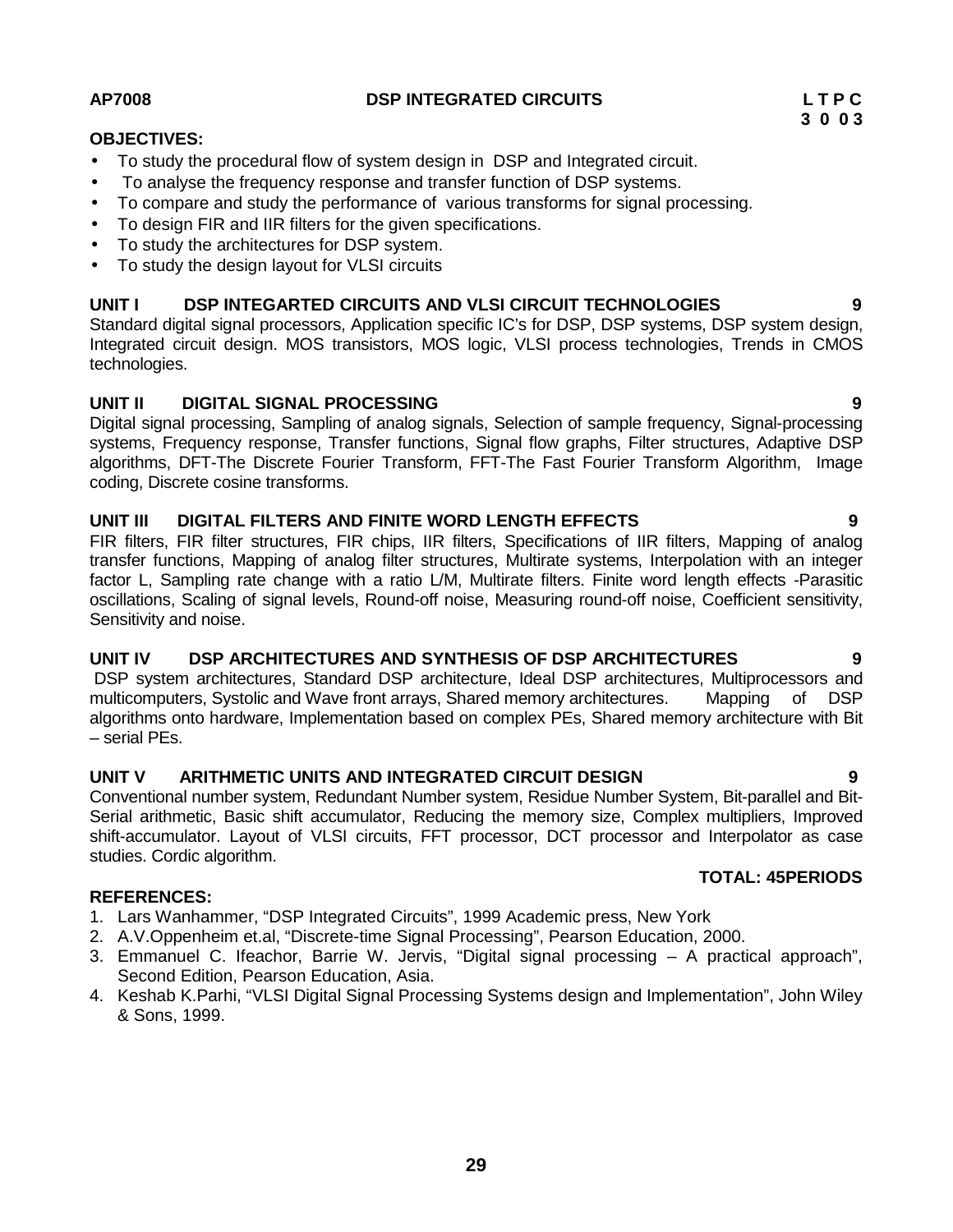#### **AP7009 RF SYSTEM DESIGN L T P C**

### **OBJECTIVES:**

- To learn the importance and issues in the design of RF
- To design RF filter and RF amplifier
- To study about the characteristics of oscillators, mixers, PLL, wireless synthesizers and detector circuits.

### **UNIT I RF ISSUES 9**

Importance of RF design- Electromagnetic spectrum, RF behavior of passive components, chip components and circuit board considerations, scattering parameters, smith chart and applications.

### **UNITII RF FILTER DESIGN 9**

Overview, Basic resonator and filter configuration, special filter realizations, smith chart based filter design, coupled filter.

### **UNIT III ACTIVE RF COMPONENTS AND APPLICATIONS 9**

RF diodes, BJT, RF FET'S, High electron mobility transistors, matching and biasing networksimpedance matching using discrete components, microstripline matching networks, amplifier classes of operation and biasing networks.

### **UNIT IV RF AMPLIFIER DESIGNS 9**

Characteristics, amplifier power relations, stability considerations, constant gain circles, constant VSWR circles, low noise circles broadband, high power and multistage amplifiers.

### **UNIT V OSCILLATORS, MIXERS & APPLICATIONS 9**

Basic oscillator model, High Frequency oscillator configuration, basic characteristic of mixers, wireless synthesizers, phase locked loops, detector and demodulator circuits.

# **REFERENCES:**

- 1. Reinhold Ludwig and Powel Bretchko, RF Circuit Design Theory and Applications, Pearson Education Asia, First Edition, 2001.
- 2. Joseph. J. Carr, Secrets of RF Circuit Design , McGraw Hill Publishers, Third Edition, 2000.
- 3. Mathew M. Radmanesh, Radio Frequency & Microwave Electronics, Pearson Education Asia, Second Edition, 2002.
- 4. Ulrich L. Rohde and David P. NewKirk, RF / Microwave Circuit Design, John Wiley & Sons USA 2000.
- 5. Roland E. Best, Phase Locked Loops: Design, simulation and applications, McGraw Hill Publishers 5TH edition 2003.

**TOTAL: 45PERIODS**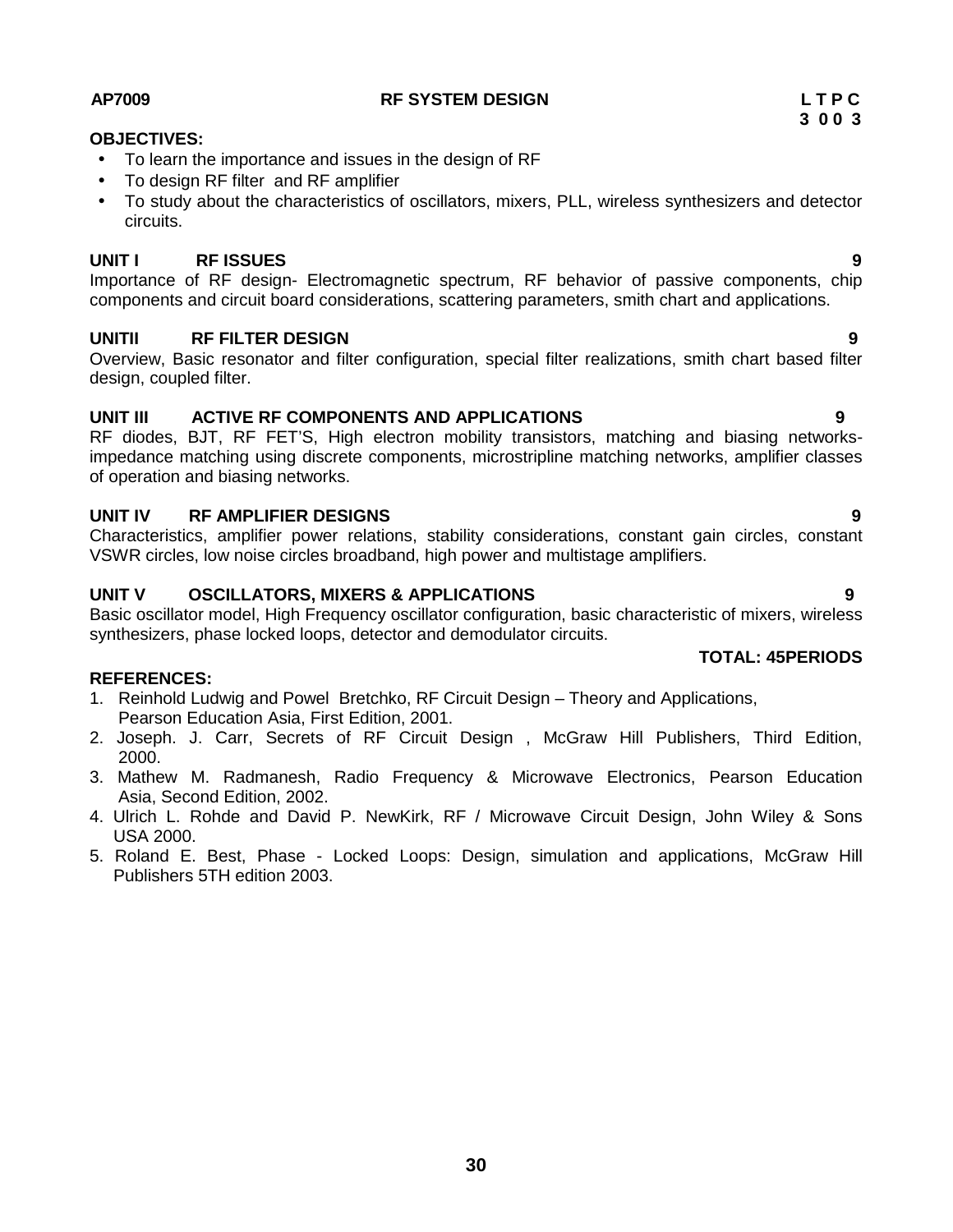**31**

#### To study the concepts of MOS large signal model and small signal model

- To understand the concepts of D/A conversion methods and their architectures.
- To design filters for ADC.
- To study about the switched capacitor circuits.

#### **UNIT I INTRODUCTION AND BASIC MOS DEVICES 9**

Challenges in analog design-Mixed signal layout issues- MOS FET structures and characteristicslarge signal model – small signal model- single stage Amplifier-Source follower- Common gate stage – Cascode Stage

#### **UNIT II SIBMICRON CIRCUIT DESIGN 9**

Submicron CMOS process flow, Capacitors and resistors, Current mirrors, Digital Circuit Design, Delay Elements – Adders- OP Amp parameters and Design

#### **UNIT III DATA CONVERTERS 9**

Characteristics of Sample and Hold- Digital to Analog Converters- architecture-Differential Non linearity-Integral Non linearity- Voltage Scaling-Cyclic DAC-Pipeline DAC-Analog to Digital Converters- architecture – Flash ADC-Pipeline ADC-Differential Non linearity-Integral Non linearity

#### **UNIT IV SNR IN DATA CONVERTERS 9**

Overview of SNR of Data Converters- Clock Jitters- Improving Using Averaging – Decimating Filters for ADC- Band pass and High Pass Sinc Filters- Interpolating Filters for DAC

#### **UNIT V SWITCHED CAPACITOR CIRCUITS 9**

Resistors, First order low pass Circuit, Switched capacitor Amplifier,Switched Capacitor Integrator.

# **TOTAL: 45PERIODS**

### **VL7006 ANALOG VLSI DESIGN L T P C**

#### **OBJECTIVES:**

**REFERENCES:**

- To study the concepts of CMOS and BICMOS analog circuits.
- To understand the concepts of A/Dconvertors and analog integrated sensors.

1. Vineetha P.Gejji Analog and Mixed Mode Design **-** Prentice Hall, 1st Edition , 2011

2. JeyaGowri Analog and Mixed Mode Design- Sapna publishing House 2011

• To understand the testing concepts in analog vlsi circuits and its statistical modeling

#### **UNIT I BASIC CMOS CIRCUIT TECHNIQUES, CONTINUOUS TIME AND LOW VOLTAGESIGNAL PROCESSING 9**

Mixed-Signal VLSI Chips-Basic CMOS Circuits-Basic Gain Stage-Gain Boosting Techniques-Super MOS Transistor- Primitive Analog Cells-Linear Voltage-Current Converters-MOS Multipliers and Resistors-CMOS, Bipolar and Low-Voltage BiCMOS Op- Amp Design-Instrumentation Amplifier Design-Low Voltage Filters.

**OBJECTIVES:**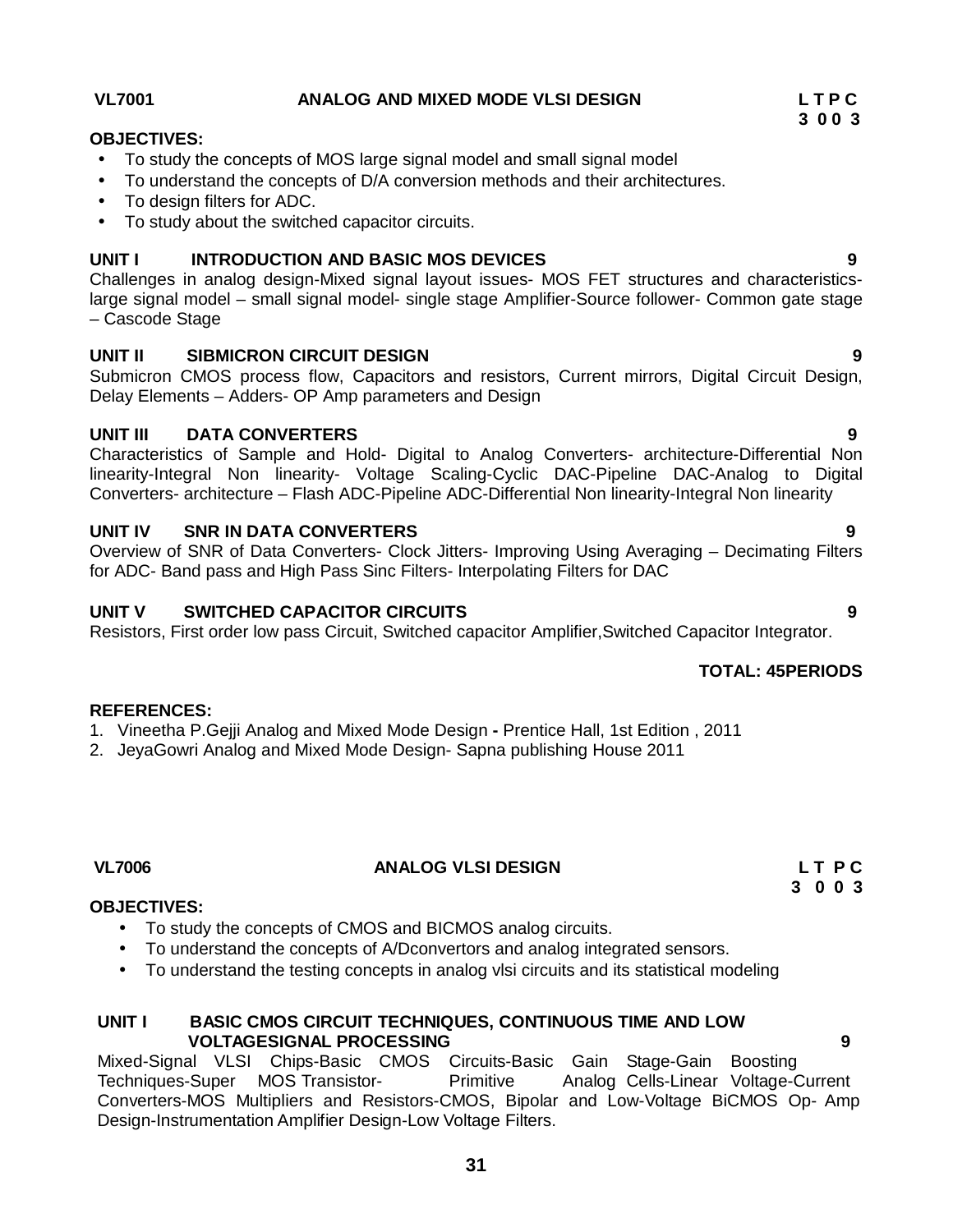#### **UNIT II BASIC BICMOS CIRCUIT TECHNIQUES, CURRENT -MODE SIGNAL PROCESSING AND NEURAL INFORMATION PROCESSING 9**

Continuous-Time Signal Processing-Sampled-Data Signal Processing-Switched-Current Data Converters-Practical Considerations in SI Circuits Biologically-Inspired Neural Networks -Floating - Gate, Low-Power Neural Networks-CMOS Technology and Models- Design Methodology-Networks-Contrast Sensitive Silicon Retina.

#### **UNIT III SAMPLED-DATA ANALOG FILTERS, OVER SAMPLED A/D CONVERTERS AND ANALOG INTEGRATED SENSORS 9**

First-order and Second SC Circuits-Bilinear Transformation - Cascade Design-Switched- Capacitor Ladder Filter-Synthesis of Switched-Current Filter- Nyquist rate A/D Converters- Modulators for Over sampled A/D Conversion-First and Second Order and Multibit Sigma- Delta Modulators-Interpolative Modulators –Cascaded Architecture-Decimation Filtersmechanical, Thermal, Humidity and Magnetic Sensors-Sensor Interfaces.

#### **UNIT IV DESIGN FOR TESTABILITY AND ANALOG VLSI INTERCONNECTS 9** Fault modelling and Simulation - Testability-Analysis Technique-Ad Hoc Methods and General Guidelines-Scan Techniques-Boundary Scan-Built-in Self Test-Analog Test Buses- Design for Electron -Beam Testablity-Physics of Interconnects in VLSI-Scaling of Interconnects-A Model for Estimating Wiring Density-A Configurable Architecture for Prototyping Analog Circuits.

### **UNIT V STATISTICAL MODELING AND SIMULATION, ANALOG COMPUTER- AIDED DESIGN AND ANALOG AND MIXED ANALOG-DIGITAL LAYOUT 9**

Review of Statistical Concepts - Statistical Device Modeling- Statistical Circuit Simulation- Automation Analog Circuit Design-automatic Analog Layout-CMOS Transistor Layout- Resistor Layout-Capacitor Layout-Analog Cell Layout-Mixed Analog -Digital Layout.

# **TOTAL : 45 PERIODS**

# **REFERENCES:**

- 1. Mohammed Ismail, Terri Fief, "Analog VLSI signal and Information Processing ", McGraw- Hill International Editons, 1994.
- 2. Malcom R.Haskard, Lan C.May, "Analog VLSI Design NMOS and CMOS ", Prentice Hall, 1998.
- 3. Randall L Geiger, Phillip E. Allen, " Noel K.Strader, VLSI Design Techniques for Analog and Digital Circuits ", Mc Graw Hill International Company, 1990.
- 4. Jose E.France, Yannis Tsividis, "Design of Analog-Digital VLSI Circuits for Telecommunication and signal Processing ", Prentice Hall, 1994

# **VL7005 PHYSICAL DESIGN OF VLSI CIRCUITS L T P C**

### **OBJECTIVES:**

To introduce the physical design concepts such as routing, placement, partitioning and packaging and to study the performance of circuits layout designs, compaction techniques.

# **UNIT I INTRODUCTION TO VLSI TECHNOLOGY 9**

Layout Rules-Circuit abstraction Cell generation using programmable logic array transistor chaining, Wein Berger arrays and gate matrices-layout of standard cells gate arrays and sea of gates, field programmable gate array(FPGA)-layout methodologies Packaging-Computational Complexity- Algorithmic Paradigms

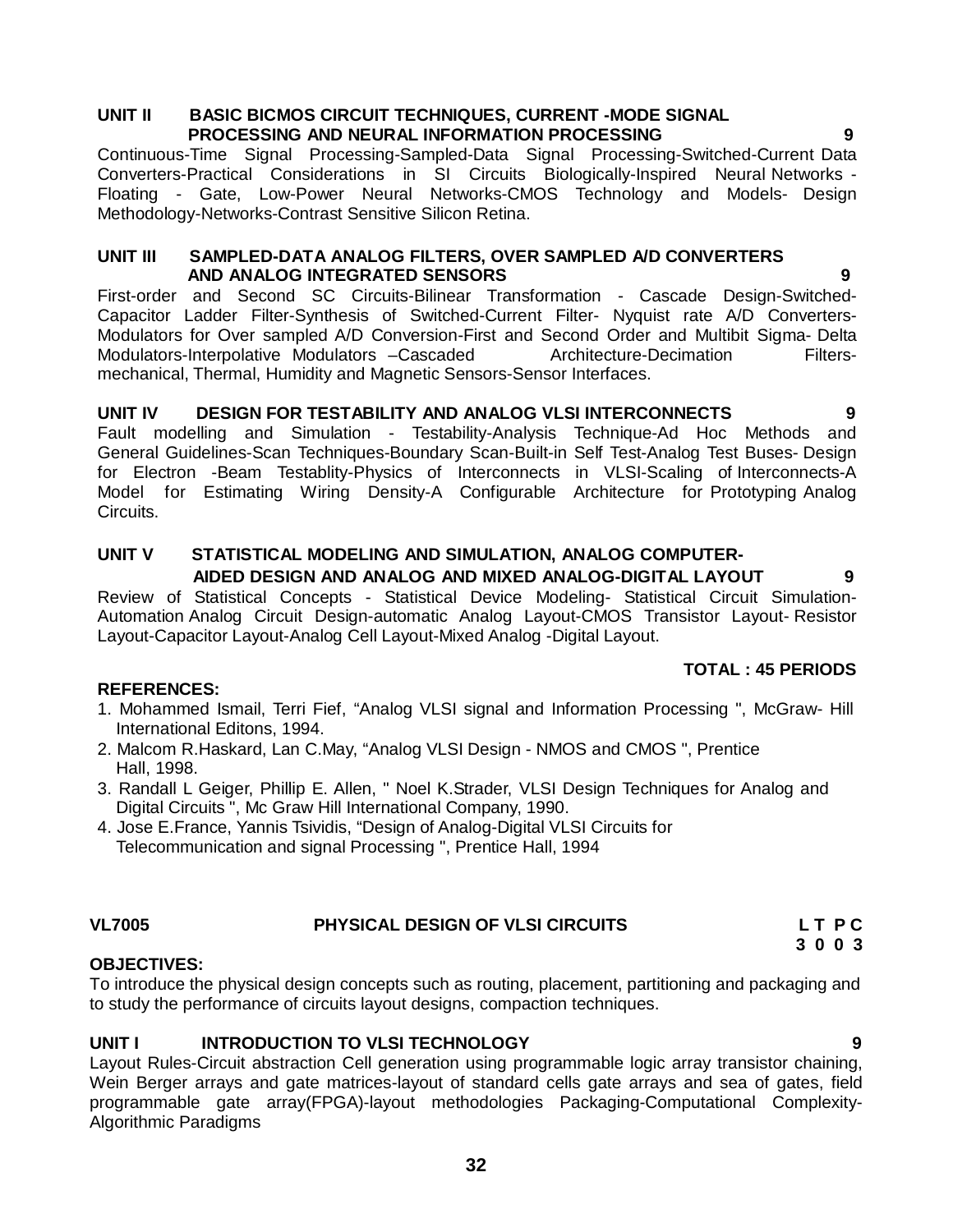# **UNIT II PLACEMENT USING TOP-DOWN APPROACH 9**

Partitioning: Approximation of Hyper Graphs with Graphs, Kernighan-Lin HeuristicRatiocut- partition with capacity and i/o constrants. Floor planning: Rectangular dual floor planning- hierarchial approachsimulated annealing- Floor plan sizing Placement: Cost function- force directed method- placement by simulated annealing partitioning placement- module placement on a resistive network – regular placementlinear placement.

#### **UNIT III ROUTING USING TOP DOWN APPROACH 9**

Fundamentals: Maze Running- line searching- Steiner trees Global Routing: Sequential Approaches hierarchial approaches- multicommodity flow based techniques- Randomised Routing- One Step approach- Integer Linear Programming Detailed Routing: Channel Routing- Switch box routing.Routing in FPGA: Array based FPGA- Row based FPGAs

### **UNIT IV PERFORMANCE ISSUES IN CIRCUIT LAYOUT 9**

Delay Models: Gate Delay Models- Models for interconnected Delay- Delay in RC trees. Timing -Driven Placement: Zero Stack Algorithm- Weight based placement- Linear Programming Approach Timing riving Routing: Delay Minimization- Click Skew Problem- Buffered Clock Trees. Minimization: constrained via Minimization unconstrained via Minimization- Other issues in minimization

#### **UNIT V SINGLE LAYER ROUTING,CELL GENERATION AND COMPACTION 9**

Planar subset problem(PSP)- Single Layer Global Routing- Single Layer detailed Routing- Wire length and bend minimization technique – Over The Cell (OTC) Routing Multiple chip modules(MCM) programmable Logic Arrays- Transistor chaining- Wein Burger Arrays- Gate matrix layout- 1D compaction- 2D compaction.

### **TOTAL: 45PERIODS**

### **REFERENCES:**

- 1. Sarafzadeh, C.K. Wong, "An Introduction to VLSI Physical Design", Mc Graw Hill International Edition 1995
- 2. Preas M. Lorenzatti, " Physical Design and Automation of VLSI systems", The Benjamin Cummins Publishers, 1998.

# **OBJECTIVES:**

- To understand the various VLSI architectures for digital signal processing.
- To know the techniques of critical path and algorithmic strength reduction in the filter structures.
- To study the performance parameters, viz. area, speed and power.

### **OUTCOMES:**

- To be able to design architectures for DSP algorithms.
- To be able to optimize design in terms of area, speed and power.
- To be able to incorporate pipeline based architectures in the design.
- To be able to carry out HDL simulation of various DSP algorithms.

### **VL7101 VLSI SIGNAL PROCESSING L T P C 3 0 0 3**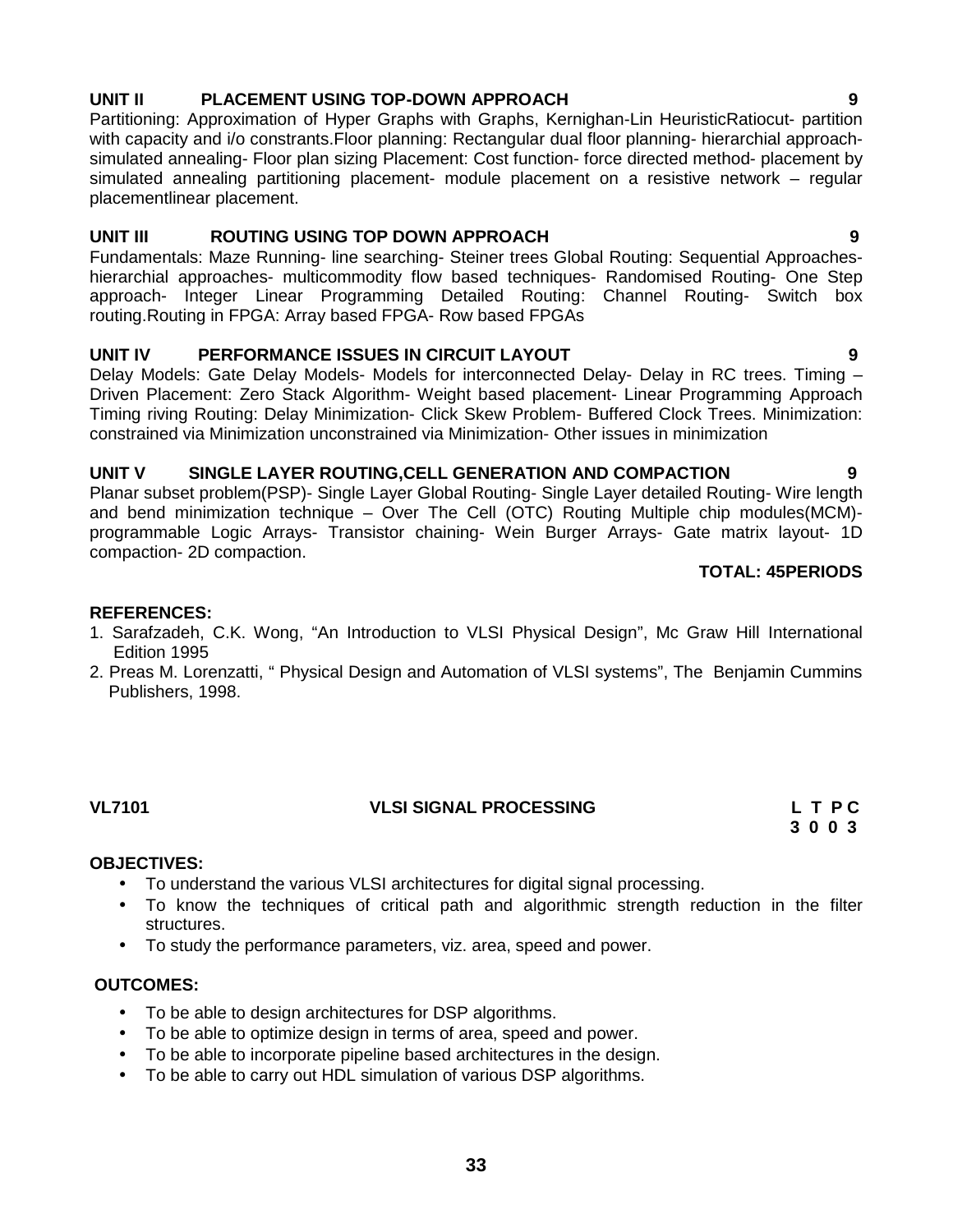#### **UNIT I INTRODUCTION 6**

Overview of DSP – FPGA Technology – DSP Technology requirements – Design Implementation.

#### **UNIT II METHODS OF CRITICAL PATH REDUCTION 12**

Binary Adders – Binary Multipliers – Multiply-Accumulator (MAC) and sum of product (SOP) – Pipelining and parallel processing – retiming – unfolding – systolic architecture design.

#### **UNIT III ALGORITHMIC STRENGTH REDUCTION METHODS AND RECURSIVE FILTER DESIGN 9**

Fast convolution-pipelined and parallel processing of recursive and adaptive filters – fast IIR filters design.

#### **UNIT IV DESIGN OF PIPELINED DIGITAL FILTERS 9**

Designing FIR filters – Digital lattice filter structures – bit level arithmetic architecture – redundant arithmetic – scaling and round-off noise.

#### **UNIT V SYNCHRONOUS ASYNCHRONOUS PIPELINING AND PROGRAMMABLE DSP 9**

Numeric strength reduction – synchronous – wave and asynchronous pipelines – low power design – programmable DSPs – DSP architectural features/alternatives for high performance and low power.

#### **TOTAL: 45 PERIODS**

#### **REFERENCES:**

- 1. Keshab K.Parhi, "VLSI Digital Signal Processing Systems, Design and Implementation", John Wiley, Indian Reprint, 2007.
- 2. U. Meyer Baese, "Digital Signal Processing with Field Programmable Arrays", Springer, Second Edition, Indian Reprint, 2007.
- 3. S.Y.Kuang, H.J. White house, T. Kailath, "VLSI and Modern Signal Processing", Prentice Hall, 1995.

#### **AP7010 DATA CONVERTERS L T P C**

**3 0 0 3**

#### **OBJECTIVES:**

- To study the A/D and D/A architectures
- To study the importance of sample and hold circuits in A/D and D/A conversion techniques.

#### **UNIT I SAMPLE AND HOLD CIRCUITS 9**

Sampling switches, Conventional open loop and closed loop sample and hold architecture, Open loop architecture with miller compensation, multiplexed input architectures, recycling architecture switched capacitor architecture.

### **UNIT II SWITCHED CAPACITOR CIRCUITS AND COMPARATORS 9**

Switched-capacitor amplifiers, switched capacitor integrator, switched capacitor common mode feedback. Single stage amplifier as comparator, cascaded amplifier stages as comparator, latched comparators.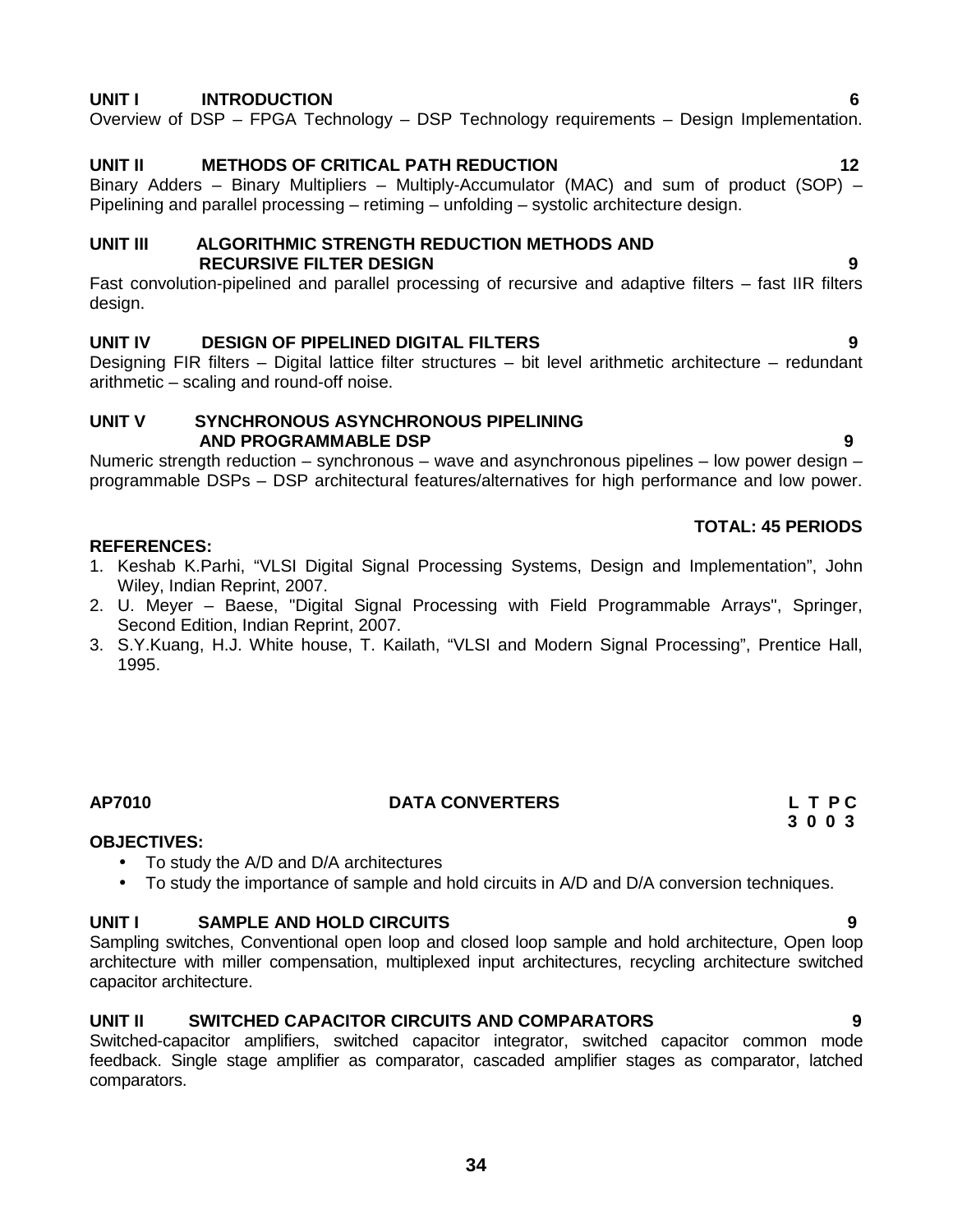### **UNIT III DIGITAL TO ANALOG CONVERSION 9**

Performance metrics, reference multiplication and division, switching and logic functions in DAC, Resistor ladder DAC architecture, current steering DAC architecture.

### **UNIT IV ANALOG TO DIGITAL CONVERSION 9**

Performance metric, Flash architecture, Pipelined Architecture, Successive approximation architecture, Time interleaved architecture.

### **UNIT V PRECISION TECHNIQUES 9**

Comparator offset cancellation, Op Amp offset cancellation, Calibration techniques, range overlap and digital correction.

### **REFERENCE:**

1. Behzad Razavi, "Principles of data conversion system design", S. Chand and company Ltd, 2000.

#### **VL7103 SOLID STATE DEVICE MODELING AND SIMULATION L T P C 3 0 0 3**

### **OBJECTIVE:**

 To acquaint the students with fundamentals of building device and circuit simulators, and efficient use of simulators.

### **UNIT I MOSFET DEVICE PHYSICS 9**

MOSFET capacitor, Basic operation, Basic modeling, Advanced MOSFET modeling, RF modeling of MOS transistors, Equivalent circuit representation of MOS transistor, Highfrequency behavior of MOS transistor and A.C small signal modeling, model parameter extraction, modeling parasitic BJT, Resistors, Capacitors, Inductors.

### **UNIT II DEVICE MODELLING 9**

Prime importance of circuit and device simulations in VLSI; Nodal, mesh, modified nodal and hybrid analysis equations. Solution of network equations**:** Sparse matrix techniques, solution of nonlinear networks through Newton-Raphson technique, convergence and stability.

### **UNIT III MULTISTEP METHODS: 9**

Solution of stiff systems of equations, adaptation of multistep methods to the solution of electrical networks, general purpose circuit simulators.

### **UNIT IV MATHEMATICAL TECHNIQUES FOR DEVICE SIMULATIONS: 9**

Poisson equation, continuity equation, drift-diffusion equation, Schrodinger equation, hydrodynamic equations, trap rate, finite difference solutions to these equations in 1D and 2D space, grid generation.

### **UNIT V SIMULATION OF DEVICES 9**

Computation of characteristics of simple devices like p-n junction, MOS capacitor and MOSFET; Small-signal analysis.

### **TOTAL: 45PERIODS**

**TOTAL: 45PERIODS**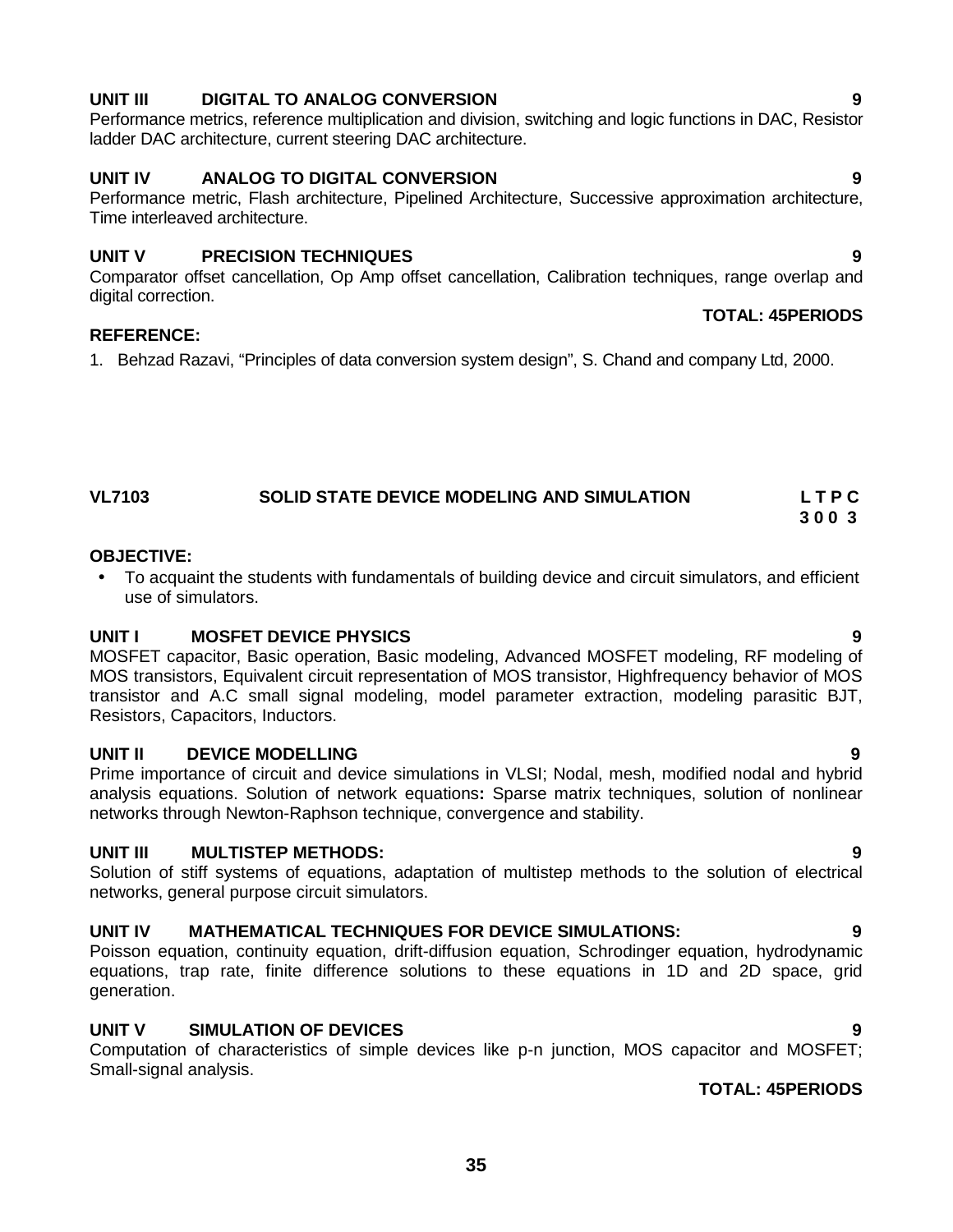- 1. Arora, N., "MOSFET Models for VLSI Circuit Simulation", Springer-Verlag, 1993
- 2. Selberherr, S., "Analysis and Simulation of Semiconductor Devices", Springer-Verlag., 1984
- 3. Fjeldly, T., Yetterdal, T. and Shur, M., "Introduction to Device Modeling and Circuit Simulation", Wiley-Interscience., 1997
- 4. Grasser, T., "Advanced Device Modeling and Simulation", World Scientific Publishing Company., 2003
- 5. Chua, L.O. and Lin, P.M., "Computer-Aided Analysis of Electronic Circuits: Algorithms and Computational Techniques", Prentice-Hall., 1975
- 6. Trond Ytterdal, Yuhua Cheng and Tor A. Fjeldly Wayne Wolf, "Device Modeling for Analog and RF CMOS Circuit Design", John Wiley & Sons Ltd.

| <b>NC7101</b> | <b>HIGH PERFORMANCE NETWORKS</b> | LTPC    |
|---------------|----------------------------------|---------|
|               |                                  | 3 0 0 3 |

#### **OBJECTIVES:**

- To develop a comprehensive understanding of multimedia networking.
- To study the types of VPN and tunneling protocols for security.
- To learn about network security in many layers and network management.

#### **UNIT I INTRODUCTION 9**

Review of OSI, TCP/IP; Multiplexing, Modes of Communication, Switching, Routing. SONET – DWDM – DSL – ISDN – BISDN,ATM.

#### **UNIT II MULTIMEDIA NETWORKING APPLICATIONS 9**

Streaming stored Audio and Video – Best effort service – protocols for real time interactive applications – Beyond best effort – scheduling and policing mechanism – integrated services – RSVP- differentiated services.

#### **UNIT III ADVANCED NETWORKS CONCEPTS 9**

VPN-Remote-Access VPN, site-to-site VPN, Tunneling to PPP, Security in VPN.MPLS- operation, Routing, Tunneling and use of FEC, Traffic Engineering, MPLS based VPN, overlay networks- P2P connections.

#### **UNIT IV TRAFFIC MODELLING 9**

Little's theorem, Need for modeling , Poisson modeling and its failure, Non- poisson models, Network performance evaluation.

#### **UNIT V NETWORK SECURITY AND MANAGEMENT 9**

Principles of cryptography – Authentication – integrity – key distribution and certification – Access control and: fire walls – attacks and counter measures – security in many layers. Infrastructure for network management – The internet standard management framework – SMI, MIB, SNMP, Security and administration – ASN.1

#### **TOTAL: 45PERIODS**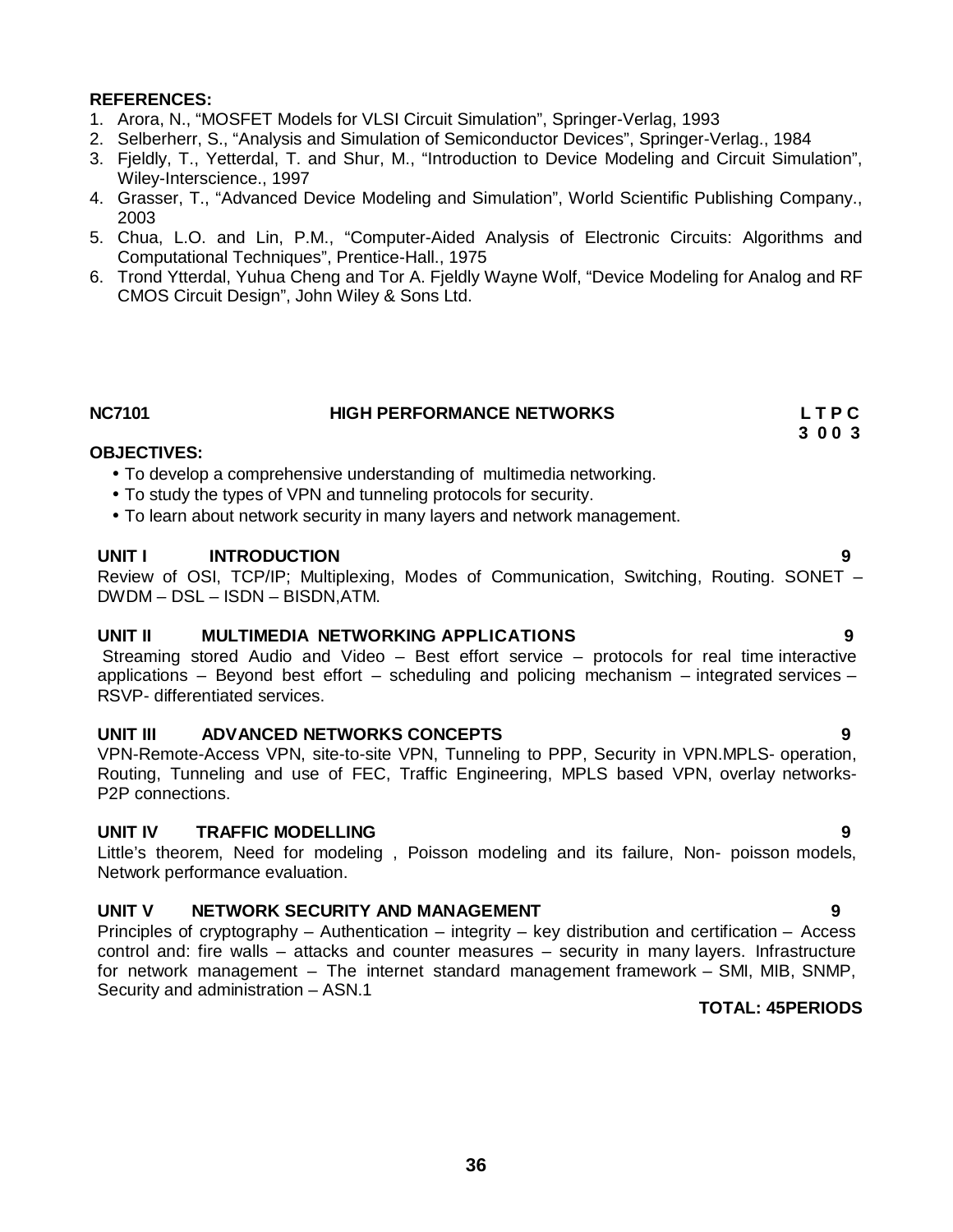- 1. J.F. Kurose & K.W., Ross,"Computer Networking- A top down approach featuring the Internet", Pearson, 2<sup>nd</sup> edition, 2003.
- 2. Walrand .J. Varatya, High performance communication network, Morgan Kauffman Harcourt walland ist value, then performant<br>Asia Pvt. Ltd. 2<sup>nd</sup> Edition, 2000.
- 3. LEOM-GarCIA, WIDJAJA, "Communication networks", TMH seventh reprint 2002.
- 4. Aunurag kumar, D. M Anjunath, Joy kuri, "Communication Networking", Morgan Kaufmann Publishers, 1ed 2004.
- 5. Hersent Gurle & petit, "IP Telephony, packet Pored Multimedia communication Systems", Pearson education 2003.
- 6. Fred Halsall and Lingana Gouda Kulkarni,"Computer Networking and the Internet" fifth edition, Pearson education 2006
- 7 Nader F.Mir ,Computer and Communication Networks, first edition 2010
- 8. Larry l.Peterson & Bruce S.David, "Computer Networks: A System Approach"- 1996.

#### **VL7301 TESTING OF VLSI CIRCUITS L T P C**

**3 0 0 3**

#### **OBJECTIVES:**

- To know the various types of faults and also to study about fault detection, dominance
- To know the concepts of the test generation methods-DFT-BIST.
- To understand the fault diagnosis methods.

#### **UNIT I TESTING AND FAULT MODELLING 9**

Introduction to testing – Faults in Digital Circuits – Modelling of faults – Logical Fault Models – Fault detection – Fault Location – Fault dominance – Logic simulation – Types of simulation – Delay models – Gate Level Event – driven simulation.

#### **UNIT II TEST GENERATION 9**

Test generation for combinational logic circuits – Testable combinational logic circuit design – Test generation for sequential circuits – design of testable sequential circuits.

#### **UNIT III DESIGN FOR TESTABILITY 9**

Design for Testability – Ad-hoc design – generic scan based design – classical scan based design – system level DFT approaches.

#### **UNIT IV SELF – TEST AND TEST ALGORITHMS 9**

Built-In self Test – test pattern generation for BIST – Circular BIST – BIST Architectures – Testable Memory Design – Test Algorithms – Test generation for Embedded RAMs.

#### **UNIT V FAULT DIAGNOSIS 9**

Logical Level Diagnosis – Diagnosis by UUT reduction – Fault Diagnosis for Combinational Circuits – Self-checking design – System Level Diagnosis.

### **TOTAL: 45 PERIODS**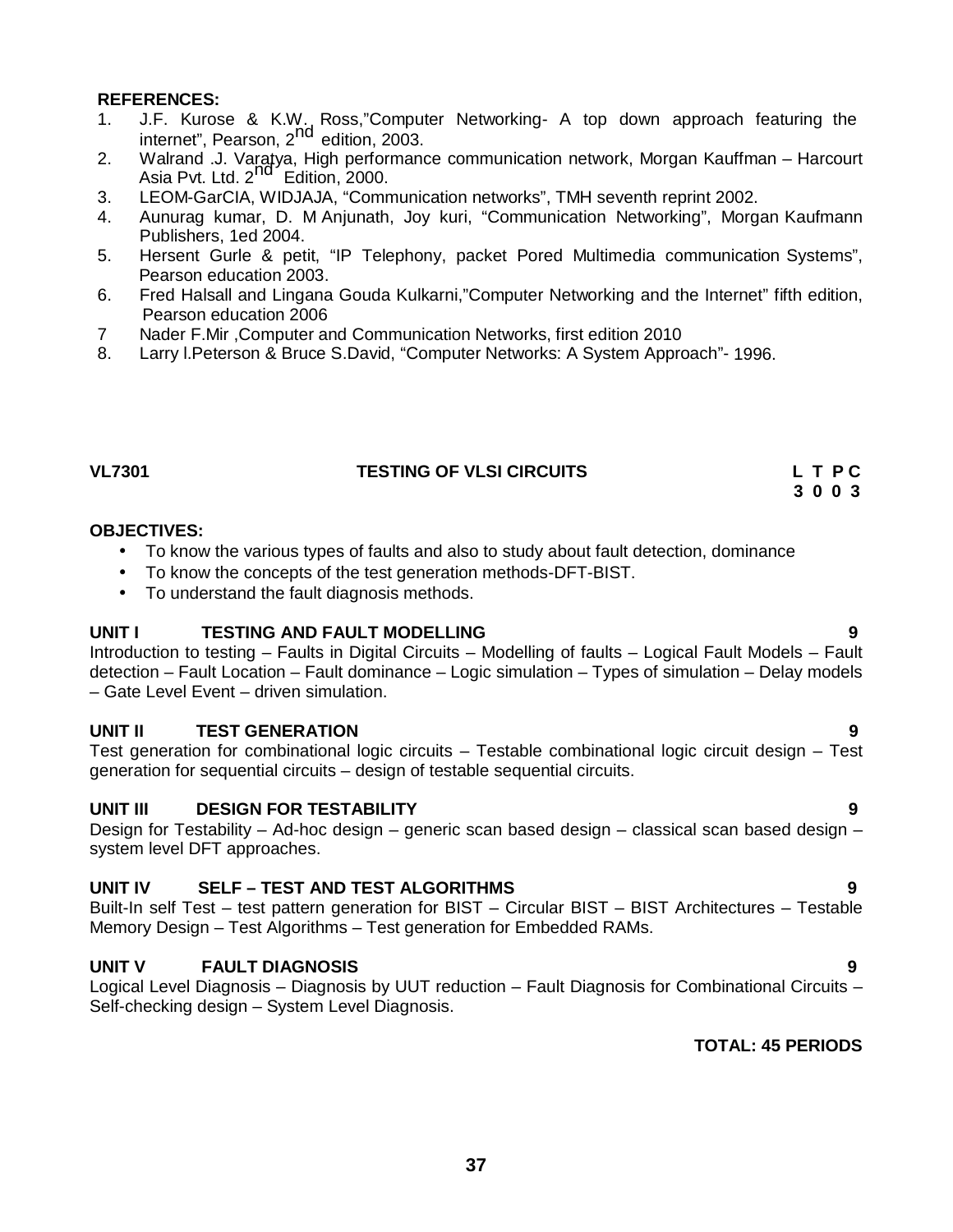- 1. M.Abramovici, M.A.Breuer and A.D. Friedman, "Digital systems and Testable Design", Jaico Publishing House,2002.
- 2. P.K. Lala, "Digital Circuit Testing and Testability", Academic Press, 2002.
- 3. M.L.Bushnell and V.D.Agrawal, "Essentials of Electronic Testing for Digital, Memory and Mixed- Signal VLSI Circuits", Kluwer Academic Publishers, 2002.
- 4. A.L.Crouch, "Design Test for Digital IC's and Embedded Core Systems", Prentice Hall International, 2002.

#### **VL7013 VLSI FOR WIRELESS COMMUNICATION L T P C**

**3 0 0 3**

#### **OBJECTIVES:**

- To study the design concepts of low noise amplifiers.
- To study the various types of mixers designed for wireless communication.
- To study and design PLL and VCO.
- To understand the concepts of CDMA in wireless communication.

#### **UNIT I COMPONENTS AND DEVICES 9**

Integrated inductors, resistors, MOSFET and BJT AMPLIFIER DESIGN: Low Noise Amplifier Design - Wideband LNA - Design Narrowband LNA - Impedance Matching - Automatic Gain Control Amplifiers – Power Amplifiers

#### **UNIT II MIXERS 9**

Balancing Mixer - Qualitative Description of the Gilbert Mixer - Conversion Gain – Distortion - Low Frequency Case: Analysis of Gilbert Mixer – Distortion - High-Frequency Case – Noise - A Complete Active Mixer. Switching Mixer - Distortion in Unbalanced Switching Mixer - Conversion Gain in Unbalanced Switching Mixer - Noise in Unbalanced Switching Mixer - A Practical Unbalanced Switching Mixer. Sampling Mixer - Conversion Gain in Single Ended Sampling Mixer - Distortion in Single Ended Sampling Mixer - Intrinsic Noise in Single Ended Sampling Mixer - Extrinsic Noise in Single Ended Sampling Mixer.

#### **UNIT III FREQUENCY SYNTHESIZERS 9**

Phase Locked Loops - Voltage Controlled Oscillators - Phase Detector – Analog Phase Detectors – Digital Phase Detectors - Frequency Dividers - LC Oscillators - Ring Oscillators - Phase Noise - A Complete Synthesizer Design Example (DECT Application).

### **UNIT IV SUB SYSTEMS 9**

Data converters in communications, adaptive Filters, equalizers and transceivers

#### **UNIT V IMPLEMENTATIONS 9**

VLSI architecture for Multitier Wireless System - Hardware Design Issues for a Next generation CDMA System.

**TOTAL: 45PERIODS**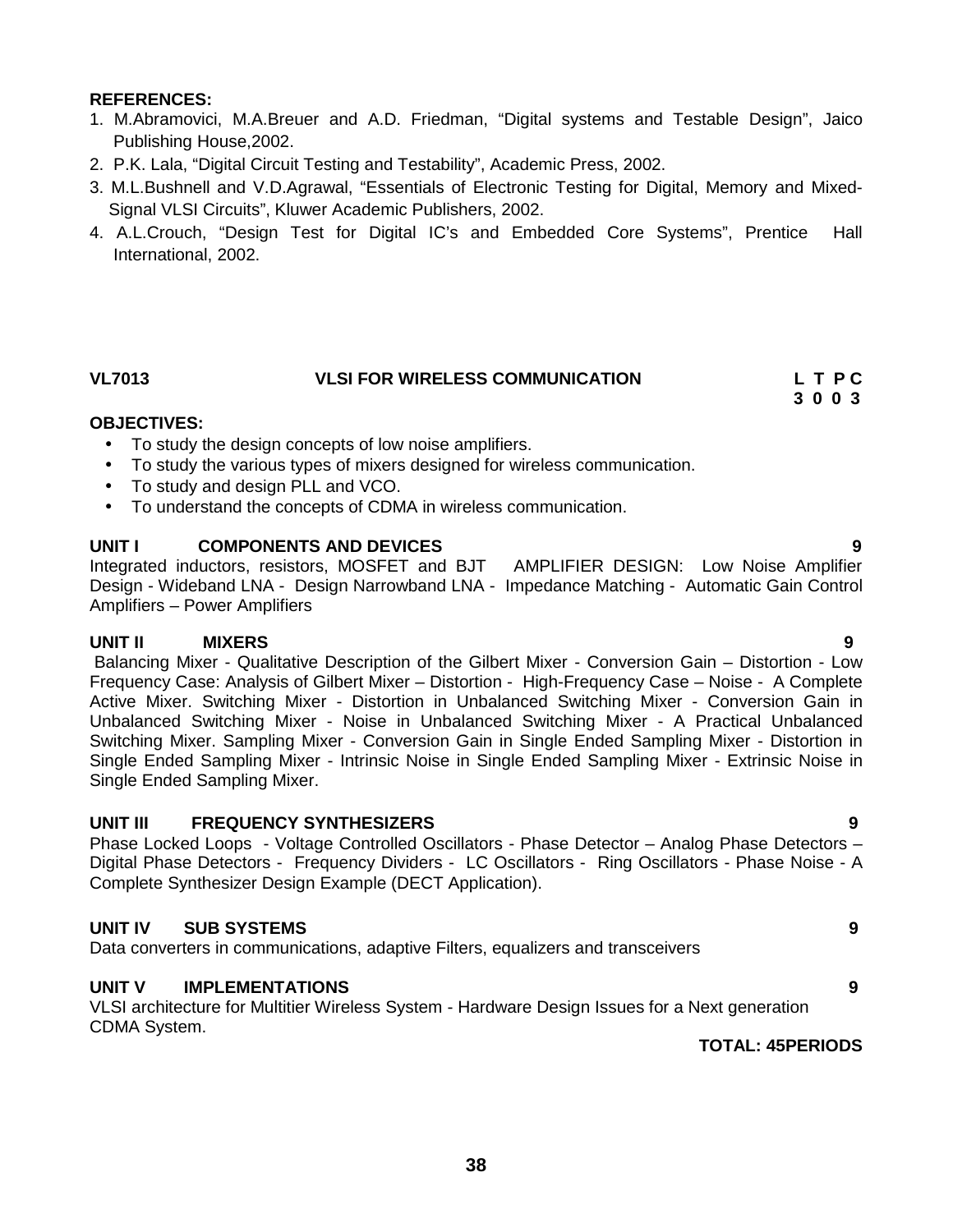- 1. B.Razavi ,"RF Microelectronics" , Prentice-Hall ,1998.
- 2. Bosco H Leung "VLSI for Wireless Communication", Pearson Education, 2002.
- 3. Thomas H.Lee, "The Design of CMOS Radio –Frequency Integrated Circuits', Cambridge University Press ,2003.
- 4. Emad N Farag and Mohamed I Elmasry, "Mixed Signal VLSI Wireless Design Circuits and Systems", Kluwer Academic Publishers, 2000.
- 5. Behzad Razavi, "Design of Analog CMOS Integrated Circuits" McGraw-Hill, 1999.
- 6. J. Crols and M. Steyaert, "CMOS Wireless Transceiver Design," Boston, Kluwer Academic Pub., 1997.

#### **AP7011 PHOTONICS L T P C**

# **3 0 0 3**

#### **OBJECTIVES:**

- To gain knowledge about light and its propagation.
- To study the different types of laser and its effects.
- To learn about holography.
- To study the non-linear optic devices.

#### **UNIT I INTRODUCTION TO PHOTONICS 9**

Nature of Light – Wave and light terminology, Maxwell equation, light spectra and sources, absorption and emission, black body radiation. Geometric Optics – Light as a ray, law of reflection including plane mirrors, law of refraction including optical fiber applications, prisms and thin lenses including Lensmaker's equation, Lens problems and optical instruments using the thin lens equation.

#### **UNIT II WAVE OPTICS 9**

Wave descriptive terminology, wave superposition (interference) including double – slit interference, diffraction and diffraction gratings, interference applications, eg. Michelson, Mach Zender and Fabry Perot interferometers, Thin film interference and Fiber Bragg Gratings. Diffraction Effects including: airy disk, near far field effects. Polarization principles including scattering, reflection and birefringence.

### **UNIT III LASERS 9**

Introduction to Lasers – Basic terminology and theory of operation including specific requirements, principal types of lasers. Laser radiation hazards including effects on the eye and skin. Laser safety standards and hazard classifications. Laser safety precautions and protective measures

#### **UNIT IV HOLOGRAPHY 9**

Holography – Theory and basic principles, Requirement to record and reconstruct holograms – Experimental techniques- Recording Materials-Reflection holography and applications-Holographic interoferrometry-Nondestructive testing, optical memory."

#### **UNIT V NON-LINEAR OPTICS 9**

Non-linear optics – Harmonic Generation, sum and difference frequency generation, wave mixing, Optical Parametric Oscillator. Non-linear optic materials – inorganic and organic. Phase matching, efficiency of harmonic generation- powder and single crystal methods. Methods of determination of harmonic coefficients – Z-scan and Electrical Field Induced Second Harmonic. Phase conjugation- Silicon Photonics-Silicon on Insulator Photonics-Fabrication of Silicon Waveguides"

#### **TOTAL: 45 PERIODS**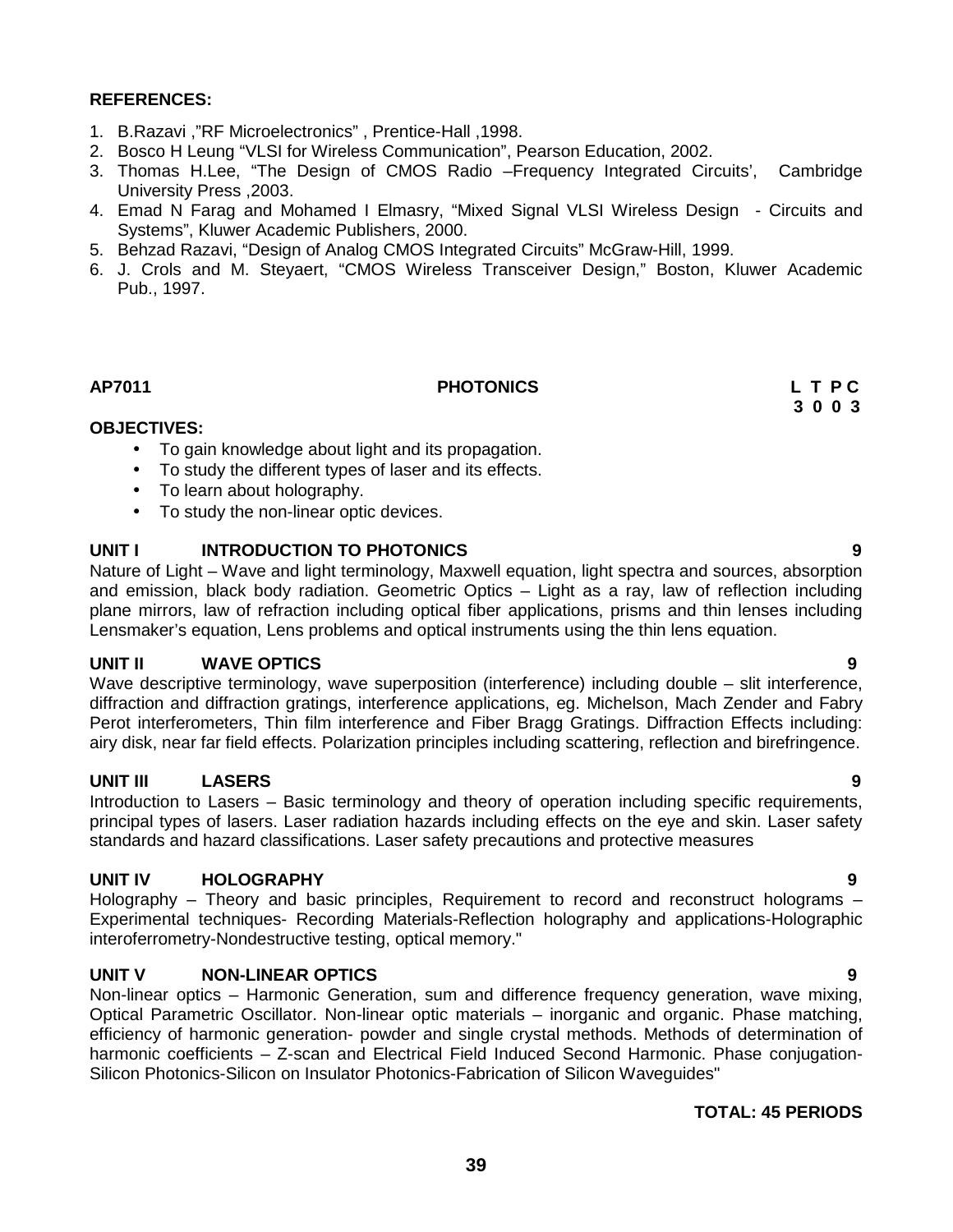- 1. Bahaa E. A. Saleh, Malvin Carl Teich, "Fundamentals of Photonics", John Wiley & Sons 2011
- 2. T.P. Pearsall, "Photonics Essentials: An introduction with experiments", McGraw Hill 2003
- 3. F.G. Smit and T.A. King, "Optics and Photonics: An introduction", Wiley & Sons, Ltd 2003
- 4. B. Balkrishna Laud, "Lasers and Non-Linear Optics", New Age International 2011
- 5. R.S. Quimby, "Photonics and Lasers-An Introduction", Wiley 2006
- 6. R. Menzel, "Photonics", Springer-Verlag 2007
- 7. F.A. Jenkins and H.E. White, "Fundamentals of Optics", McGraw Hill 1976
- 8. Yariv Yeh and Pochi Yeh, "Photonics Optical Electronics in Modern Communications",  $6<sup>th</sup>$ Eition, Oxford University Press 2012
- 9. Abdul Al-Azzawi, "Photonics: Principles and Practices", CRC Press 2007
- 10. Graham T. Reed, Andrew P. Knights, "Silicon Photonics: An Introduction", John Wiley & Sons 2004.

#### **AP7012 NANO ELECTRONICS L T P C**

**3 0 0 3**

#### **OBJECTIVES:**

- To learn and understand basic concepts of Nano electronics.
- To know the techniques of fabrication and measurement.
- To gain knowledge about Nanostructure devices and logic devices.

#### **UNIT I INTRODUCTION TO NANOELECTRONICS 9**

Microelectronics towards biomolecule electronics-Particles and waves- Wave-particle duality- Wave mechanics- Schrödinger wave equation- Wave mechanics of particles: - Atoms and atomic orbitals- Materials for nanoelectronics- Semiconductors- Crystal lattices: Bonding in crystals- Electron energy bands- Semiconductor heterostructures- Lattice-matched and pseudomorphic heterostructures-Inorganic-organic heterostructures- Carbon nanomaterials: nanotubes and fullerenes

#### **UNIT II FABRICATION AND MEASUREMENT TECHNIQUES 9**

Growth, fabrication, and measurement techniques for nanostructures- Bulk crystal and heterostructure growth- Nanolithography, etching, and other means for fabrication of nanostructures and nanodevices- Techniques for characterization of nanostructures- Spontaneous formation and ordering of nanostructures- Clusters and nanocrystals- Methods of nanotube growth- Chemical and biological methods for nanoscale fabrication- Fabrication of nano-electromechanical systems

#### **UNIT III PROPERTIES 9**

Dielectrics-Ferroelectrics-Electronic Properties and Quantum Effects-Magnetoelectronics – Magnetism and Magnetotransport in Layered Structures-Organic Molecules – Electronic Structures, Properties, and Reactions-Neurons – The Molecular Basis of their Electrical Excitability-Circuit and System Design- Analysis by Diffraction and Fluorescence Methods-Scanning Probe Techniques

#### **UNIT IV NANO STRUCTURE DEVICES 9**

Electron transport in semiconductors and nanostructures- Time and length scales of the electrons in solids- Statistics of the electrons in solids and nanostructures- Density of states of electrons in nanostructures- Electron transport in nanostructures-Electrons in traditional low-dimensional structures- Electrons in quantum wells- Electrons in quantum wires- Electrons in quantum dots- Nanostructure devices- Resonant-tunneling diodes- Field-effect transistors- Single-electron-transfer devices- Potential-effect transistors- Light-emitting diodes and lasers- Nano-electromechanical system devices- Quantum-dot cellular automata

**40**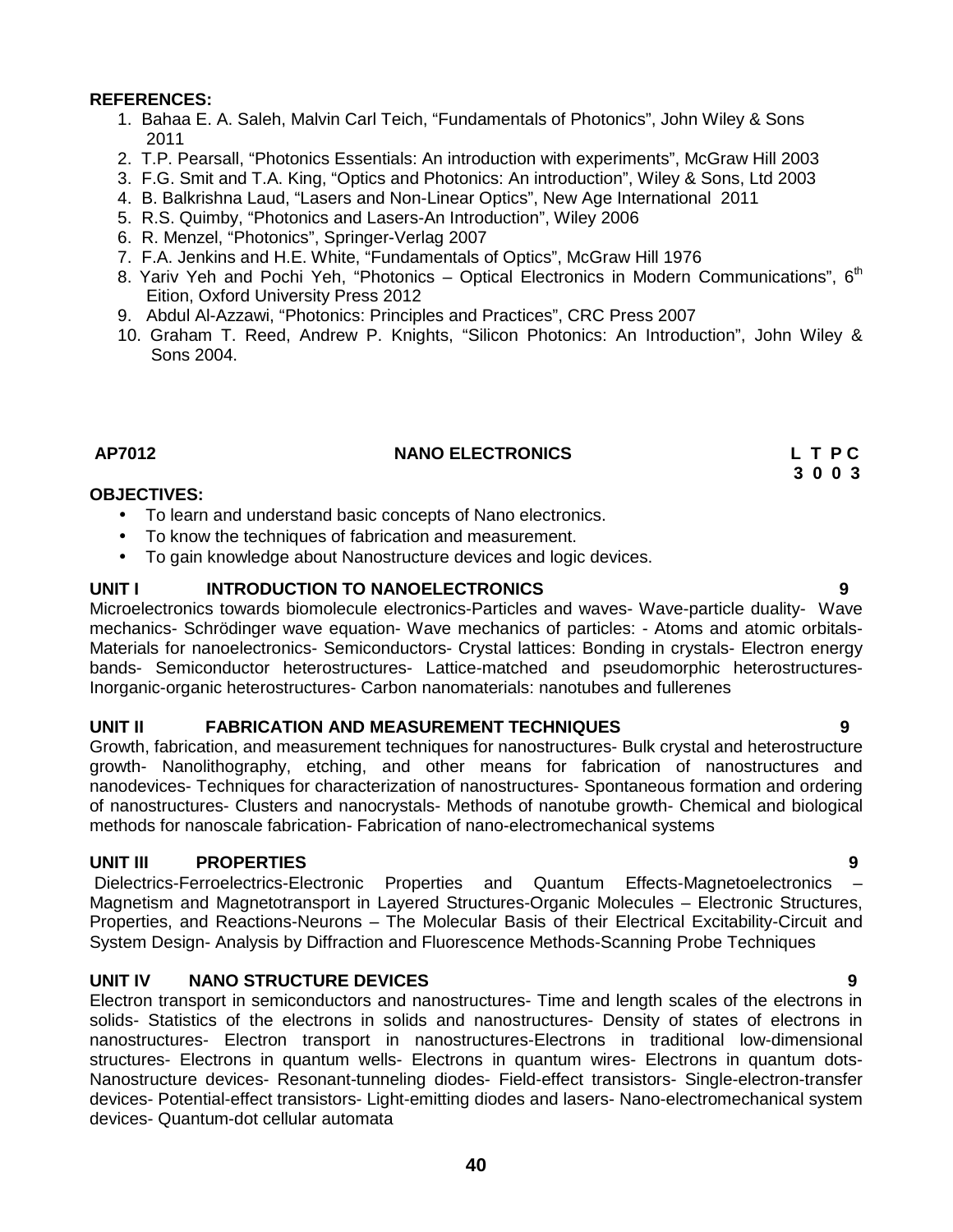# **UNIT V LOGIC DEVICES AND APPLICATIONS 9**

Logic Devices-Silicon MOSFETs-Ferroelectric Field Effect Transistors-Quantum Transport Devices Based on Resonant Tunneling-Single-Electron Devices for Logic Applications-Superconductor Digital Electronics-Quantum Computing Using Superconductors-Carbon Nanotubes for Data Processing- Molecular Electronics

### **REFERENCES:**

- 1. Vladimir V. Mitin, Viatcheslav A. Kochelap, Michael A. Stroscio, "Introduction to Nanoelectronics: Science, Nanotechnology, Engineering, and Applications", Cambridge University Press 2011
- 2. Supriyo Datta,"Lessons from Nanoelectronics: A New Perspective on Transport", World Scientific 2012
- 3. George W. Hanson,"Fundamentals of Nanoelectronics", Pearson 2009
- 4. Korkin, Anatoli; Rosei, Federico (Eds.), "Nanoelectronics and Photonics",Springer 2008
- 5. Mircea Dragoman, Daniela Dragoman, "Nanoelectronics: principles and devices", CRC Press 2006
- 6. Karl Goser, Peter Glösekötter, Jan Dienstuhl,"Nanoelectronics and Nanosystems: From Transistors to Molecular and Quantum Devices", Springer 2004
- 7. W. R. Fahrner, Nanotechnology and Nan electronics: Materials, Devices, Measurement Techniques (SpringerVerlag Berlin Heidelberg 2005)
- 8. Mark A. Reed, Takhee Lee,"Molecular nanoelectronics", American Scientific Publishers 2003
- 9. Jaap Hoekstra, "Introduction to Nanoelectronic Single-Electron Circuit Design", Pan Stanford Publishing 2010
- 10. W. Ranier,"Nano Electronics and Information Technology", John Wiley & Sons 2012

# **AP7013 PATTERN RECOGNITION L T P C**

#### **OBJECTIVES:**

- To know about Supervised and unsupervised Learning.
- To study about feature extraction and structural pattern recognition.
- To explore different classification models.
- To understand Fuzzy Pattern Classifiers and Perception.

#### **UNIT I PATTERN CLASSIFIER 9**

Overview of Pattern recognition – Discriminant functions – Supervised learning – Parametric estimation – Maximum Likelihood Estimation – Bayesian parameter Estimation – Problems with Bayes approach– Pattern classification by distance functions – Minimum distance pattern classifier.

#### **UNIT II CLUSTERING 9**

Clustering for unsupervised learning and classification – Clustering concept – C Means algorithm – Hierarchical clustering – Graph theoretic approach to pattern Clustering – Validity of Clusters.

### **UINT III FEATURE EXTRACTION AND STRUCTURAL PATTERN RECOGNITION 9**

KL Transforms – Feature selection through functional approximation – Binary selection -Elements of formal grammars - Syntactic description - Stochastic grammars - Structural representation. .

#### **UNIT IV HIDDEN MARKOV MODELS AND SUPPORT VECTOR MACHINE 9**

State Machines – Hidden Markov Models – Training – Classification – Support vector Machine – Feature Selection.

#### **TOTAL: 45PERIODS**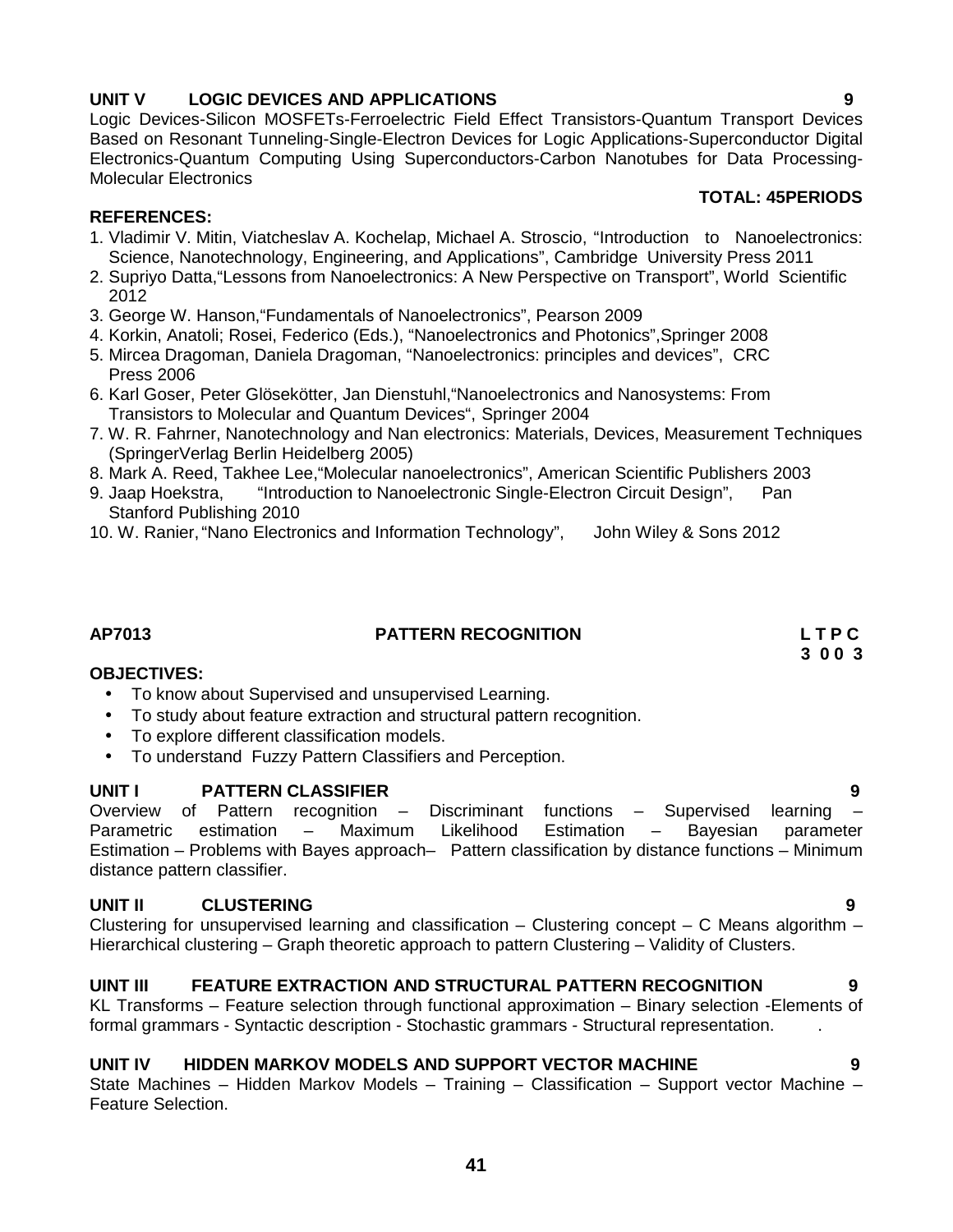### **UNIT V RECENT ADVANCES 9**

Fuzzy logic – Fuzzy Pattern Classifiers – Pattern Classification using Genetic Algorithms – Case Study Using Fuzzy Pattern Classifiers and Perception.

**TOTAL: 45 PERIODS**

### **OUTCOMES:**

Upon Completion of the course, the students will be able to

- Classify the data and identify the patterns.
- Extract feature set and select the features from given data set.

### **REFERENCES:**

- 1. M. Narasimha Murthy and V. Susheela Devi, "Pattern Recognition", Springer 2011.
- 2. S.Theodoridis and K.Koutroumbas, "Pattern Recognition", 4th Ed., Academic Press, 2009.
- 3. Robert J.Schalkoff, "Pattern Recognition Statistical, Structural and Neural Approaches", John Wiley & Sons Inc., New York, 1992.
- 4. C.M.Bishop, "Pattern Recognition and Machine Learning", Springer, 2006.
- 5. R.O.Duda, P.E.Hart and D.G.Stork, "Pattern Classification", John Wiley, 2001
- 6. Andrew Webb, "Stastical Pattern Recognition", Arnold publishers, London,1999.

#### **AP7014 OPTICAL COMPUTING L T P C**

# **3 0 0 3**

### **OBJECTIVES:**

- To know the basic pricinciples of optical computing.
- To study about various optical computing elements.
- To study and compare analog and digital optical computing.

#### **UNIT I OPTICAL COMPUTING PRINCIPLES 9**

Non Von-Neuman architecture, various forms of parallel processing, SLM, LEDs, Lasers and Photo detectors arrays, Holographic techniques, Optical storage devices.

#### **UNIT II DIGITAL LOGIC 9**

Symbolic substitution, Image computing, Cellular logic, Boolean logic, Cellular arrays, Cellular hyper cubes, conventional hyper cube, Binary stack coded arithmetic, Binary Row coded, Binary symbol, Coded arithmetic multilevel logic processing.

#### **UNIT III OPTICAL COMPUTING ELEMENTS 9**

ß switches, Machzender interferometeric logic elements for Boolean functions, Acousto optic; optical matrix multipliers, Non linear optical switches as memories.

#### **UNIT IV ANALOG OPTICAL COMPUTING 9**

Linear optic processing, Analog optical arithmatics. Recognition by analog optical system.

#### **UNIT V DIGITAL OPTICAL COMPUTING 9**

Devices, Shadow casting, Symbolic substitution, Optical matrix processing, Optical linear neural network. Nonlinear network.

#### **TOTAL: 45PERIODS**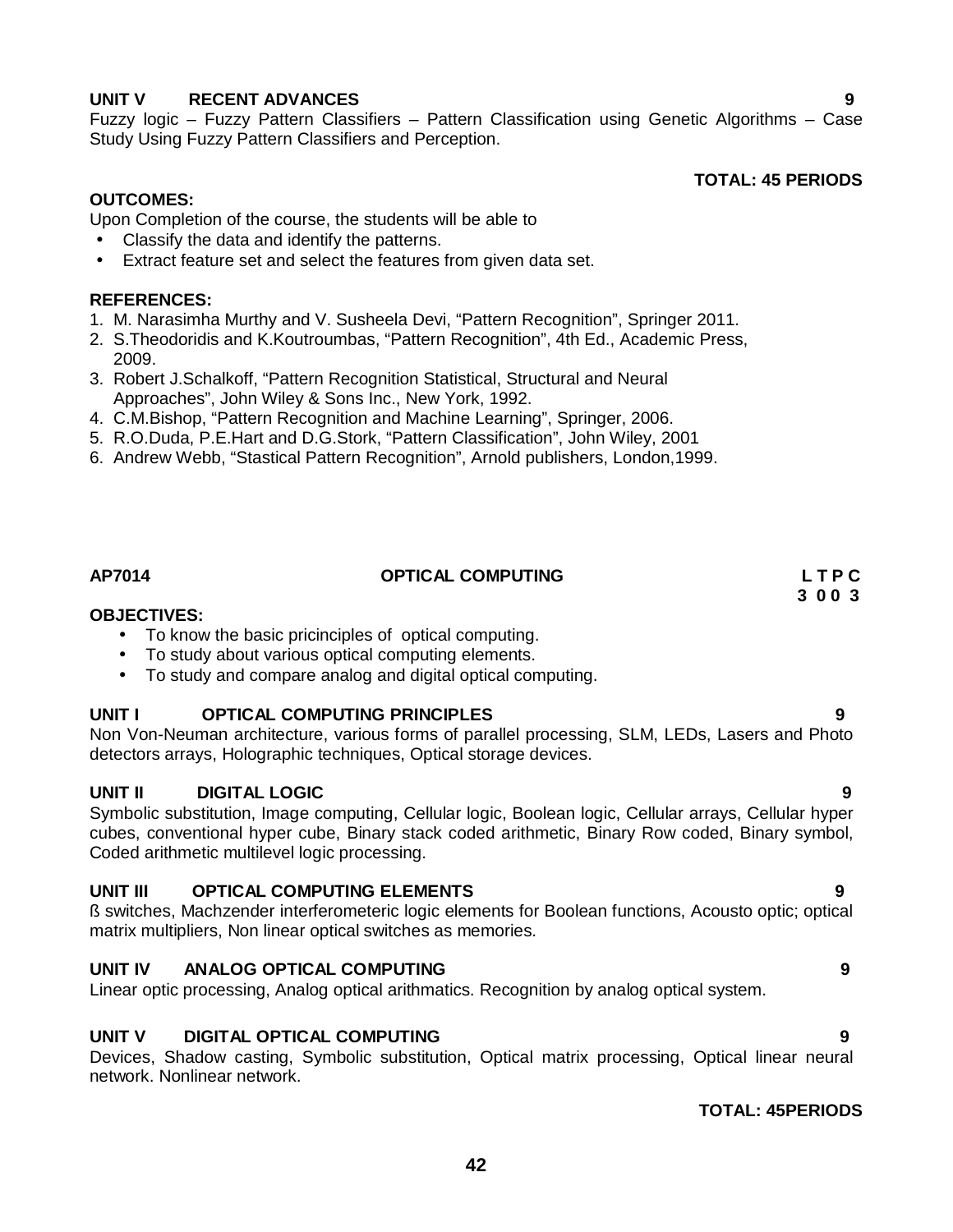- 1. A.Karim Mohammed and A.S.Abdul Awwall, Optical computing-An introduction, John Wiley, New York, 1992.
- 2. Mc. Aulay Alastair.D, Optical Computer Architecture: The Application of optical concepts to next generation computers, John Wiley, New York, 1991.
- 3. Dror Feitelsen, Optical Computing, MIT press, Cambridge, 1988.

#### **CP7030 ROBOTICS**

#### **OBJECTIVES:**

- To understand robot locomotion and mobile robot kinematics
- To understand perception in robotics
- To understand mobile robot localization
- To understand mobile robot mapping
- To understand simultaneous localization and mapping (SLAM)
- To understand robot planning and navigation

### **UNIT I LOCOMOTION AND KINEMATICS 9**

Introduction to Robotics – key issues in robot locomotion – legged robots – wheeled mobile robots – aerial mobile robots – introduction to kinematics – kinematics models and constraints – robot maneuverability

#### **UNIT II ROBOT PERCEPTION 9**

Sensors for mobile robots – vision for robotics – cameras – image formation – structure from stereo – structure from motion – optical flow – color tracking – place recognition – range data

#### **UNIT III MOBILE ROBOT LOCALIZATION 9**

Introduction to localization – challenges in localization – localization and navigation – belief representation – map representation – probabilistic map-based localization – Markov localization – EKF localization – UKF localization – Grid localization – Monte Carlo localization – localization in dynamic environments

#### **UNIT IV MOBILE ROBOT MAPPING 9**

Autonomous map building – occupancy grip mapping – MAP occupancy mapping – SLAM – extended Kalman Filter SLAM – graph-based SLAM – particle filter SLAM – sparse extended information filter – fastSLAM algorithm

#### **UNIT V PLANNING AND NAVIGATION 9**

Introduction to planning and navigation – planning and reacting – path planning – obstacle avoidance techniques – navigation architectures – basic exploration algorithms

### **OUTCOMES:**

Upon Completion of the course, the students will be able to

- Explain robot locomotion
- Apply kinematics models and constraints
- Implement vision algorithms for robotics
- Implement robot localization techniques
- Implement robot mapping techniques
- Implement SLAM algorithms
- Explain planning and navigation in robotics

#### **TOTAL: 45 PERIODS**

**L T P C 3 0 0 3**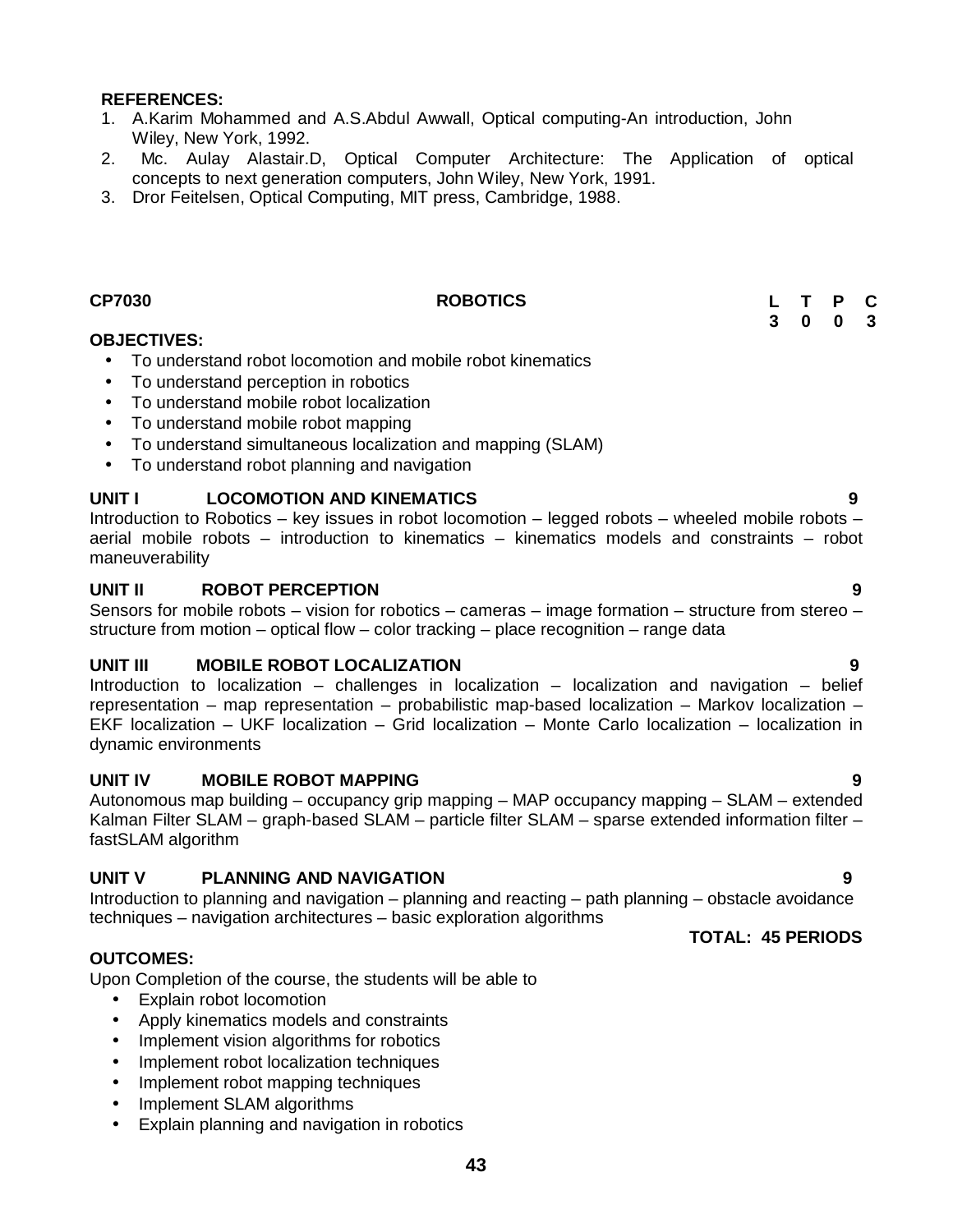- 1. Roland Seigwart, Illah Reza Nourbakhsh, and Davide Scaramuzza, "Introduction to autonomous mobile robots", Second Edition, MIT Press, 2011.
- 2. Sebastian Thrun, Wolfram Burgard, and Dieter Fox, "Probabilistic Robotics", MIT Press, 2005.
- 3. Howie Choset et al., "Principles of Robot Motion: Theory, Algorithms, and Implementations", A Bradford Book, 2005.
- 4. Gregory Dudek and Michael Jenkin, "Computational Principles of Mobile Robotics", Second Edition, Cambridge University Press, 2010.
- 5. Maja J. Mataric, "The Robotics Primer", MIT Press, 2007.

#### **AP7015 OPTICAL IMAGING TECHNIQUES L T P C**

**3 0 0 3**

#### **OBJECTIVES:**

- To learn the fundamentals of optical image formation and fourier optics.
- To study and compare coherent and incoherent optical imaging.
- To know the various techniques in the construction of image.

#### **UNIT I FUNDAMENTALS 9**

Coherance and light source – optical image formation – Franhoufer diffraction – Single slit – double slit circular aperture – double aperture gratings – 1D and 2D lens aperture – Interference.

#### **UNIT II FOURIER SERIES AND TRANSFORM 9**

Fourier series – Fourier coefficients – optical and crystal diffraction gratings – Fourier series formulation – Fourier transform and single slit diffraction – grating pattern – Fourier transform of light waves – correlation.

#### **UNIT III OPTICAL IMAGING AND PROCESSING 9**

Incoherent optical imaging – transfer function – coherent optical imaging – periodic and non periodic objects – optical transform – Holography – coherent and incoherent optical processing.

#### **UNIT IV IMAGE CONSTRUCTION TECHNIQUES 9**

 $X$  – ray computed tomography – reconstruction by simple back projection – iterative reconstruction – analysis methods – magnetic resonance imaging – Ultrasonic computed tomography.

#### **UNIT V APPLICATIONS 9**

Michelsons stellar interferometry – spectral interferometer – fringe visibility and spectral distribution – partial coherence and correlation – Fourier transform spectroscopy – Synthetic aperture radar – Intensity interferometer – Imaging by holographic techniques.

#### **TOTAL: 45 PERIODS .**

#### **REFERENCES:**

- 1. E.G. Stewart, "Fourier Optics an Introduction", 2nd Edition, Ellis Harwood limited, Chichester, 1987.
- 2. Dror.G. Feitelson, "Optical Computing", MIT press, Cambridge, 1988.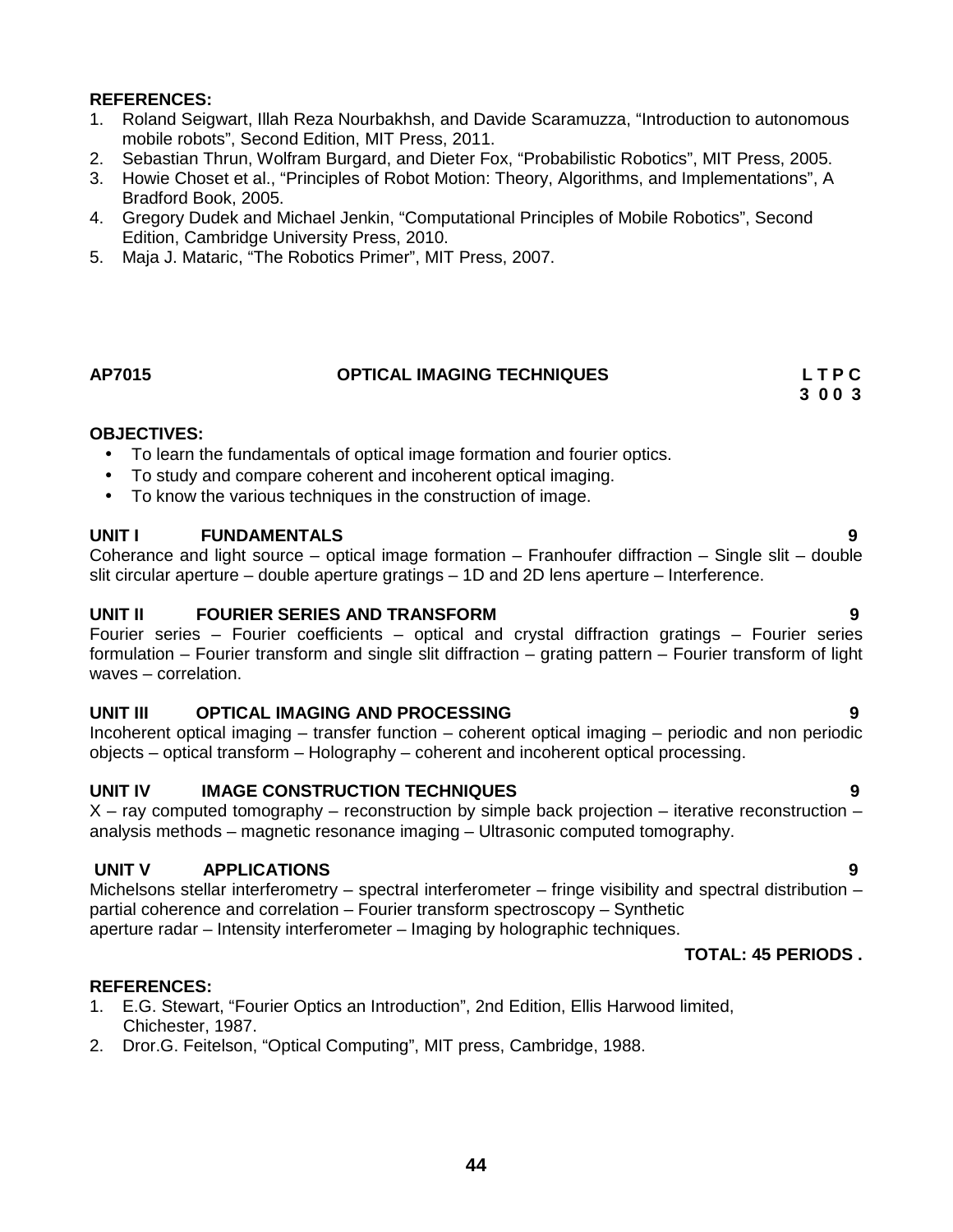#### **CU7002 MEMS AND NEMS L T P C**

# **OBJECTIVES:**

- To introducing the concepts of microelectromechanical devices.
- To know the fabrication process of Microsystems.
- To know the design concepts of micro sensors and micro actuators.
- To introducing concepts of quantum mechanics and nano systems.

#### **UNIT I OVERVIEW AND INTRODUCTION 9**

New trends in Engineering and Science: Micro and Nanoscale systems Introduction to Design of MEMS and NEMS, Overview of Nano and Microelectromechanical Systems, Applications of Micro and Nanoelectromechanical systems, Microelectromechanical systems, devices and structures Definitions, Materials for MEMS: Silicon, silicon compounds, polymers, metals

#### **UNIT II MEMS FABRICATION TECHNOLOGIES 9**

Microsystem fabrication processes: Photolithography, Ion Implantation, Diffusion, Oxidation. Thin film depositions: LPCVD, Sputtering, Evaporation, Electroplating; Etching techniques: Dry and wet etching, electrochemical etching; Micromachining: Bulk Micromachining, Surface Micromachining, High Aspect- Ratio (LIGA and LIGA-like) Technology; Packaging: Microsystems packaging, Essential packaging technologies, Selection of packaging materials

#### **UNIT III MICRO SENSORS 9**

MEMS Sensors: Design of Acoustic wave sensors, resonant sensor, Vibratory gyroscope, Capacitive and Piezo Resistive Pressure sensors- engineering mechanics behind these Microsensors. Case study: Piezo-resistive pressure sensor

#### **UNIT IV MICRO ACTUATORS 9**

Design of Actuators: Actuation using thermal forces, Actuation using shape memory Alloys, Actuation using piezoelectric crystals, Actuation using Electrostatic forces (Parallel plate, Torsion bar, Comb drive actuators), Micromechanical Motors and pumps. Case study: Comb drive actuators

#### **UNIT V NANOSYSTEMS AND QUANTUM MECHANICS 9**

Atomic Structures and Quantum Mechanics, Molecular and Nanostructure Dynamics: Shrodinger Equation and Wavefunction Theory, Density Functional Theory, Nanostructures and Molecular Dynamics, Electromagnetic Fields and their quantization, Molecular Wires and Molecular Circuits

#### **REFERENCES:**

- 1. Marc Madou, "Fundamentals of Microfabrication", CRC press 1997.
- 2. Stephen D. Senturia," Micro system Design", Kluwer Academic Publishers,2001
- 3. Tai Ran Hsu ,"MEMS and Microsystems Design and Manufacture" ,Tata Mcraw Hill, 2002.
- 4. Chang Liu, "Foundations of MEMS", Pearson education India limited, 2006,
- 5. Sergey Edward Lyshevski, "MEMS and NEMS: Systems, Devices, and Structures" CRC Press, 2002

**3 0 0 3**

**TOTAL: 45PERIODS**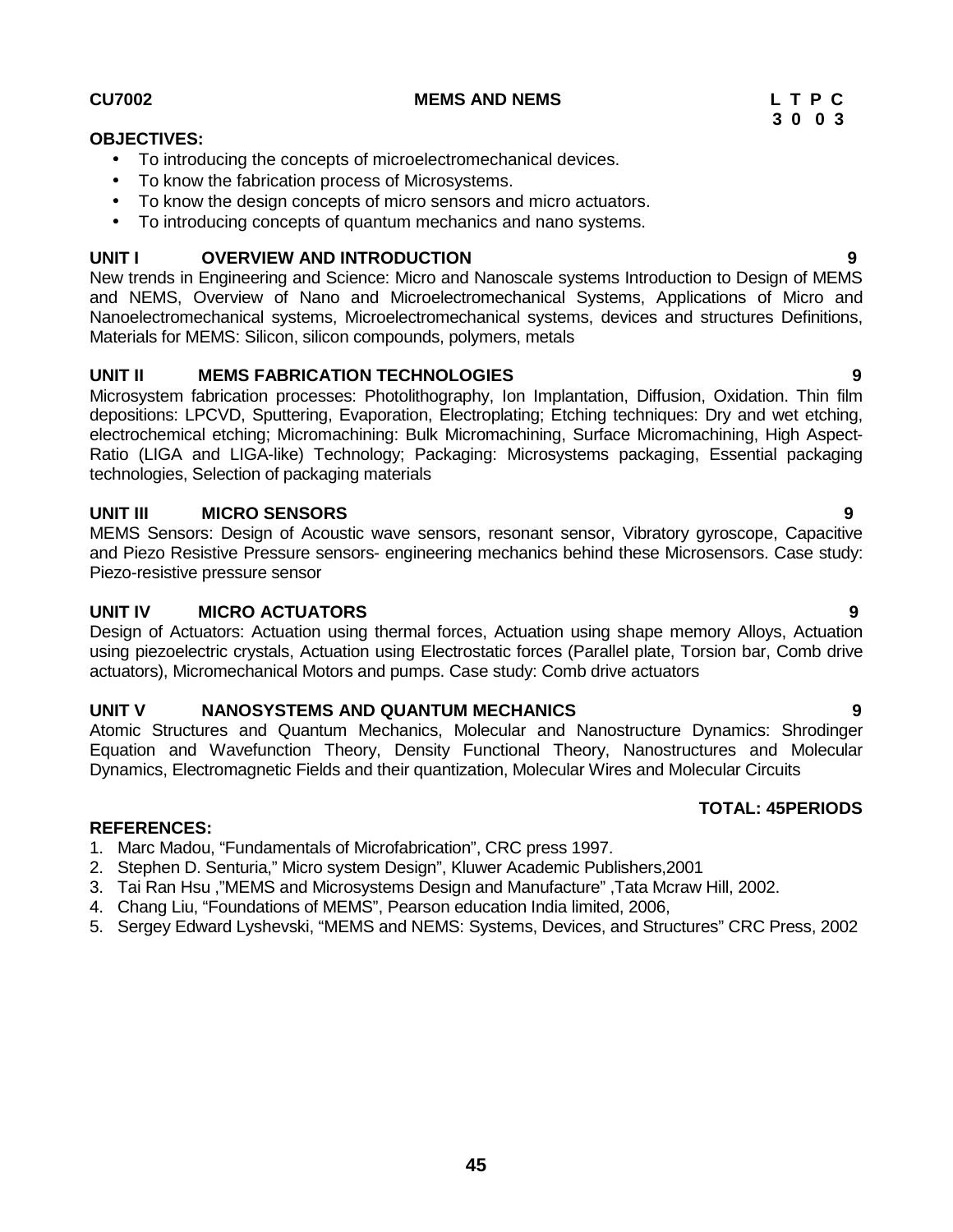### **DS7301 SPEECH AND AUDIO SIGNAL PROCESSING L T P C**

#### **OBJECTIVES:**

- To study the basic concepts of speech and audio.
- To study the analysis of various M-band filter banks for audio coding
- To learn various transform coders for audio coding.
- To study the speech processing methods in time and frequency domain

### **UNIT I MECHANICS OF SPEECH AND AUDIO 9**

Introduction - Review Of Signal Processing Theory-Speech production mechanism – Nature of Speech signal – Discrete time modelling of Speech production – Classification of Speech sounds – Phones – Phonemes – Phonetic and Phonemic alphabets – Articulatory features. Absolute Threshold of Hearing - Critical Bands- Simultaneous Masking, Masking-Asymmetry, and the Spread of Masking- Nonsimultaneous Masking - Perceptual Entropy - Basic measuring philosophy -Subjective versus objective perceptual testing - The perceptual audio quality measure (PAQM) - Cognitive effects in judging audio quality.

### **UNIT II TIME-FREQUENCY ANALYSIS: FILTER BANKS AND TRANSFORMS 9**

Introduction -Analysis-Synthesis Framework for M-band Filter Banks- Filter Banks for Audio Coding: Design Considerations - Quadrature Mirror and Conjugate Quadrature Filters- Tree-Structured QMF and CQF M-band Banks - Cosine Modulated "Pseudo QMF" M-band Banks - Cosine Modulated Perfect Reconstruction (PR) M-band Banksand the Modified Discrete Cosine Transform (MDCT) - Discrete Fourier and Discrete Cosine Transform - Pre-echo Distortion- Pre-echo Control Strategies.

### **UNIT III AUDIO CODING AND TRANSFORM CODERS 9**

LosslessAudioCoding-LossyAudioCoding- ISO-MPEG-1A,2A,2A Advaned , 4A udioCoding - Optimum Coding in the Frequency Domain - Perceptual Transform Coder -Brandenburg-Johnston Hybrid Coder - CNET Coders - Adaptive Spectral Entropy Coding -Differential Perceptual Audio Coder - DFT Noise Substitution -DCT with Vector Quantization -MDCT with Vector Quantization.

### **UNIT IV TIME AND FREQUENCY DOMAIN METHODS FOR SPEECH PROCESSING 9**

Time domain parameters of Speech signal – Methods for extracting the parameters :Energy, Average Magnitude – Zero crossing Rate – Silence Discrimination using ZCRand energy

Short Time Fourier analysis – Formant extraction – Pitch Extraction using time and frequency domain methods **HOMOMORPHIC SPEECH ANALYSIS:**

Cepstral analysis of Speech – Formant and Pitch Estimation – Homomorphic Vocoders.

### **UNIT V LINEAR PREDICTIVE ANALYSIS OF SPEECH 9**

Formulation of Linear Prediction problem in Time Domain – Basic Principle – Auto correlation method – Covariance method – Solution of LPC equations – Cholesky method – Durbin's Recursive algorithm

- lattice formation and solutions Comparison of different methods Application of LPC parameters
- Pitch detection using LPC parameters Formant analysis VELP –CELP.

#### **REFERENCES:**

- 1. Digital Audio Signal Processing, Second Edition, Udo Zölzer**,** A John Wiley& sons Ltd Publicatioons
- 2. Applications of Digital Signal Processing to Audio And Acoustics Mark Kahrs, Karlheinz Brandenburg, KLUWER ACADEMIC PUBLISHERS NEW YORK, BOSTON, DORDRECHT, L ONDON , MOSCOW
- 3. Digital Processing of Speech signals L.R.Rabiner and R.W.Schaffer Prentice Hall –1978

**3 0 0 3**

**TOTAL: 45PERIODS**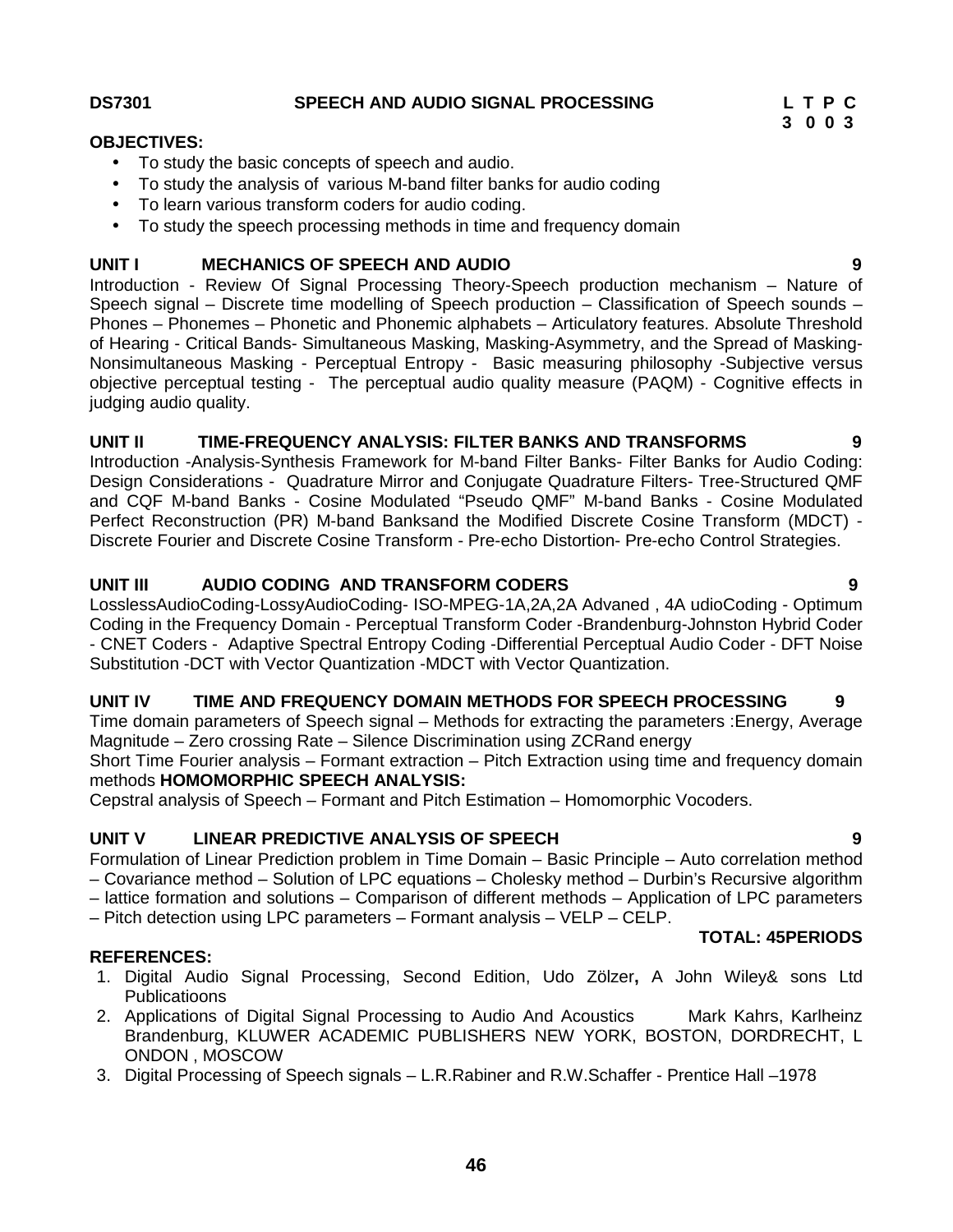#### **AP7016 SYSTEM ON CHIP DESIGN L T P C**

### **OBJECTIVES :**

- To design combinational and sequential logic networks.
- To learn optimization of power in combinational and sequential logic machines.
- To study the design principles of FPGA and PLA.
- To learn various floor planning methods for system design.

#### **UNIT I LOGIC GATES 9**

Introduction. Combinational Logic Functions. Static Complementary Gates. Switch Logic. Alternative Gate Circuits. Low-Power Gates. Delay Through Resistive Interconnect. Delay Through Inductive Interconnect.

#### **UNIT II COMBINATIONAL LOGIC NETWORKS 9**

Introduction. Standard Cell-Based Layout. Simulation. Combinational Network Delay. Logic and interconnect Design. Power Optimization. Switch Logic Networks. Combinational Logic Testing.

#### **UNIT III SEQUENTIAL MACHINES 9**

Introduction. Latches and Flip-Flops. Sequential Systems and Clocking Disciplines. Sequential System Design. Power Optimization. Design Validation. Sequential Testing.

#### **UNIT IV SUBSYSTEM DESIGN 9**

Introduction. Subsystem Design Principles. Combinational Shifters. Adders. ALUs. Multipliers. High- Density Memory. FieldProgrammable Gate Arrays. Programmable Logic Arrays. References. Problems.

#### **UNIT V FLOOR-PLANNING 9**

Introduction, Floor-planning Methods – Block Placement & Channel Definition, Global Routing, switchbox Routing, Power Distribution, Clock Distributions, Floor-planning Tips, Design Validation. Off-Chip Connections – Packages, The I/O Architecture, PAD Design.

#### **REFERENCES:**

- 1. Wayne Wolf, "Modern VLSI Design System on Chip Design", Prentice Hall, 3rd Edition 2008.
- 2. Wayne Wolf, "Modern VLSI Design IP based Design", Prentice Hall, 4th Edition , 2008.

# **CP7023 RECONFIGURABLE COMPUTING L T P C**

#### **OBJECTIVES:**

- To understand the need for reconfigurable computing
- To expose the students to various device architectures
- To examine the various reconfigurable computing systems
- To understand the different types of compute models for programming reconfigurable architectures
- To expose the students to HDL programming and familiarize with the development environment
- To expose the students to the various placement and routing protocols
- To develop applications with FPGAs

#### **TOTAL: 45PERIODS**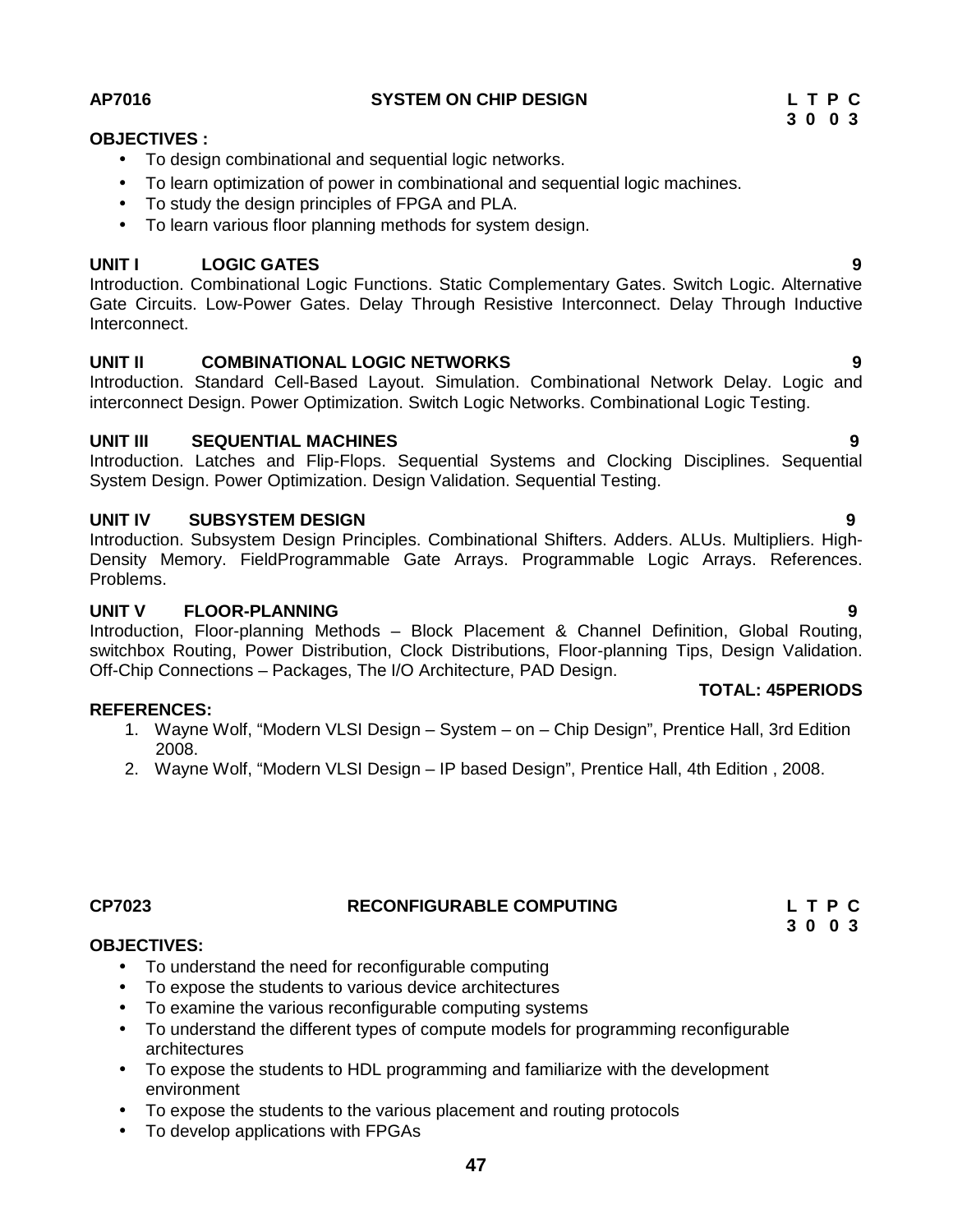### **UNIT I DEVICE ARCHITECTURE 9**

General Purpose Computing Vs Reconfigurable Computing – Simple Programmable Logic Devices – Complex Programmable Logic Devices – FPGAs – Device Architecture - Case Studies.

# **UNIT II RECONFIGURABLE COMPUTING ARCHITECTURES AND SYSTEMS 9**

Reconfigurable Processing Fabric Architectures – RPF Integration into Traditional Computing Systems – Reconfigurable Computing Systems – Case Studies – Reconfiguration Management.

# **UNIT III PROGRAMMING RECONFIGURABLE SYSTEMS 9**

Compute Models - Programming FPGA Applications in HDL – Compiling C for Spatial Computing – Operating System Support for Reconfigurable Computing.

# **UNIT IV MAPPING DESIGNS TO RECONFIGURABLE PLATFORMS 9**

The Design Flow - Technology Mapping – FPGA Placement and Routing – Configuration Bitstream Generation – Case Studies with Appropriate Tools.

# **UNIT V APPLICATION DEVELOPMENT WITH FPGAS 9**

Case Studies of FPGA Applications – System on a Programmable Chip (SoPC) Designs.

### **OUTCOMES:**

Upon completion of the course, the students will be able to

- Identify the need for reconfigurable architectures
- Discuss the architecture of FPGAs
- Point out the salient features of different reconfigurable architectures
- Build basic modules using any HDL
- Develop applications using any HDL and appropriate tools
- Design and build an SoPC for a particular application

### **REFERENCES:**

- 1. Maya B. Gokhale and Paul S. Graham, "Reconfigurable Computing: Accelerating Computation with Field-Programmable Gate Arrays", Springer, 2005.
- 2. Scott Hauck and Andre Dehon (Eds.), "Reconfigurable Computing The Theory and Practice of FPGA-Based Computation", Elsevier / Morgan Kaufmann, 2008.
- 3. Christophe Bobda, "Introduction to Reconfigurable Computing Architectures, Algorithms and Applications", Springer, 2010.

### **TOTAL: 45 PERIODS**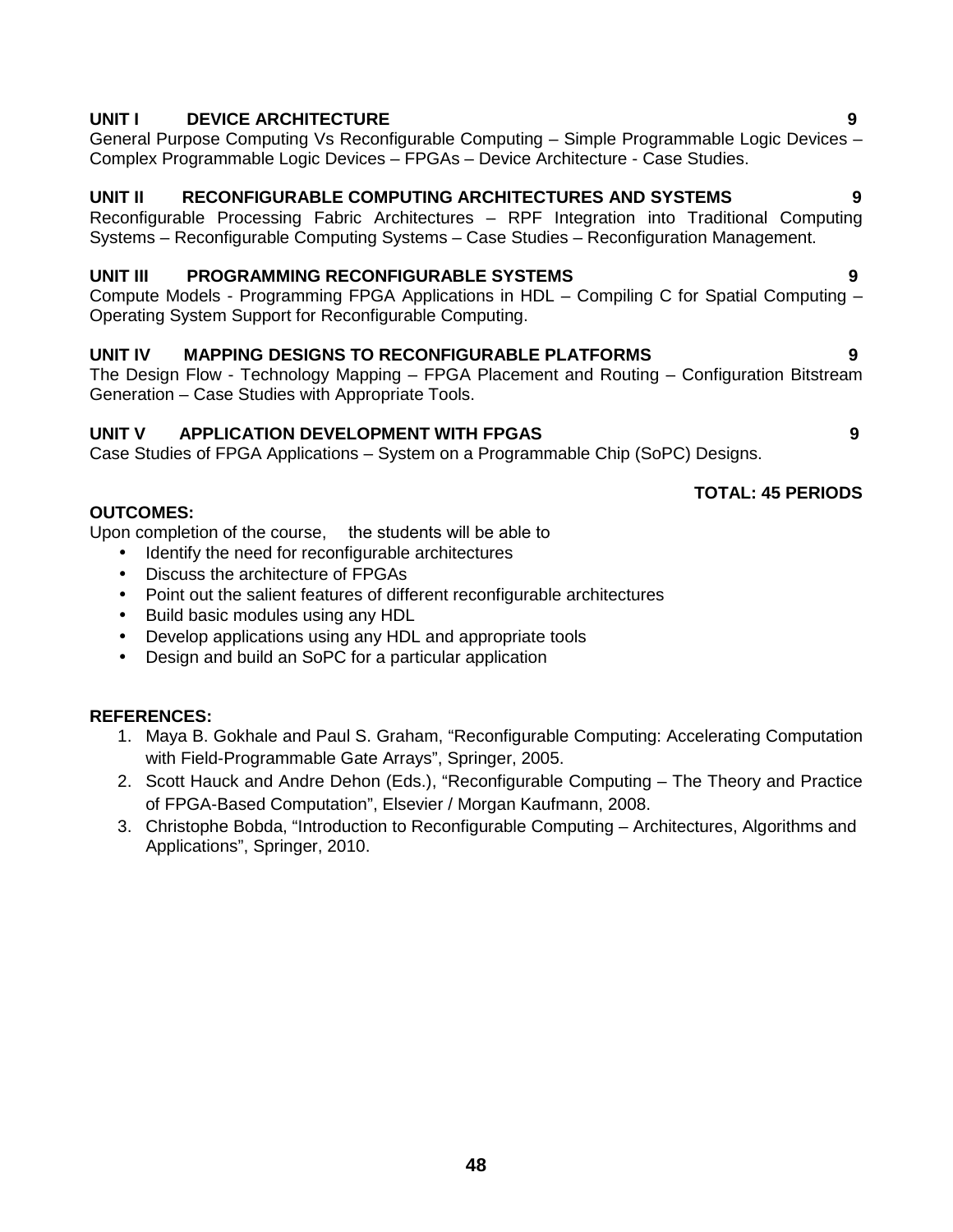### **NC7202 WIRELESS ADHOC AND SENSOR NETWORKS L T P C**

### **UNIT I ADHOC NETWORKS AND ROUTING PROTOCOLS 9**

Ad hoc Wireless Networks – What is an Ad Hoc Network? Heterogeneity in Mobile Devices – Wireless Sensor Networks – Traffic Profiles – Types of Ad hoc Mobile Communications – Types of Mobile Host Movements – Challenges Facing Ad hoc Mobile Networks – Ad hoc wireless Internet .

Issues in Designing a Routing Protocol for Ad Hoc Wireless Networks – Classifications of Routing Protocols – Table–Driven Routing Protocols – Destination Sequenced Distance Vector (DSDV) – Wireless Routing Protocol (WRP) – Cluster Switch Gateway Routing (CSGR) – Source–Initiated On– Demand Approaches – Ad hoc On–Demand Distance Vector Routing (AODV) – Dynamic Source Routing (DSR) –Temporally Ordered Routing Algorithm (TORA) – Signal Stability Routing (SSR) – Location–Aided Routing (LAR) – Power–Aware Routing (PAR) – Zone Routing Protocol (ZRP).

### **UNIT II MULTICAST ROUTING AND SECURITY 9**

Issues in Designing a Multicast Routing Protocol – Operation of Multicast Routing Protocols – An Architecture Reference Model for Multicast Routing Protocols –Classifications of Multicast Routing Protocols – Tree–Based Multicast Routing Protocols– Mesh–Based Multicast Routing Protocols – Summary of Tree and Mesh based Protocols – Energy–Efficient Multicasting – Multicasting with Quality of Service Guarantees – Application – Dependent Multicast Routing –

Comparisons of Multicast Routing Protocols - Design Goals of a Transport Layer Protocol for Ad hoc Wireless Networks –Classification of Transport Layer Solutions – TCP over Ad hoc Wireless Networks- Security in Ad Hoc Wireless Networks – Network Security Requirements – Issues and Challenges in Security Provisioning – Network Security Attacks – Key Management – Secure Routing in Ad hoc Wireless Networks.

#### **UNIT III QoS AND ENERGY MANAGEMENT 9**

Issues and Challenges in Providing QoS in Ad hoc Wireless Networks – Classifications of QoS Solutions – MAC Layer Solutions – Network Layer Solutions – QoS Frameworks for Ad hoc Wireless Networks Energy Management in Ad hoc Wireless Networks – Introduction – Need for Energy Management in Ad hoc Wireless Networks – Classification of Energy Management Schemes – Battery Management Schemes – Transmission Power Management Schemes – System Power Management Schemes.

### **UNIT IV SENSOR NETWORKS –ARCHITECTUREAND MACPROTOCOLS 9**

Single node architecture – Hardware components, energy consumption of sensor nodes, Network architecture – Sensor network scenarios, types of sources and sinks, single hop versus multi-hop networks, multiple sinks and sources, design principles, Development of wireless sensor networks. , physical layer and transceiver design consideration in wireless sensor networks, Energy usage profile, choice of modulation, Power Management - MAC protocols – fundamentals of wireless MAC protocols, low duty cycle protocols and wakeup concepts, contention-based protocols, Schedule based protocols - SMAC, BMAC, Traffic-adaptive medium access protocol (TRAMA), Link Layer protocols – fundamentals task and requirements, error control, framing, link management.

#### **UNIT V SENSOR NETWORKS – ROUTING PROTOCOLS AND OPERATING SYSTEMS 9**

Gossiping and agent-based uni-cast forwarding, Energy-efficient unicast, Broadcast and multicast, geographic routing, mobile nodes, Data-centric routing – SPIN, Directed Diffusion, Energy aware routing, Gradient-based routing – COUGAR, ACQUIRE, Hierarchical Routing – LEACH, PEGASIS, Location Based Routing – GAF, GEAR, Data aggregation – Various aggregation techniques. Introduction to TinyOS – NesC, Interfaces, modules, configuration, Programming in TinyOS using NesC, Emulator TOSSIM.

### **TOTAL: 45 PERIODS**